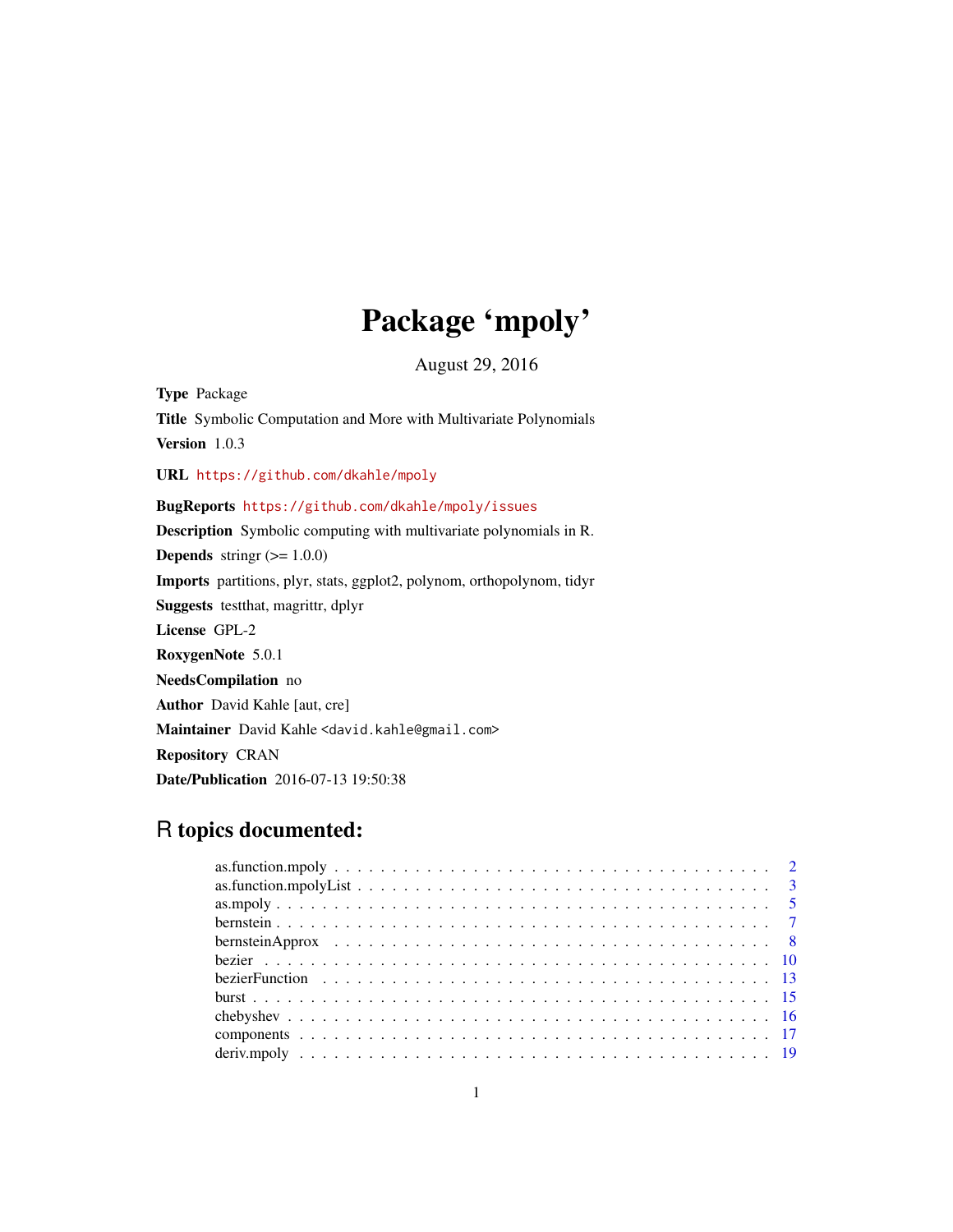49

<span id="page-1-0"></span>

| 20                                                                                                                                                                  |  |
|---------------------------------------------------------------------------------------------------------------------------------------------------------------------|--|
| 21                                                                                                                                                                  |  |
| 22                                                                                                                                                                  |  |
| 24                                                                                                                                                                  |  |
| 25<br>insert                                                                                                                                                        |  |
| 26<br>is. whole number $\ldots$ , $\ldots$ , $\ldots$ , $\ldots$ , $\ldots$ , $\ldots$ , $\ldots$ , $\ldots$ , $\ldots$ , $\ldots$ , $\ldots$ , $\ldots$ , $\ldots$ |  |
| 26                                                                                                                                                                  |  |
| 28                                                                                                                                                                  |  |
| 29                                                                                                                                                                  |  |
| 30                                                                                                                                                                  |  |
| 31                                                                                                                                                                  |  |
| 32                                                                                                                                                                  |  |
| 33                                                                                                                                                                  |  |
| 34                                                                                                                                                                  |  |
| 35                                                                                                                                                                  |  |
| 36                                                                                                                                                                  |  |
| 37                                                                                                                                                                  |  |
| 38                                                                                                                                                                  |  |
| 38                                                                                                                                                                  |  |
| 39                                                                                                                                                                  |  |
| 40                                                                                                                                                                  |  |
| 41                                                                                                                                                                  |  |
| 42                                                                                                                                                                  |  |
| 43                                                                                                                                                                  |  |
| 45                                                                                                                                                                  |  |
| 46                                                                                                                                                                  |  |
| 46<br>tuples                                                                                                                                                        |  |
| 47<br>vars                                                                                                                                                          |  |
|                                                                                                                                                                     |  |

# **Index**

as.function.mpoly Change a multivariate polynomial into a function.

# Description

Transforms an mpoly object into a function which can be evaluated.

```
## S3 method for class 'mpoly'
as. function(x, varorder = vars(x), vector= TRUE, \ldots)
```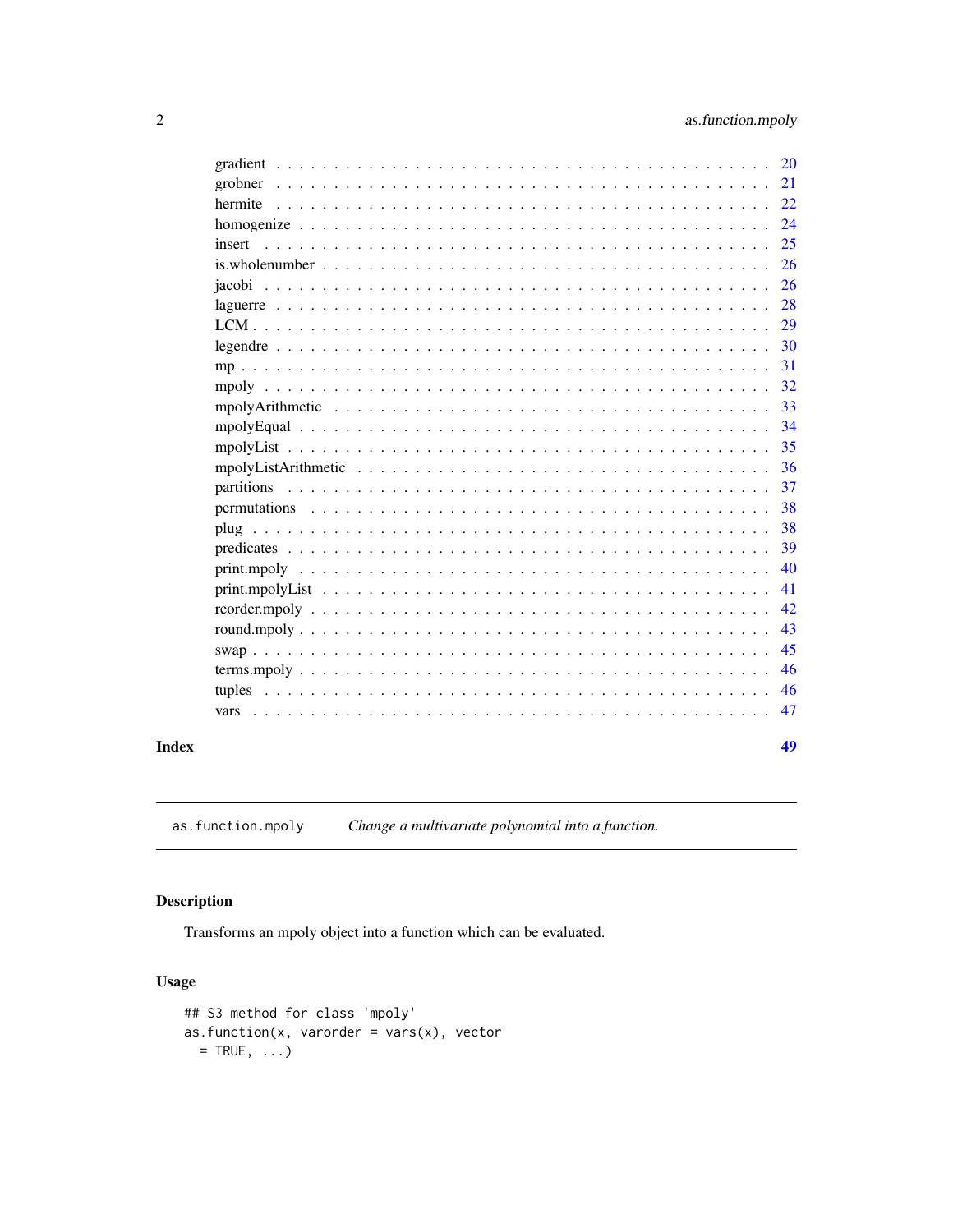## <span id="page-2-0"></span>Arguments

| $\mathsf{X}$ | an object of class mpoly                                                                        |
|--------------|-------------------------------------------------------------------------------------------------|
| varorder     | the order in which the arguments of the function will be provided                               |
| vector       | whether the function should take a vector argument (TRUE) or a series of argu-<br>ments (FALSE) |
| $\cdots$     | any additional arguments                                                                        |

#### See Also

[plug](#page-37-1)

# Examples

```
p \leftarrow mp("x + 3 x y + z^2 x")f \leftarrow as.function(p)f(1:3) # \rightarrow 16
f(c(1,1,1)) # -> 5
f \leftarrow as.function(p, vector = FALSE)f(1, 2, 3) # \rightarrow 16
f(1, 1, 1) # \rightarrow 5
f \leq as. function(p, varorder = c("z","y","x"), vector = FALSE)
f(3, 2, 1) \# -> 16
f(1, 1, 1) \# -> 5
# for univariate mpolys, as.function() returns a vectorized function
# that can even apply to arrays
p \le -mp("x^2")f \leftarrow as.function(p)f(1:10)
(mat <- matrix(1:4, 2))
f(mat)
p \le m(p'1 \ 2 \ 3 \ 4")f \leftarrow as.function(p)f(10) \# -> 24
```
as.function.mpolyList *Change a vector of multivariate polynomials into a function.*

## Description

Transforms an mpolyList object into a function which can be evaluated.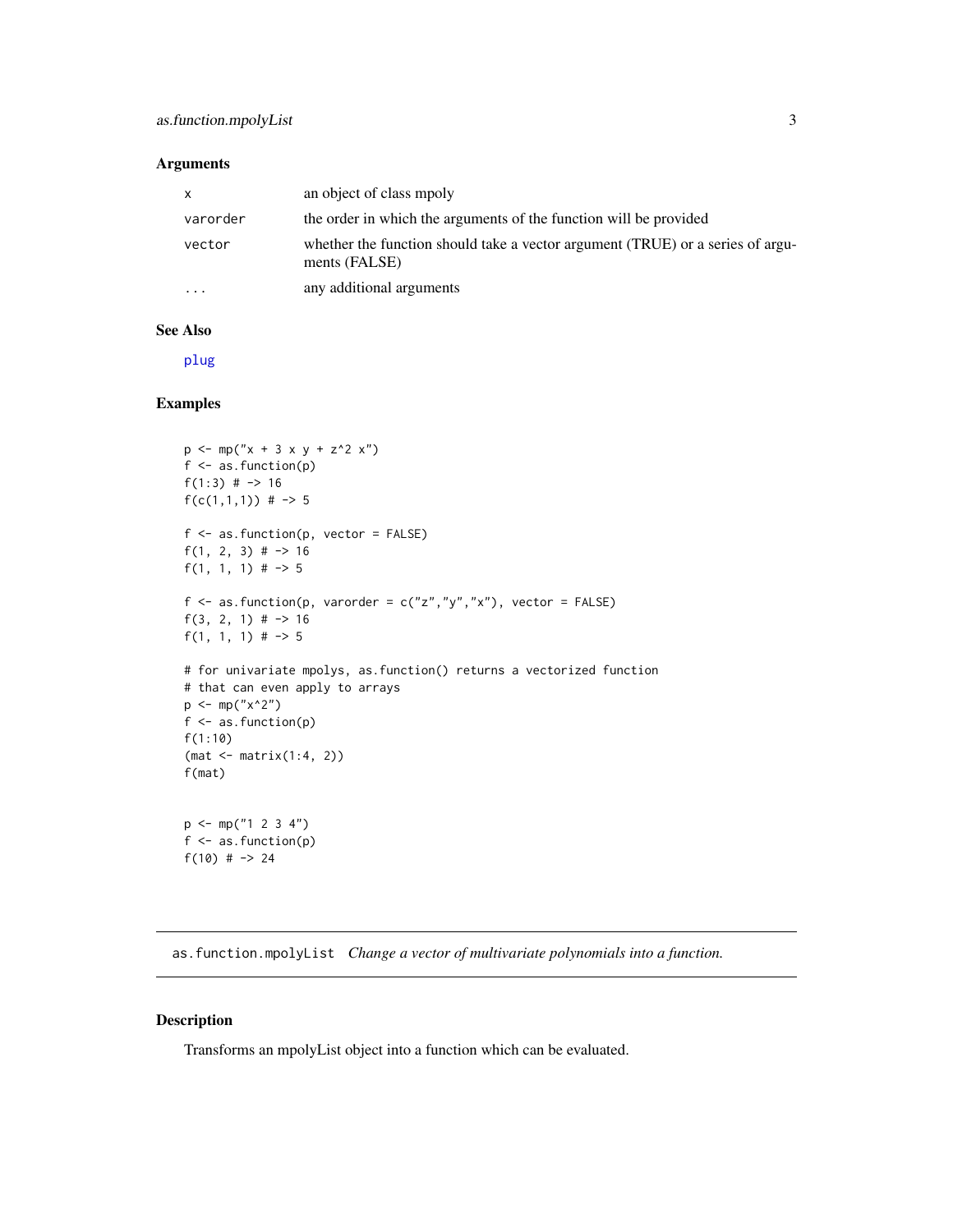# Usage

```
## S3 method for class 'mpolyList'
as.function(x, varorder = vars(x),
 vector = TRUE, ...## S3 method for class 'bezier'
as.function(x, ...)
```
# Arguments

| x.        | an object of class mpolyList                                                                    |
|-----------|-------------------------------------------------------------------------------------------------|
| varorder  | the order in which the arguments of the function will be provided (default vars(mpoly))         |
| vector    | whether the function should take a vector argument (TRUE) or a series of argu-<br>ments (FALSE) |
| $\ddotsc$ | any additional arguments                                                                        |
|           |                                                                                                 |

```
# basic examples
mpolyList <- mp(c("2 x + 1", "x - z^2"))f <- as.function(mpolyList)
f(c(1,2)) # \rightarrow (2*1 + 1, 1-2^2) = 3 -3
f \leq as. function(mpolyList, varorder = c("x","y","z"))
f(c(1,0,2)) # -> 3 -3
f(c(1,4,2)) # -> 3 -3
f <- as.function(mpolyList, varorder = c("x", "y", "z"), vector = FALSE)
f(1, 0, 2) # -> 3 -3
f(1, 4, 2) # \rightarrow 3 -3
# making a gradient function (useful for optim)
mpoly \leftarrow mp("x + y^2 + y z")
mpolyList <- gradient(mpoly)
f <- as.function(mpolyList, varorder = vars(mpoly))
f(c(0, 2, 3)) # -> 1 7 2
# a univariate mpolyList creates a vectorized function
```

```
ps \leq -mp(c("x", "x^2", "x^3"))f <- as.function(ps)
f
s \leq -seq(-1, 1, length.out = 11)f(s)
```

```
# another example
```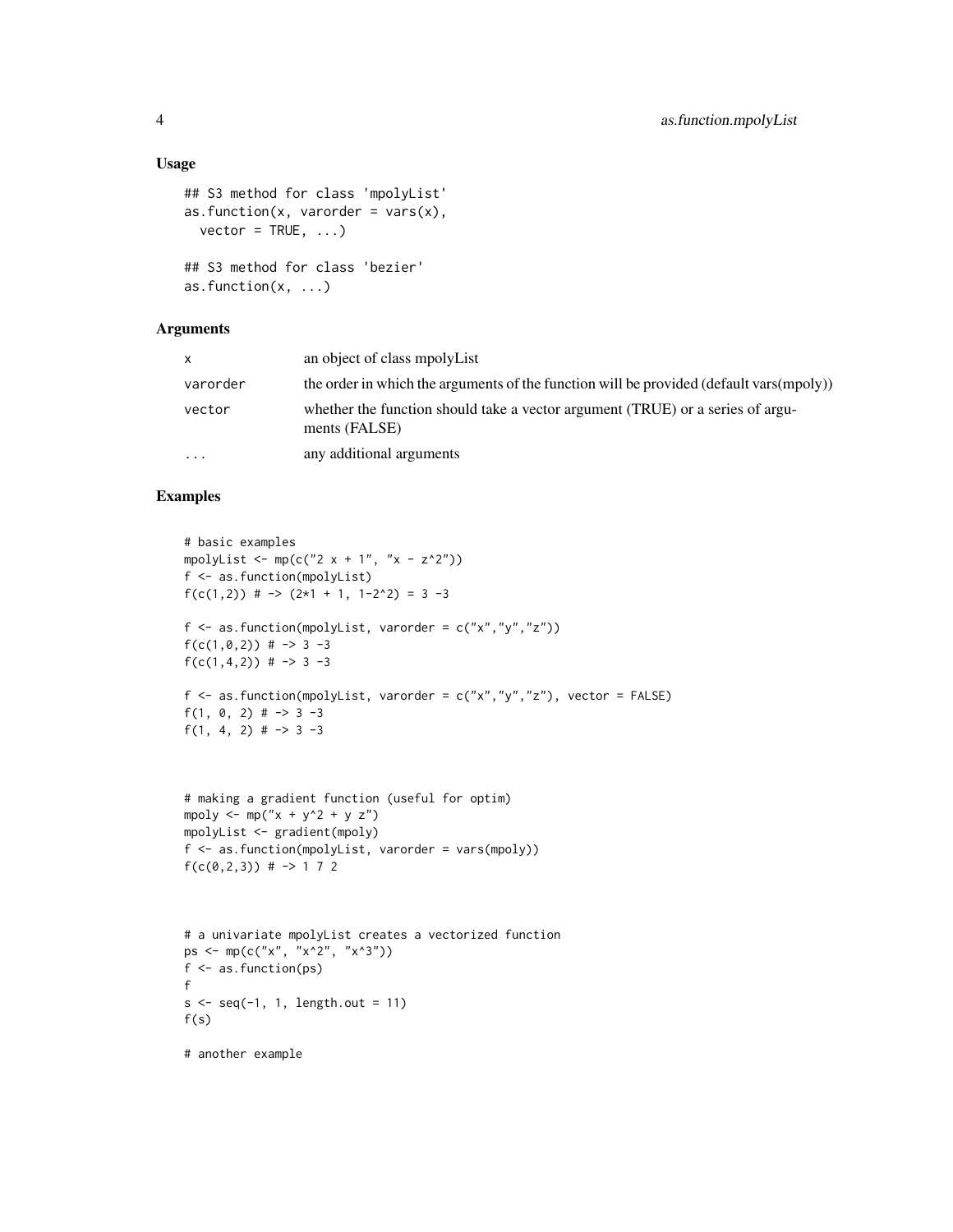#### <span id="page-4-0"></span>as.mpoly 5

```
ps <- chebyshev(1:3)
f <- as.function(ps)
f(s)# the binomial pmf as an algebraic (polynomial) map
# from [0,1] to [0,1]^size
# p |-> {choose(size, x) p^x (1-p)^(size-x)}_{x = 0, ..., size}
abinom \leq function(size, indet = "p"){
  chars4mp <- vapply(as.list(0:size), function(x){
    sprintf("%d %s^%d (1-%s)^%d", choose(size, x), indet, x, indet, size-x)
  }, character(1))
  mp(chars4mp)
}
(ps <- abinom(2, "p")) # = mp(c("(1-p)^2", "2 p (1-p)", "p^2"))
f <- as.function(ps)
f(.5) # P[X = 0], P[X = 1], and P[X = 2] for X \sim Bin(2, .5)dbinom(0:2, 2, .5)
f(.75) # P[X = 0], P[X = 1], and P[X = 2] for X \sim Bin(2, .75)dbinom(0:2, 2, .75)
# as the degree gets larger, you'll need to be careful when evaluating
# the polynomial. as.function() is not currently optimized for
# stable numerical evaluation of polynomials; it evaluates them in
# the naive way
all.equal(
  as.function(abinom(10))(.5),
  dbinom(0:10, 10, .5)
\mathcal{L}all.equal(
  as.function(abinom(30))(.5),
  dbinom(0:30, 20, .5)
\mathcal{L}# the function produced is vectorized:
number_of_probs <- 11
probs <- seq(0, 1, length.out = number_of_probs)
(mat < -f(probs))colnames(mat) <- sprintf("P[X = %d]", 0:2)
rownames(mat) <- sprintf("p = 2.2f'', s)
mat
```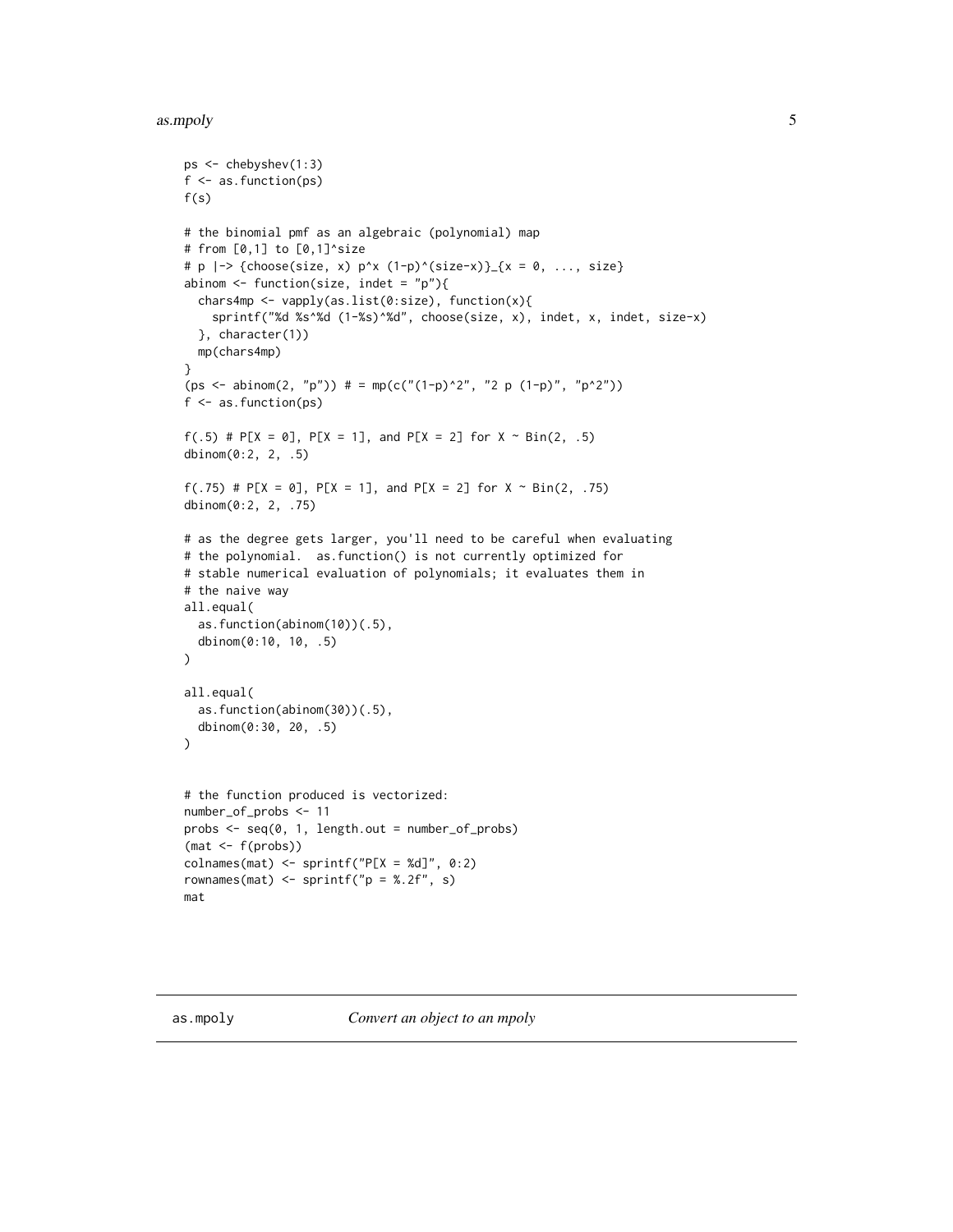# <span id="page-5-0"></span>Description

mpoly is the most basic function used to create objects of class mpoly.

#### Usage

as.mpoly $(x, \ldots)$ 

# Arguments

|                   | an object                               |
|-------------------|-----------------------------------------|
| $\cdot\cdot\cdot$ | additional arguments to pass to methods |

# Value

the object formated as a mpoly object.

# Author(s)

David Kahle <david.kahle@gmail.com>

## See Also

[mp](#page-30-1)

```
library(ggplot2); theme_set(theme_classic())
library(dplyr)
n < -101s \leq -seq(-5, 5, length.out = n)# one dimensional case
df \le data.frame(x = seq(-5, 5, length.out = n)) %>%
  mutate(y = -x^2 + 2*x - 3 + rnorm(n, 0, 2))(mod <- ln(y ~ x + I(x^2), data = df))(p <- as.mpoly(mod))
qplot(x, y, data = df) +stat_function(fun = as.function(p), colour = "red", size = 1)
(mod <i>-</i> lm(y <i>poly(x, 2, raw = TRUE)</i>, data = df))(p \leq -as.mpoly(mod))qplot(x, y, data = df) +stat_function(fun = as.function(p), colour = "red", size = 1)
(mod <i>-</i> lm(y <i>poly(x, 1, raw = TRUE)</i>, data = df))
```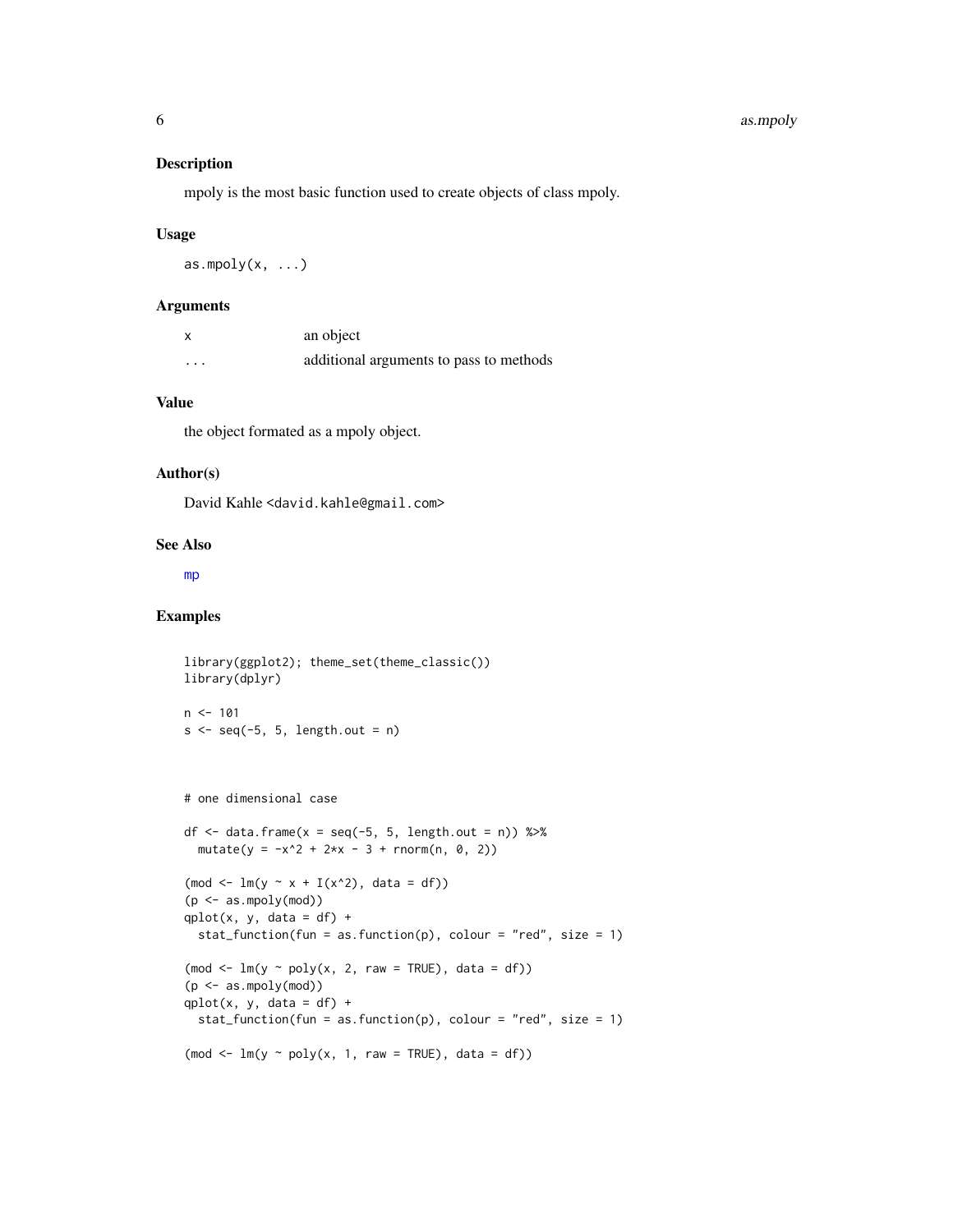#### <span id="page-6-0"></span>bernstein 7

```
(p \leq -as.mpoly(mod))qplot(x, y, data = df) +stat_function(fun = as.function(p), colour = "red", size = 1)
# two dimensional case with ggplot2
df \leq expand.grid(x = s, y = s) %>%
  mutate(z = x^2 - y^2 + 3*x*y + rnorm(n^2, 0, 3))qplot(x, y, data = df, geom = "raster", fill = z)
(mod <- ln(z ~ x + y + I(x^2) + I(y^2) + I(x*y), data = df))(mod \leq -\ln(z \sim poly(x, y, \text{degree} = 2, \text{raw} = \text{TRUE}), data = df))
(p <- as.mpoly(mod))
df$fit <- apply(df[,c("x","y")], 1, as.function(p))
qplot(x, y, data = df, geom = "raster", fill = fit)qplot(x, y, data = df, geom = "raster", fill = z - fit) # residuals
```
bernstein *Bernstein polynomials*

# Description

Bernstein polynomials

#### Usage

```
bernstein(k, n, indeterminate = "x")
```
# Arguments

|               | Bernstein polynomial k      |
|---------------|-----------------------------|
| n             | Bernstein polynomial degree |
| indeterminate | indeterminate               |

# Value

a mpoly object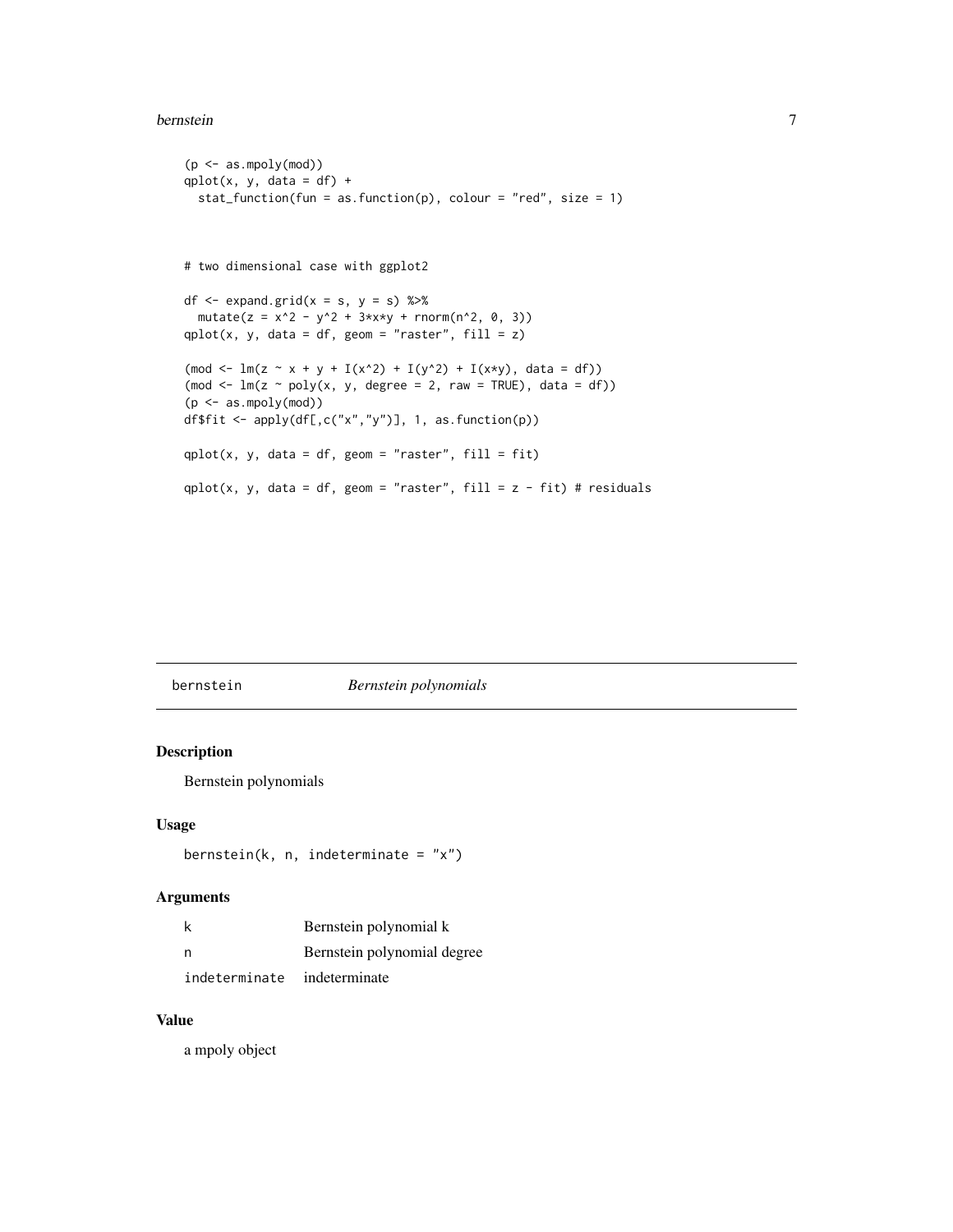## <span id="page-7-0"></span>Author(s)

David Kahle

# Examples

```
bernstein(0, 0)
bernstein(0, 1)
bernstein(1, 1)
bernstein(0, 1, "t")
bernstein(0:2, 2)
bernstein(0:3, 3)
bernstein(0:3, 3, "t")
bernstein(0:4, 4)
bernstein(0:10, 10)
bernstein(0:10, 10, "t")
bernstein(0:20, 20, "t")
## Not run: # visualize the bernstein polynomials
library(ggplot2); theme_set(theme_classic())
library(tidyr)
s < -seq(0, 1, length.out = 101)N <- 10 # number of bernstein polynomials to plot
(bernPolys <- bernstein(0:N, N))
df <- data.frame(s, as.function(bernPolys)(s))
names(df) <- c("x", paste0("B_", 0:N))
head(df)
mdf <- gather(df, degree, value, -x)
head(mdf)
qplot(x, value, data = mdf, geom = "line", color = degree)## End(Not run)
```
bernsteinApprox *Bernstein polynomial approximation*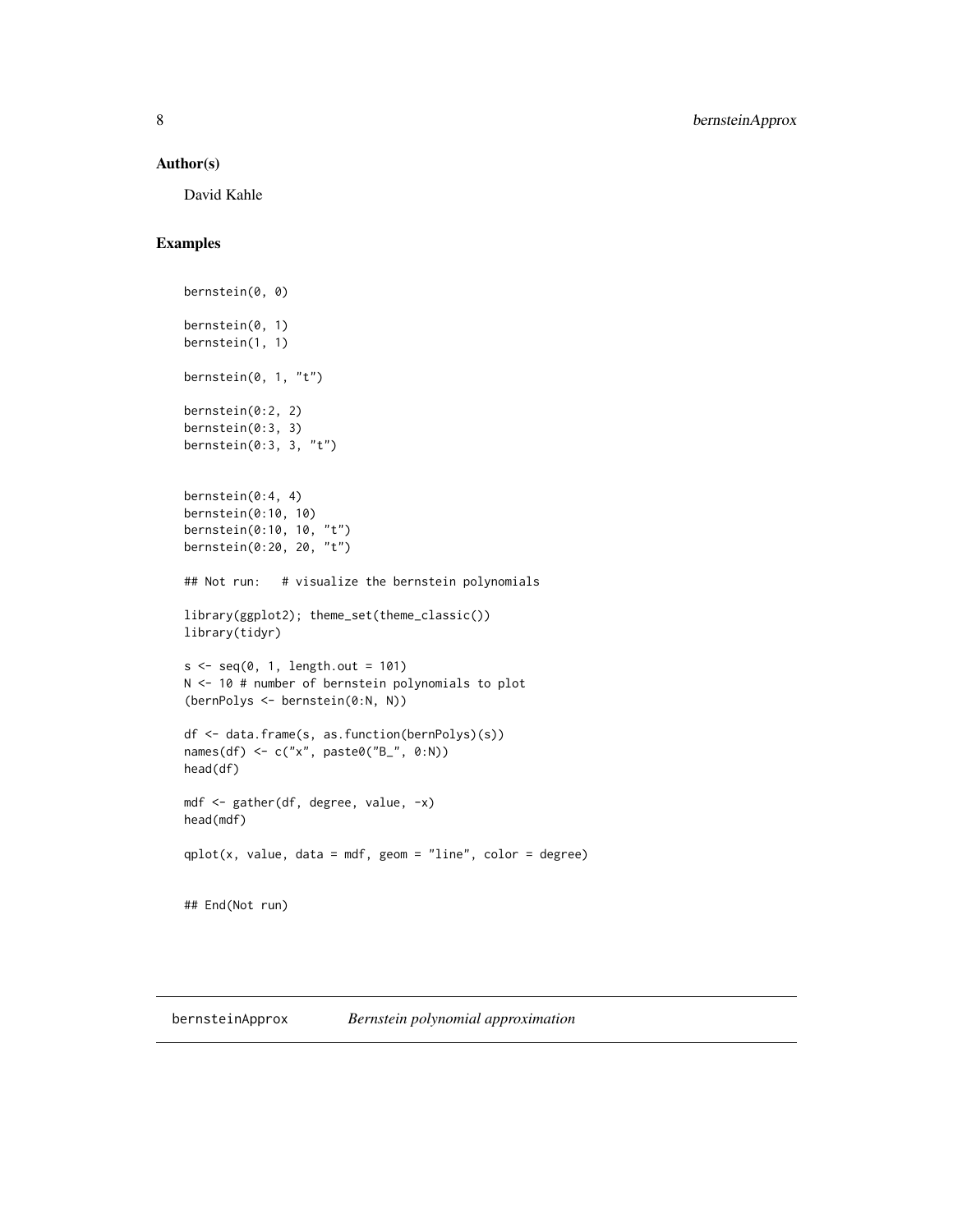# bernsteinApprox 9

# Description

Bernstein polynomial approximation

## Usage

```
bernsteinApprox(f, n, lower = 0, upper = 1, indeterminate = "x")
```
# Arguments

|               | the function to approximate   |
|---------------|-------------------------------|
|               | Bernstein polynomial degree   |
| lower         | lower bound for approximation |
| upper         | upper bound for approximation |
| indeterminate | indeterminate                 |

# Value

a mpoly object

#### Author(s)

David Kahle

```
## Not run: # visualize the bernstein polynomials
library(ggplot2); theme_set(theme_bw())
library(reshape2)
f \leftarrow function(x) sin(2 \times pi \times x)p <- bernsteinApprox(f, 20)
round(p, 3)
x \leq -\text{seq}(0, 1, \text{length.out} = 101)df <- data.frame(
  x = rep(x, 2),y = c(f(x), as. function(p)(x)),which = rep(c("actual", "approx"), each = 101)
\mathcal{L}qplot(x, y, data = df, geom = "line", color = which)
```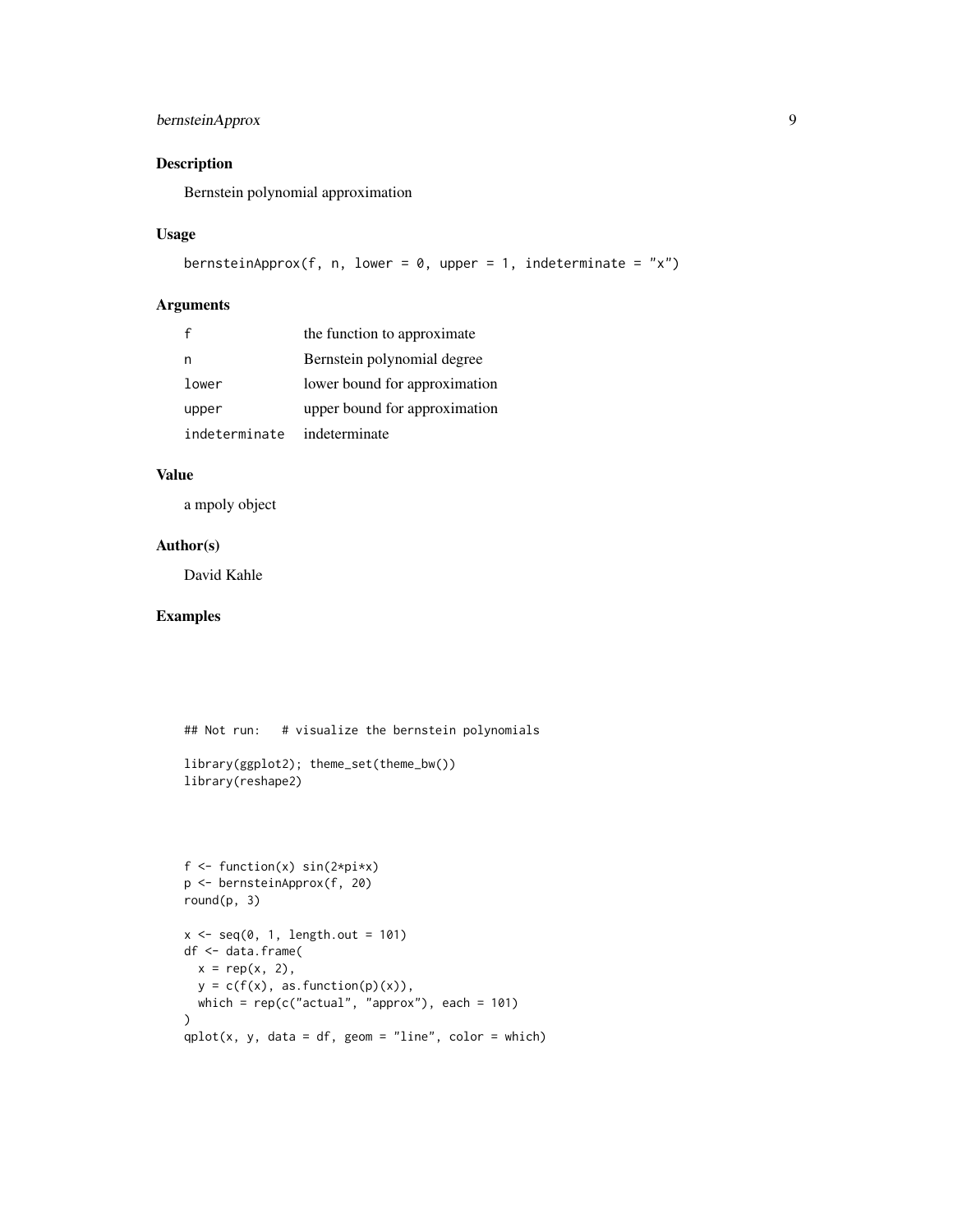```
p <- bernsteinApprox(sin, 20, pi/2, 1.5*pi)
round(p, 4)
x \leq -\text{seq}(0, 2*pi, length.out = 101)df <- data.frame(
  x = rep(x, 2),y = c(sin(x), as.function(p)(x)),which = rep(c("actual", "approx"), each = 101)\mathcal{L}qplot(x, y, data = df, geom = "line", color = which)
```

```
p <- bernsteinApprox(dnorm, 15, -1.25, 1.25)
round(p, 4)
x \le - seq(-3, 3, length.out = 101)
df <- data.frame(
  x = rep(x, 2),y = c(dnorm(x), as. function(p)(x)),which = rep(c("actual", "approx"), each = 101))
qplot(x, y, data = df, geom = "line", color = which)
```
## End(Not run)

<span id="page-9-1"></span>bezier *Bezier polynomials*

## Description

Compute the Bezier polynomials of a given collection of points. Note that using as. function on the resulting Bezier polynomials is made numerically stable by taking advantage of de Casteljau's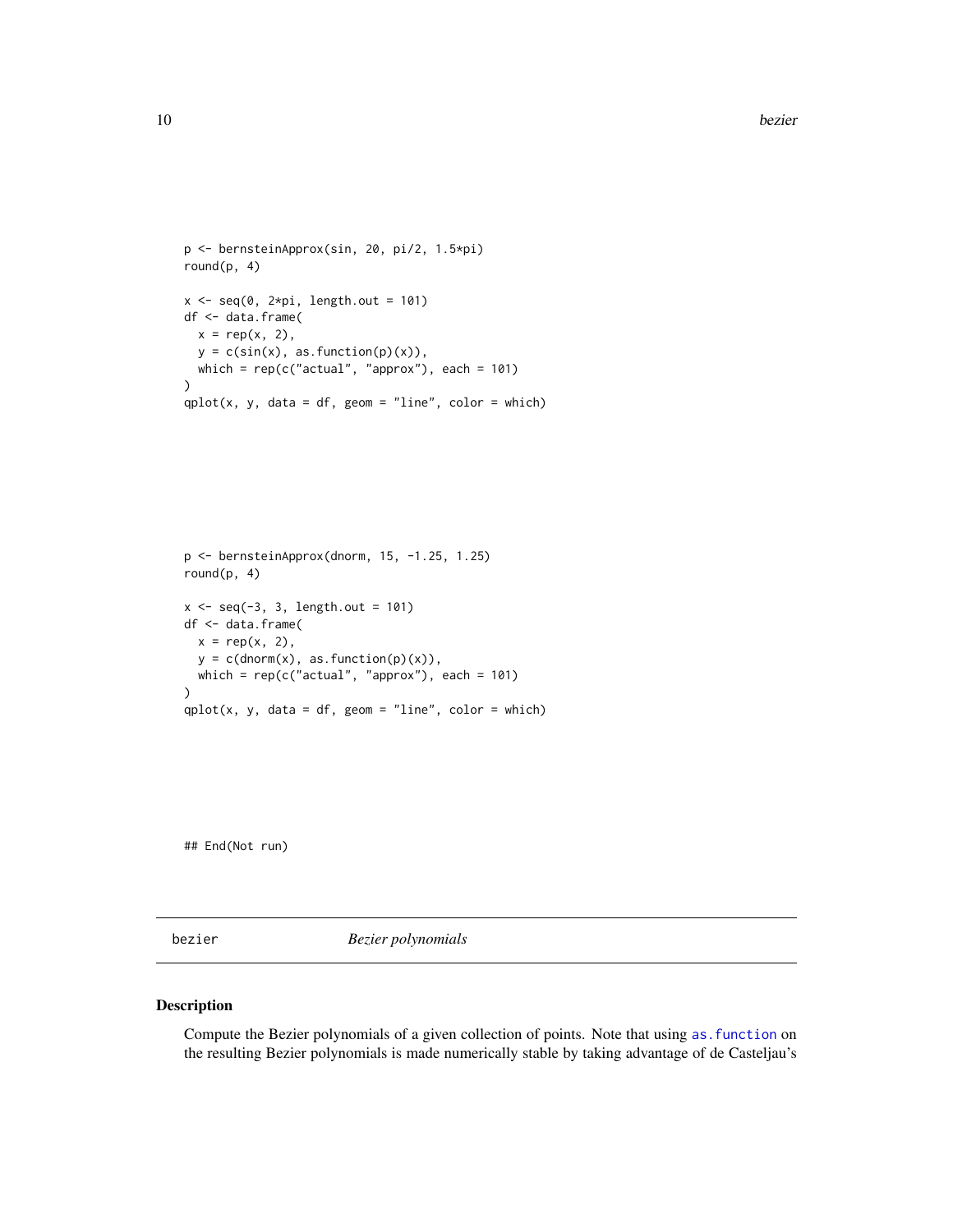#### <span id="page-10-0"></span>bezier als a strong text of the structure of the structure of the structure of the structure of the structure of the structure of the structure of the structure of the structure of the structure of the structure of the str

algorithm; it does not use the polynomial that is printed to the screen. See [bezierFunction](#page-12-1) for details.

# Usage

```
bezier(..., indeterminate = "t")
```
## Arguments

| . | either a sequence of points or a matrix/data frame of points, see examples |
|---|----------------------------------------------------------------------------|
|   | indeterminate the indeterminate of the resulting polynomial                |

## Value

a mpoly object

## Author(s)

David Kahle

## See Also

[bezierFunction](#page-12-1)

# Examples

```
p1 \leftarrow c(0, 0)p2 \leq c(1, 1)p3 \leq c(2, -1)p4 \leq -c(3, 0)bezier(p1, p2, p3, p4)
```
points <- data.frame(x = 0:3, y =  $c(0,1,-1,0)$ ) bezier(points)

points <- data.frame( $x = 0:2$ ,  $y = c(0,1,0)$ ) bezier(points)

```
# visualize the bernstein polynomials
library(ggplot2); theme_set(theme_bw())
s \leq -seq(0, 1, length.out = 101)
```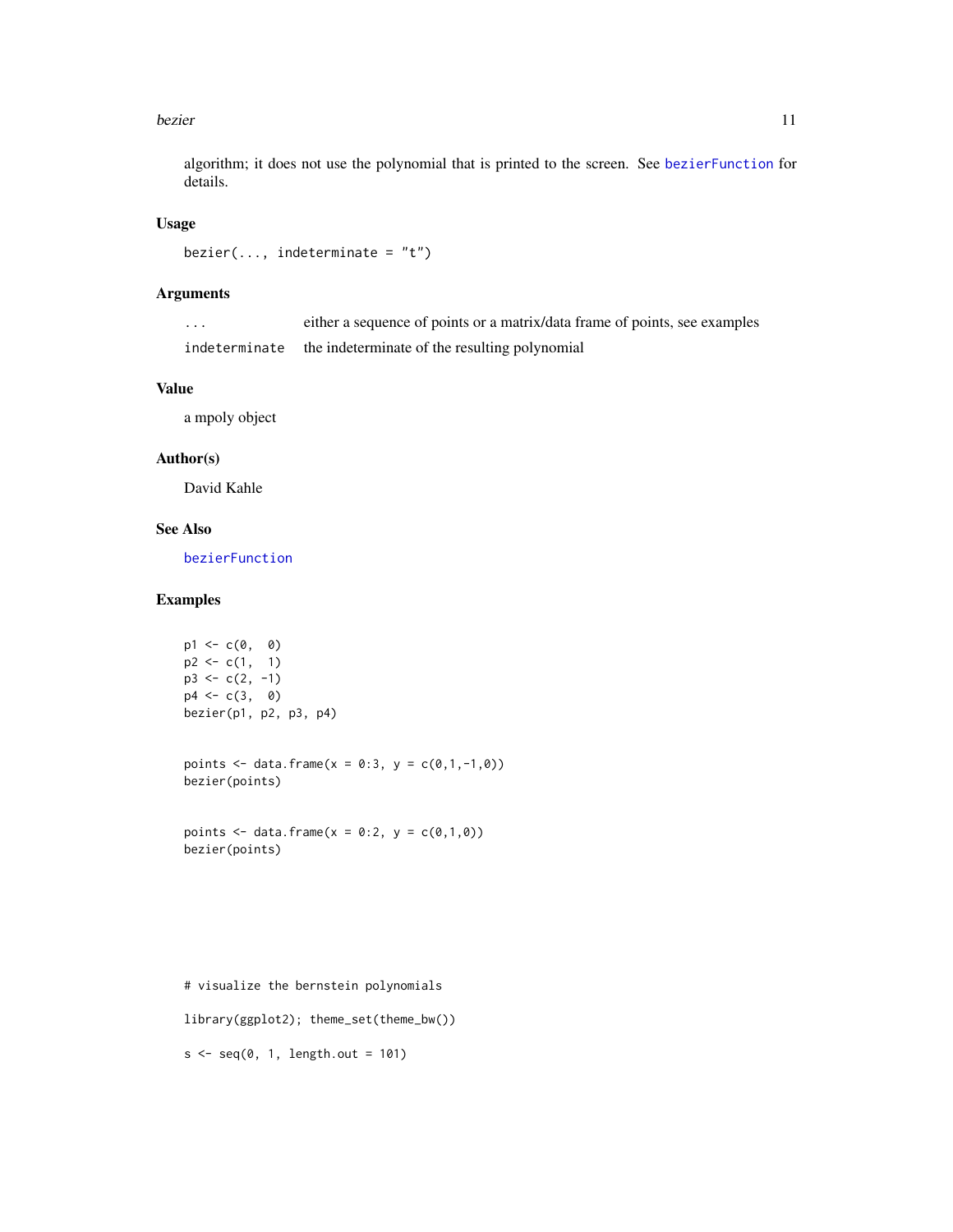```
## example 1
points <- data.frame(x = 0:3, y = c(0,1,-1,0))
(bezPolys <- bezier(points))
f <- as.function(bezPolys)
df \leftarrow as.data-frame(f(s))ggplot(aes(x = x, y = y), data = df) +geom_point(data = points, color = "red", size = 8) +
  geom_path(data = points, color = "red") +
  geom_path()
## example 1 with weights
f \leftarrow as . function(bezPolys, weights = c(1, 5, 5, 1))df <- as.data.frame(f(s))
ggplot(aes(x = x, y = y), data = df) +geom_point(data = points, color = "red", size = 8) +
  geom_path(data = points, color = "red") +
  geom_path()
## example 2
points <- data.frame(x = 0:2, y = c(0,1,0))
(bezPolys <- bezier(points))
f <- as.function(bezPolys)
df <- as.data.frame(f(s))
ggplot(aes(x = x, y = y), data = df) +geom\_point(data = points, color = "red", size = 8) +geom_path(data = points, color = "red") +
  geom_path()
## example 3
points <- data.frame(x = c(-1,-2,2,1), y = c(0,1,1,0))
(bezPolys <- bezier(points))
f <- as.function(bezPolys)
df <- as.data.frame(f(s))
ggplot(aes(x = x, y = y), data = df) +geom\_point(data = points, color = "red", size = 8) +geom_path(data = points, color = "red") +
  geom_path()
```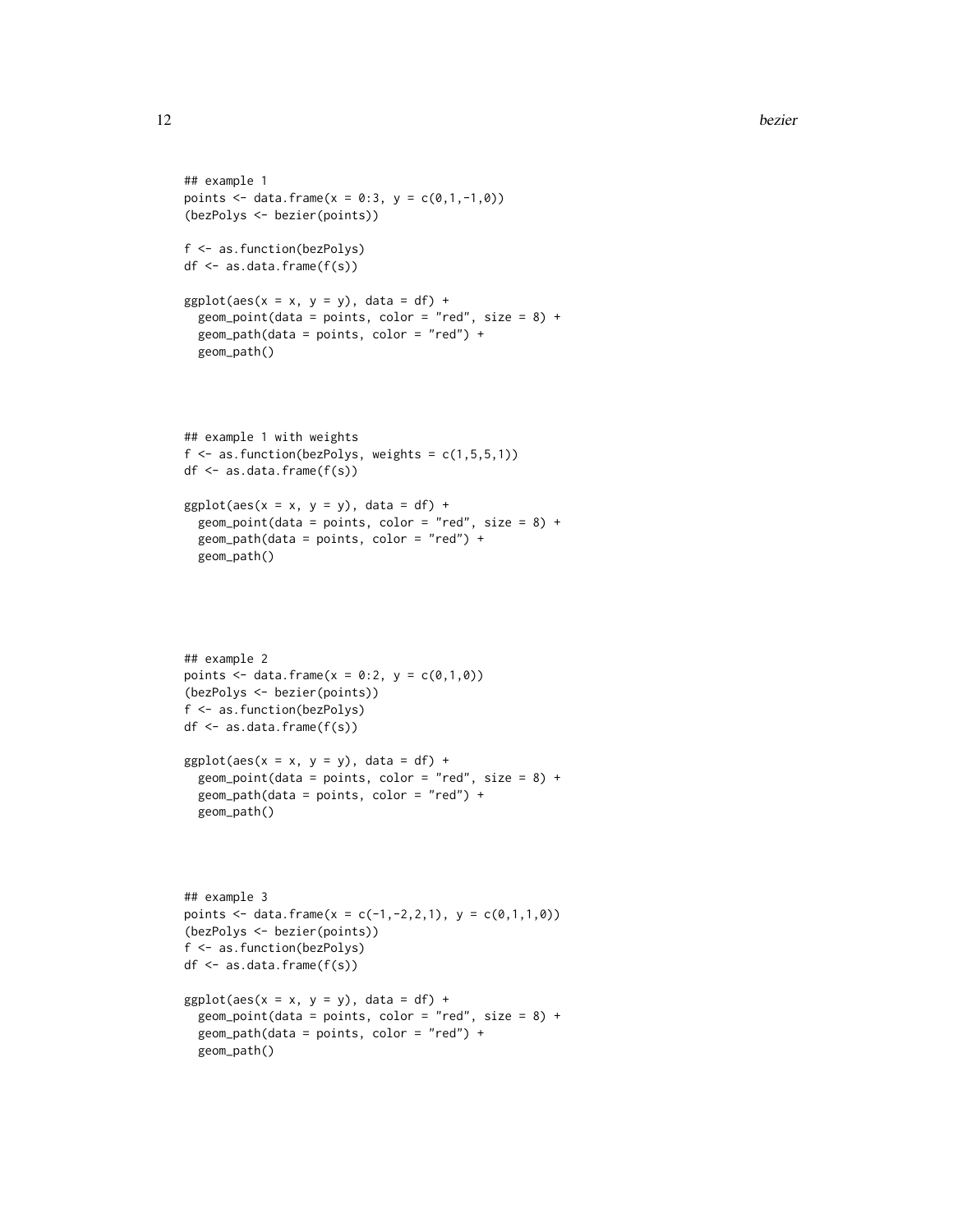```
## example 4
points <- data.frame(x = c(-1,2,-2,1), y = c(0,1,1,0))
(bezPolys <- bezier(points))
f <- as.function(bezPolys)
df \leftarrow as.data-frame(f(s))ggplot(aes(x = x, y = y), data = df) +geom_point(data = points, color = "red", size = 8) +
  geom\_path(data = points, color = "red") +geom_path()
## example 5
qplot(speed, dist, data = cars)
s \leftarrow seq(0, 1, length.out = 201)p <- bezier(cars)
f <- as.function(p)
df \leftarrow as.data-frame(f(s))qplot(speed, dist, data = cars) +
  geom\_path(data = df, color = "red")# the curve is not invariant to permutations of the points
# but it always goes through the first and last points
permute_rows <- function(df) df[sample(nrow(df)),]
p <- bezier(permute_rows(cars))
f <- as.function(p)
df \leftarrow as.data-frame(f(s))qplot(speed, dist, data = cars) +
  geom_path(data = df, color = "red")
```
<span id="page-12-1"></span>bezierFunction *Bezier function*

## Description

Compute the Bezier function of a collection of polynomials. By Bezier function we mean the Bezier curve function, a parametric map running from  $t = 0$ , the first point, to  $t = 1$ , the last point, where the coordinate mappings are linear combinations of Bernstein polynomials.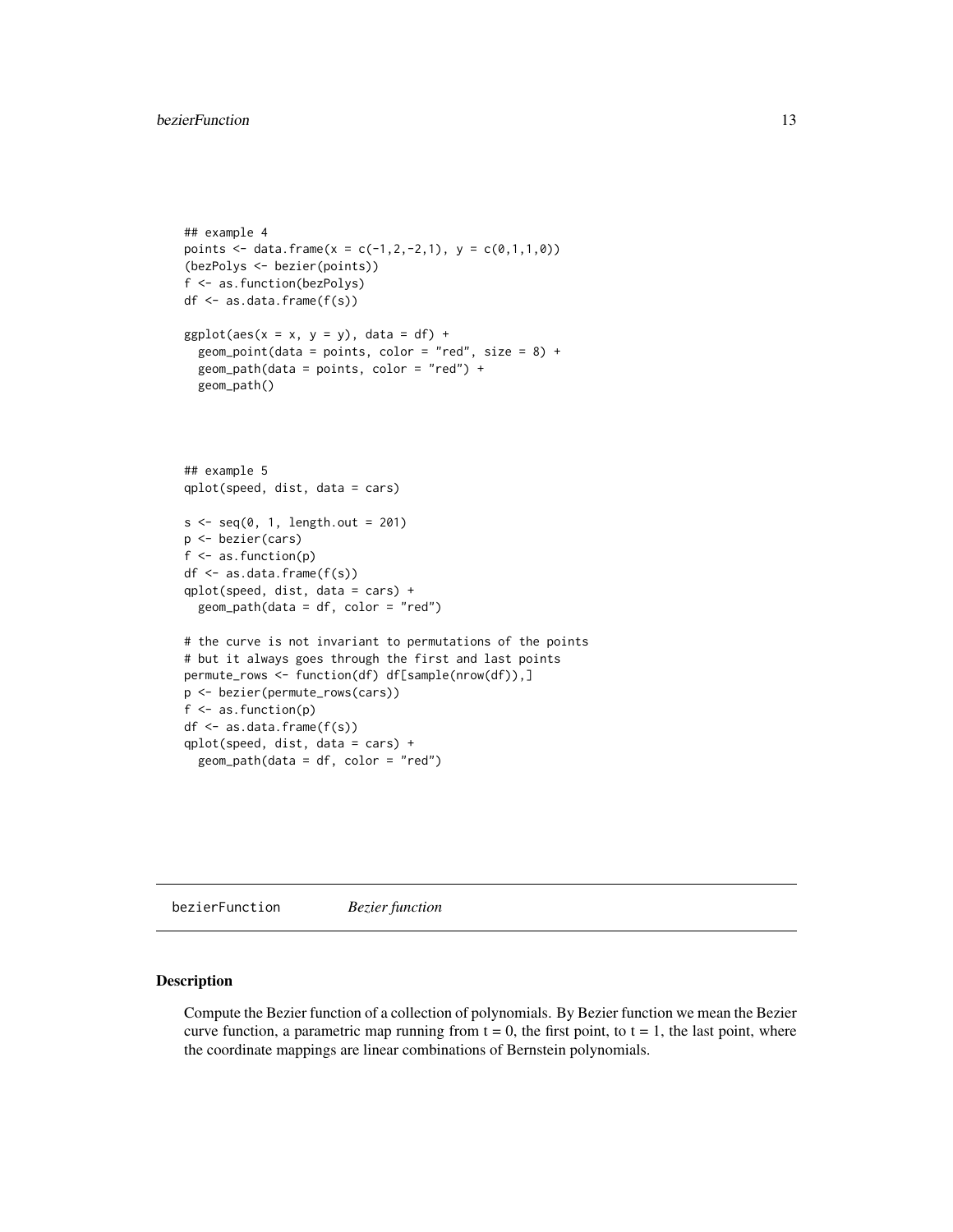## <span id="page-13-0"></span>Usage

```
bezierFunction(points, weights = rep(1L, nrow(points)))
```
## Arguments

| points  | a matrix or data frame of numerics, the rows represent points. |
|---------|----------------------------------------------------------------|
| weights | the weights in a weighted Bezier curve                         |

# Details

The function returned is vectorized and evaluates the Bezier curve in a numerically stable way with de Castlejau's algorithm (implemented in R).

## Value

function of a single parameter

## Author(s)

David Kahle

# References

[http://en.wikipedia.org/wiki/Bezier\\_curve](http://en.wikipedia.org/wiki/Bezier_curve), [http://en.wikipedia.org/wiki/De\\_Castel](http://en.wikipedia.org/wiki/De_Casteljau)jau' [s\\_algorithm](http://en.wikipedia.org/wiki/De_Casteljau)

## See Also

[bezier](#page-9-1)

```
library(ggplot2); theme_set(theme_bw())
```

```
t < -seq(0, 1, length.out = 201)points <- data.frame(x = 0:3, y = c(0,1,-1,0))
```

```
f <- bezierFunction(points)
df <- as.data.frame(f(t))
ggplot(aes(x = x, y = y), data = df) +geom_point(data = points, color = "red", size = 8) +
  geom_path(data = points, color = "red") +
  geom_path()
```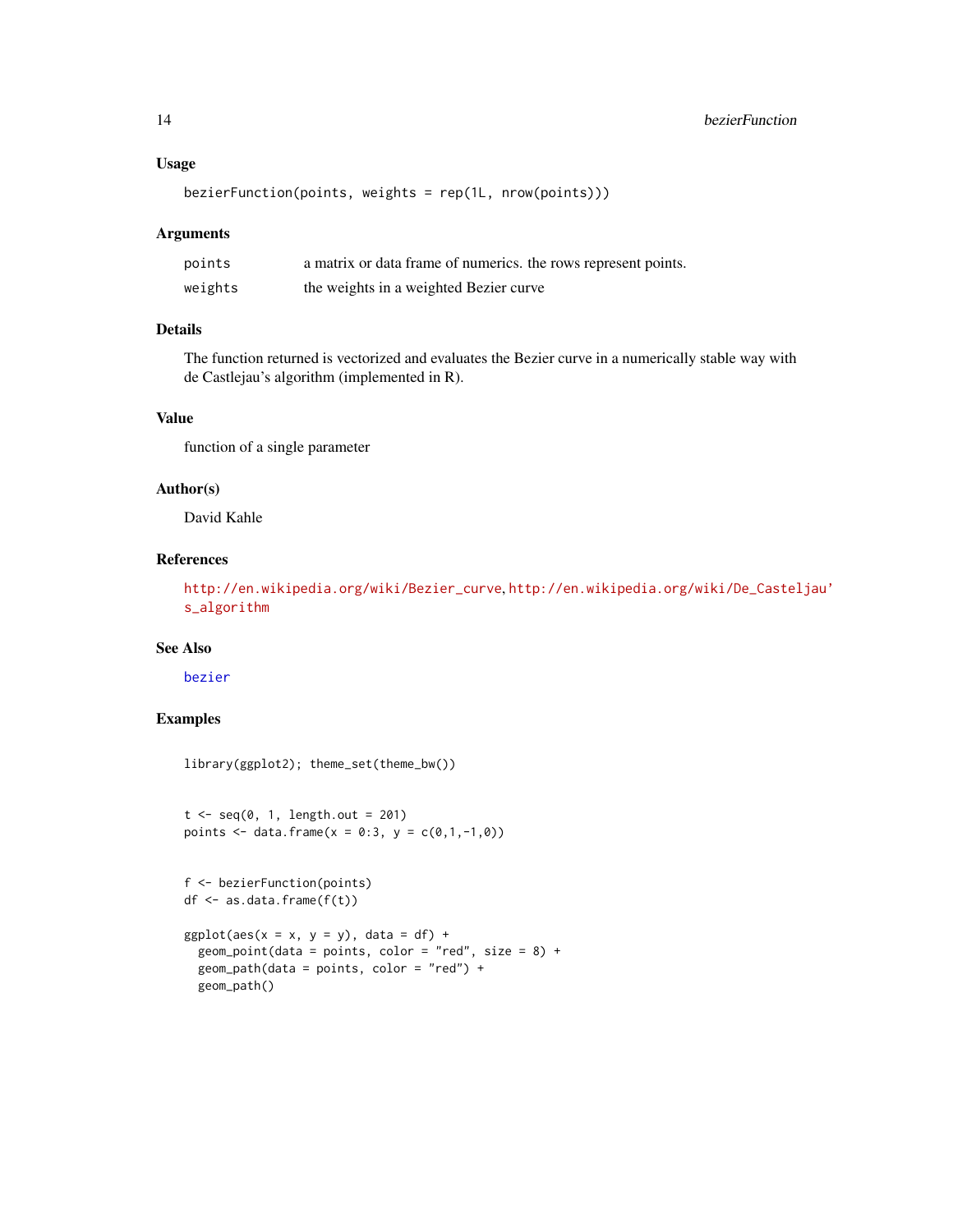<span id="page-14-0"></span>burst the contract of the contract of the contract of the contract of the contract of the contract of the contract of the contract of the contract of the contract of the contract of the contract of the contract of the cont

```
f \leq bezierFunction(points, weights = c(1,5,5,1))
df <- as.data.frame(f(t))
ggplot(aes(x = x, y = y), data = df) +geom\_point(data = points, color = "red", size = 8) +geom_path(data = points, color = "red") +
  geom_path()
f \leftarrow bezierFunction(points, weights = c(1, 10, 10, 1))
df <- as.data.frame(f(t))
ggplot(aes(x = x, y = y), data = df) +geom_point(data = points, color = "red", size = 8) +
```

```
geom_path(data = points, color = "red") +
geom_path()
```
burst *Enumerate integer r-vectors summing to n*

# Description

Determine all r-vectors with nonnegative integer entries summing to n. Note that this is intended to be optimized.

#### Usage

burst $(n, r = n)$ 

#### Arguments

| n | integer to sum to    |
|---|----------------------|
|   | number of components |

# Value

a matrix whose rows are the n-tuples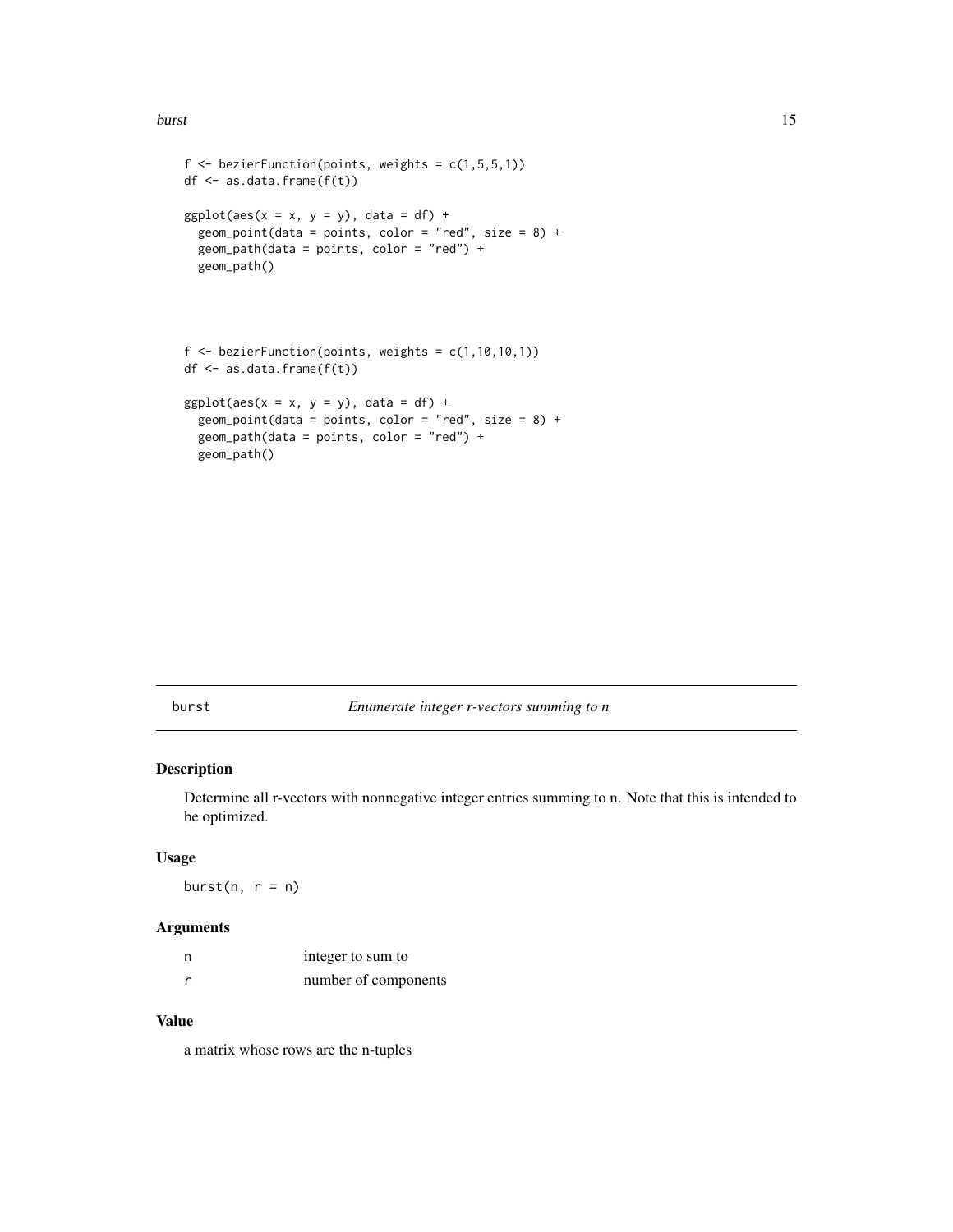# Examples

```
burst(4)
burst(4, 4)burst(4, 3)burst(4, 2)rowSums(burst(4))
rowSums(burst(4, 3))
rowSums(burst(4, 2))
burst(10, 4) # all possible 2x2 contingency tables with n=10
```
burst(10, 4) / 10 # all possible empirical relative frequencies

chebyshev *Chebyshev polynomials*

# Description

Chebyshev polynomials as computed by orthopolynom.

# Usage

```
chebyshev(degree, kind = "t", indeterminate = "x", normalized = FALSE)
```
# Arguments

| degree                      | degree of polynomial                                                            |
|-----------------------------|---------------------------------------------------------------------------------|
| kind                        | "t" or "u" (Chebyshev polynomials of the first and second kinds), or "c" or "s" |
| indeterminate indeterminate |                                                                                 |
| normalized                  | provide normalized coefficients                                                 |

# Value

a mpoly object or mpolyList object

# Author(s)

David Kahle calling code from the orthopolynom package

## See Also

```
chebyshev.t.polynomials, chebyshev.u.polynomials, chebyshev.c.polynomials, chebyshev.s.polynomials,
http://en.wikipedia.org/wiki/Chebyshev_polynomials
```
<span id="page-15-0"></span>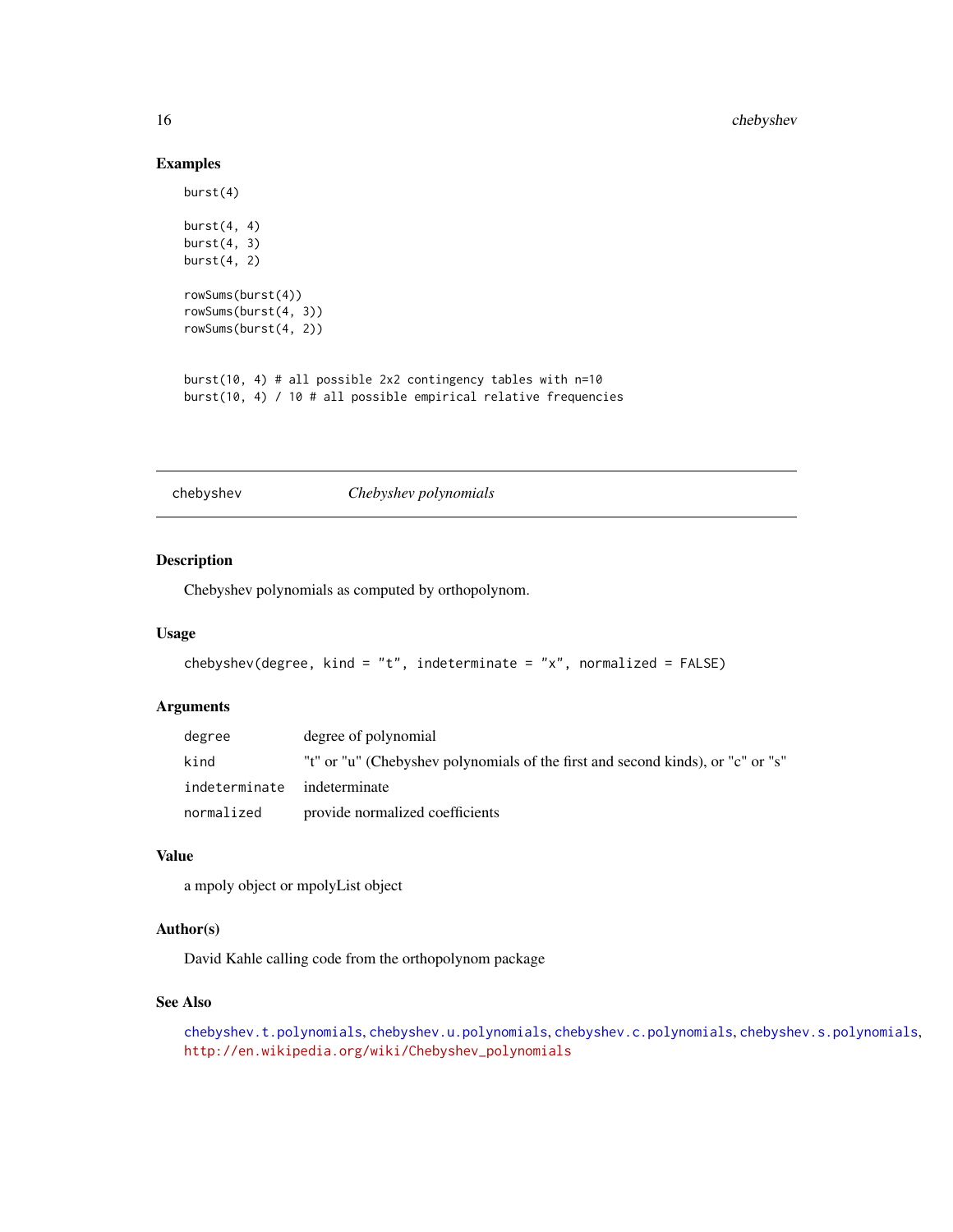# <span id="page-16-0"></span>components and the components of  $\sim$  17

## Examples

```
chebyshev(0)
chebyshev(1)
chebyshev(2)
chebyshev(3)
chebyshev(4)
chebyshev(5)
chebyshev(6)
chebyshev(10)
chebyshev(0:5)
chebyshev(0:5, normalized = TRUE)
chebyshev(0:5, kind = "u")
chebyshev(0:5, kind = "c")chebyshev(0:5, kind = "s")
chebyshev(0:5, indeterminate = "t")
# visualize the chebyshev polynomials
library(ggplot2); theme_set(theme_classic())
library(tidyr)
s < -seq(-1, 1, length.out = 201)N <- 5 # number of chebyshev polynomials to plot
(chebPolys <- chebyshev(0:N))
# see ?bernstein for a better understanding of
# how the code below works
df <- data.frame(s, as.function(chebPolys)(s))
names(df) <- c("x", paste0("T_", 0:N))
mdf <- gather(df, degree, value, -x)
qplot(x, value, data = mdf, geom = "line", color = degree)
```
components *Polynomial components*

# Description

Compute quantities/expressions related to a multivariate polynomial.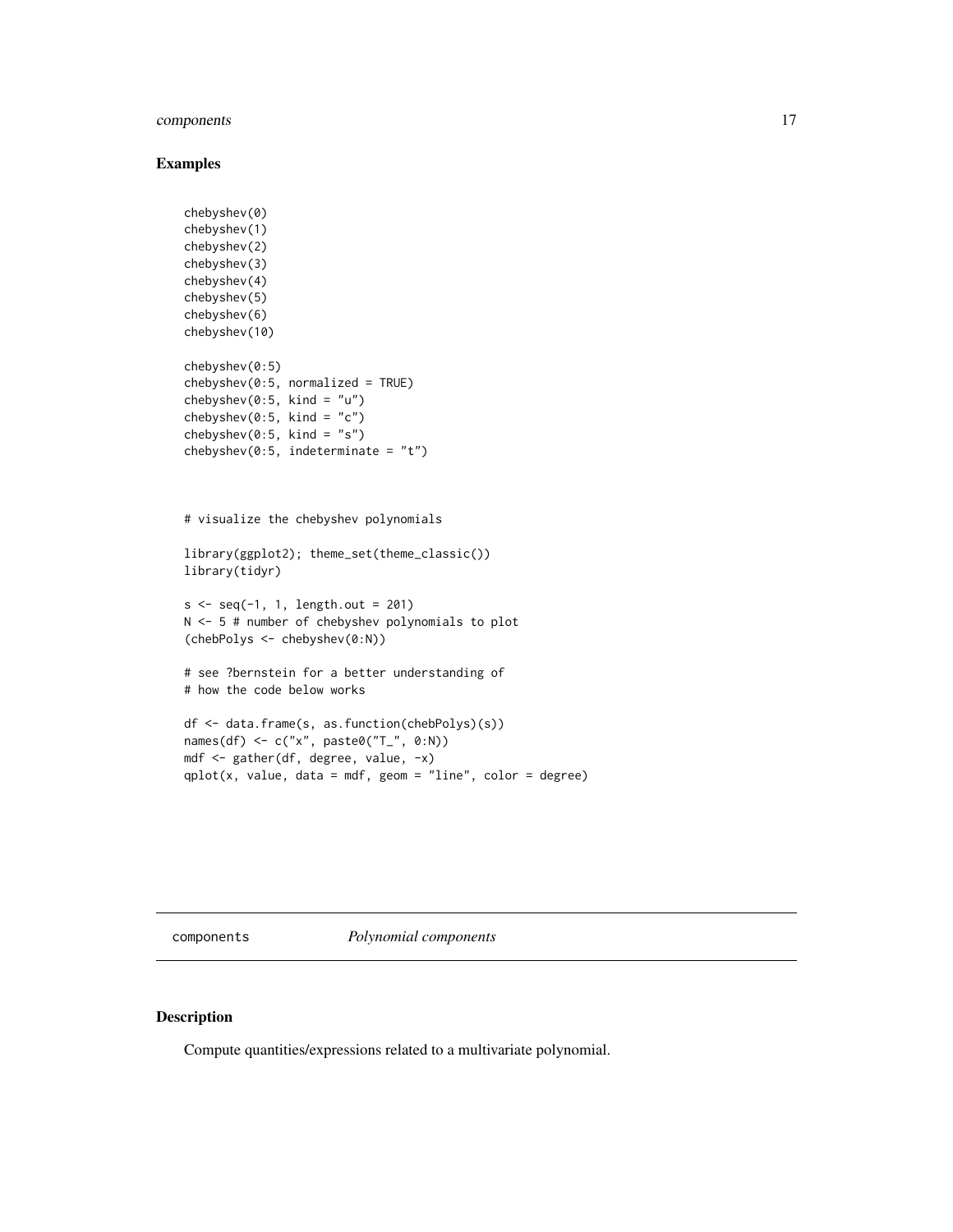# Usage

```
## S3 method for class 'mpoly'
x[ndx]
LT(x, varorder = vars(x), order = "lex")LC(x, varorder = vars(x), order = "lex")LM(x, varorder = vars(x), order = "lex")multideg(x, varorder = vars(x), order = "lex")
totaldeg(x)
monomials(x)
exponents(x, reduced = FALSE)
```
# Arguments

| x        | an object of class mpoly              |
|----------|---------------------------------------|
| ndx      | a subsetting index                    |
| varorder | the order of the variables            |
| order    | a total order used to order the terms |
| reduced  | if TRUE, don't include zero degrees   |
|          | additional arguments                  |

## Value

An object of class mpoly or mpolyList, depending on the context

```
(p \le m p("x y^2 + x (x+1) (x+2) x z + 3 x^10"))p[2]
p[-2]
p[2:3]
LT(p)
LC(p)LM(p)
multideg(p)
totaldeg(p)
monomials(p)
exponents(p)
exponents(p, reduce = TRUE)
```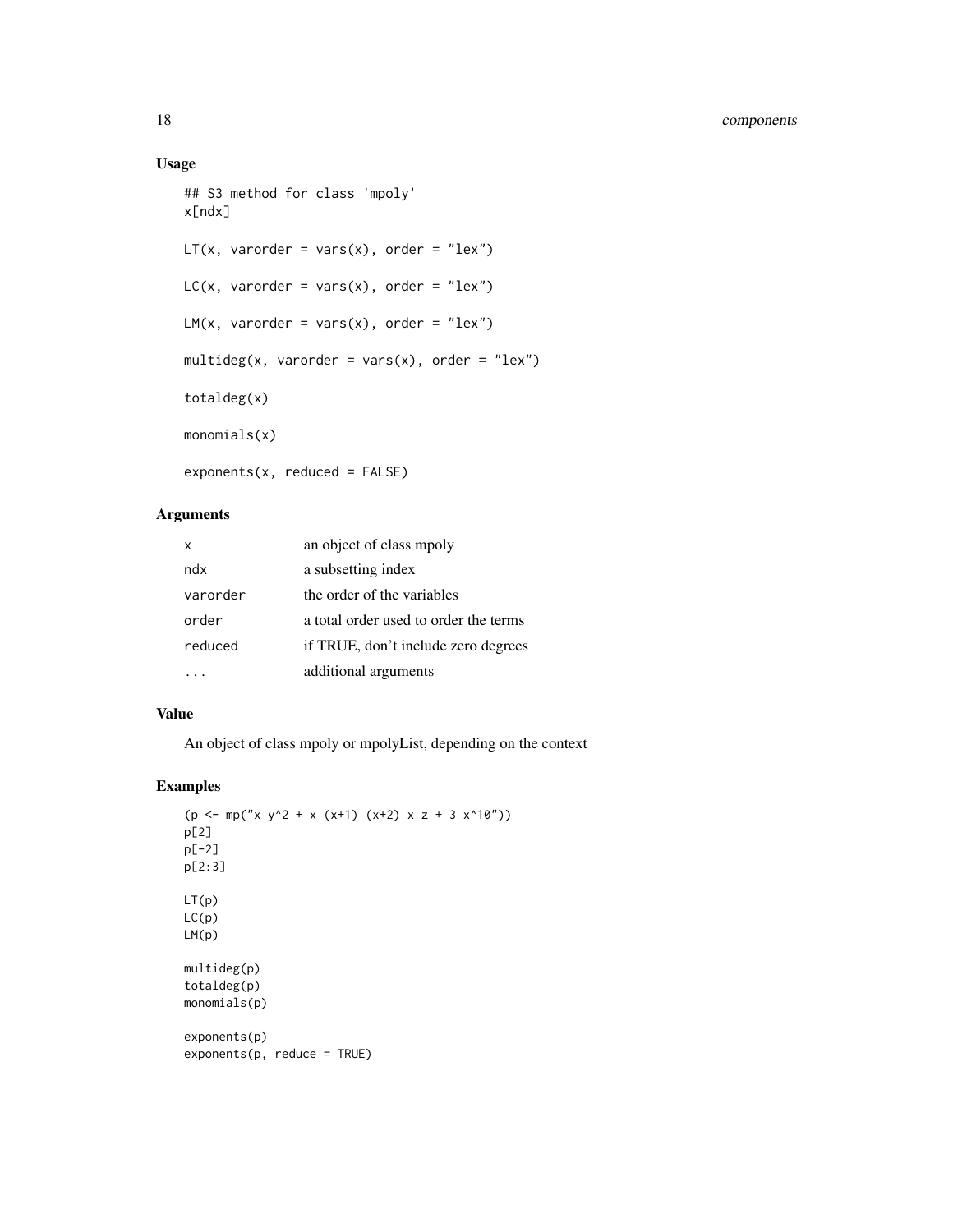# <span id="page-18-0"></span>deriv.mpoly 19

lapply(exponents(p), is.integer)

```
homogeneous_components(p)
```
<span id="page-18-1"></span>deriv.mpoly *Compute partial derivatives of a multivariate polynomial.*

# Description

This is a deriv method for mpoly objects. It does not call the deriv function (from package stats).

# Usage

## S3 method for class 'mpoly' deriv(expr, var, ...)

# Arguments

| expr | an object of class mpoly                   |
|------|--------------------------------------------|
| var  | character - the partial derivative desired |
| .    | any additional arguments                   |

# Value

An object of class mpoly or mpolyList.

```
m \le m mp('x y + y z + z^2')
deriv(m, 'x')
deriv(m, 'y')
deriv(m, 'z')
deriv(m, c('x','y','z'))
deriv(m, 'a')
is.mpoly(deriv(m, 'x'))
is.mpolyList( deriv(m, c('x','y','z')) )
```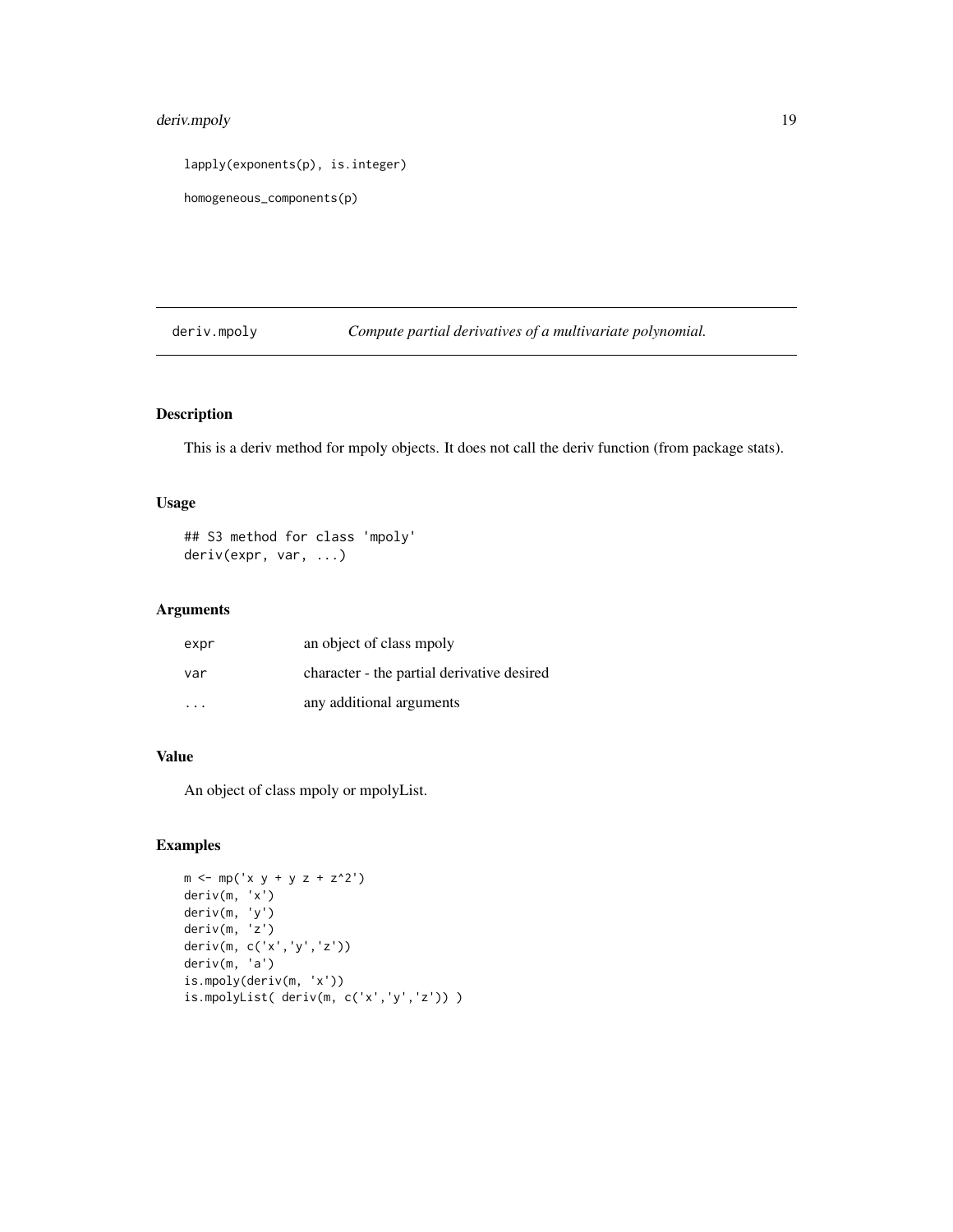<span id="page-19-0"></span>

## Description

This is a wrapper for deriv.mpoly.

### Usage

gradient(mpoly)

## Arguments

mpoly an object of class mpoly

#### Value

An object of class mpoly or mpolyList.

# See Also

[deriv.mpoly](#page-18-1)

# Examples

 $m \le -mp('x y + y z + z^2')$ gradient(m)

```
# gradient descent illustration using the symbolically
# computed gradient of the rosenbrock function
rosenbrock <- mp("(1 - x)^2 + 100 (y - x^2)^2")
fn <- as.function(rosenbrock)
(rosenbrock_gradient <- gradient(rosenbrock))
gr <- as.function(rosenbrock_gradient)
```

```
# visualize the function
library(ggplot2)
s \leq -\text{seq}(-5, 5, .05)df \leq expand.grid(x = s, y = s)
df$z <- apply(df, 1, fn)
ggplot(df, aes(x = x, y = y)) +geom\_raster(aes(fill = z)) +scale_fill_continuous(trans = "log10")
# run the gradient descent algorithm using line-search
```

```
# step sizes computed with optimize()
current \leq steps \leq c(-3,-4)
change <- 1
tol <- 1e-5
```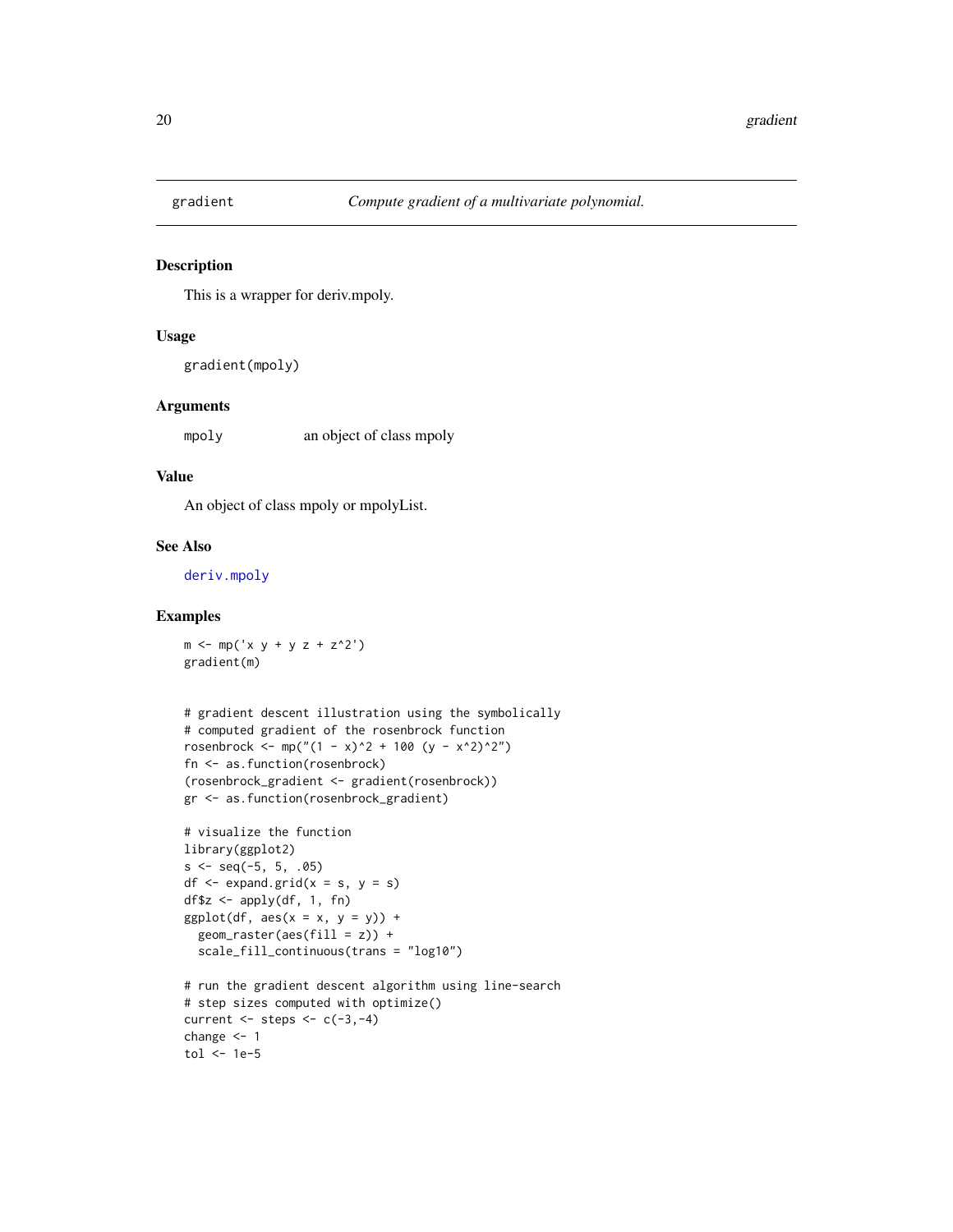#### <span id="page-20-0"></span>grobner 21 august 2016 ble en de stats de la proposa de la proposa de la proposa de la proposa de la proposa d

```
while(change > tol){
 last <- current
 delta <- optimize(
    function(delta) fn(current - delta*gr(current)),
    interval = c(1e-10, .1))$minimum
 current <- current - delta*gr(current)
 steps <- unname(rbind(steps, current))
 change <- abs(fn(current) - fn(last))
}
steps <- as.data.frame(steps)
names(steps) \leq c("x", "y")
# visualize steps, note the optim at c(1,1)
# the routine took 5748 steps
ggplot(df, aes(x = x, y = y)) +geom_raster(aes(fill = z)) +
 geom_path(data = steps, color = "red") +
 geom_point(data = steps, color = "red", size = .5) +
 scale_fill_continuous(trans = "log10")
# it gets to the general region of space quickly
# but once it gets on the right arc, it's terrible
# here's what the end game looks like
last_steps <- tail(steps, 100)
rngx <- range(last_steps$x); sx <- seq(rngx[1], rngx[2], length.out = 201)
rngy <- range(last_steps$y); sy <- seq(rngy[1], rngy[2], length.out = 201)
df \leq - expand.grid(x = sx, y = sy)
df$z <- apply(df, 1, fn)
ggplot(df, aes(x = x, y = y)) +geom_raster(aes(fill = z)) +
 geom_path(data = last_steps, color = "red", size = .25) +
 geom_point(data = last_steps, color = "red", size = 1) +
 scale_fill_continuous(trans = "log10")
```
grobner *REMOVED – Compute a grobner basis of a list of multivariate polynomials.*

## Description

This function has been removed to eliminate mpoly's dependence on packages that only it uses. To compute a Grobner basis of a collection of multivariate polynomials, checkout the new m2r package, which you can download with the code in the first example.

```
grobner(mpolyList, varorder = vars(mpolyList), order = "lex")
```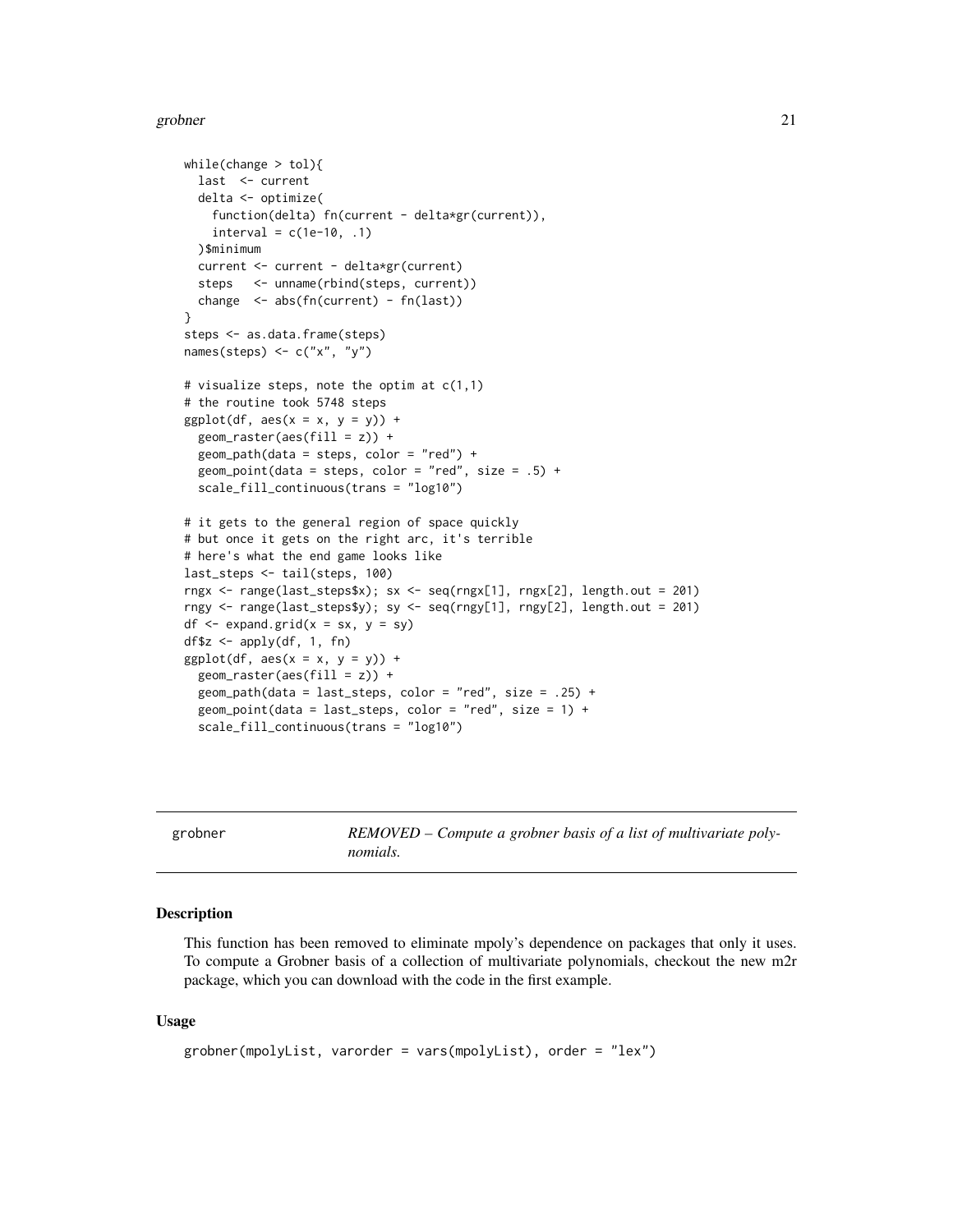<span id="page-21-0"></span>22 hermite and the set of the set of the set of the set of the set of the set of the set of the set of the set of the set of the set of the set of the set of the set of the set of the set of the set of the set of the set o

## Arguments

| mpolyList | an object of class mpolyList                                    |
|-----------|-----------------------------------------------------------------|
| varorder  | order of variables                                              |
| order     | total order to be considered for monomials (e.g. lexicographic) |

# Details

grobner computes a Grobner basis for a collection of multivarite polynomials represented as an object of class mpolyList. Note that the polynomials printed after calculation are unlikely to be properly ordered; this is because the order of the monomials displayed is governed by the print method, not the mpoly's themselves.

## Value

An object of class mpolyList.

## Examples

## Not run:

# code to download m2r: # note that to do this you should have Macaulay2 installed, # see https://github.com/musicman3320/m2r and # http://www.math.uiuc.edu/Macaulay2/Downloads/ if(!require(devtools)) install.packages("devtools") devtools::install\_github("musicman3320/m2r")

## End(Not run)

hermite *Hermite polynomials*

## Description

Hermite polynomials as computed by orthopolynom.

```
hermite(degree, kind = "he", indeterminate = "x", normalized = FALSE)
```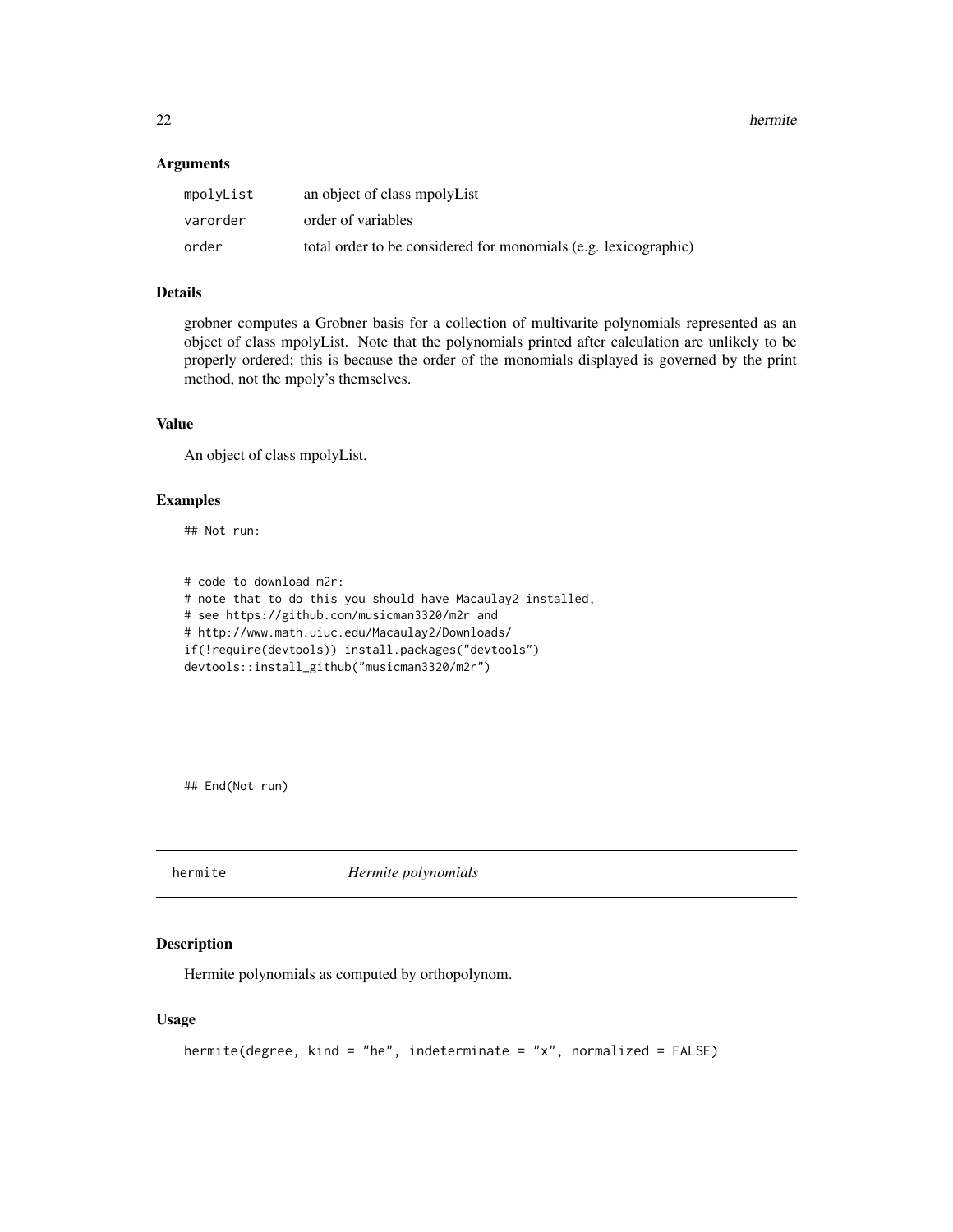#### <span id="page-22-0"></span>hermite 23

## Arguments

| degree                      | degree of polynomial                                                     |
|-----------------------------|--------------------------------------------------------------------------|
| kind                        | "he" (default, probabilists', see Wikipedia article) or "h" (physicists) |
| indeterminate indeterminate |                                                                          |
| normalized                  | provide normalized coefficients                                          |

# Value

a mpoly object or mpolyList object

# Author(s)

David Kahle calling code from the orthopolynom package

# See Also

[hermite.h.polynomials](#page-0-0), [hermite.he.polynomials](#page-0-0), [http://en.wikipedia.org/wiki/Hermit](http://en.wikipedia.org/wiki/Hermite_polynomials)e\_ [polynomials](http://en.wikipedia.org/wiki/Hermite_polynomials)

# Examples

```
hermite(0)
hermite(1)
hermite(2)
hermite(3)
hermite(4)
hermite(5)
hermite(6)
hermite(10)
hermite(0:5)
hermite(0:5, normalized = TRUE)
hermite(0:5, indeterminate = "t")
```
# visualize the hermite polynomials

```
library(ggplot2); theme_set(theme_classic())
library(tidyr)
```

```
s < -seq(-3, 3, length.out = 201)N <- 5 # number of hermite polynomials to plot
(hermPolys <- hermite(0:N))
```

```
# see ?bernstein for a better understanding of
# how the code below works
```

```
df <- data.frame(s, as.function(hermPolys)(s))
```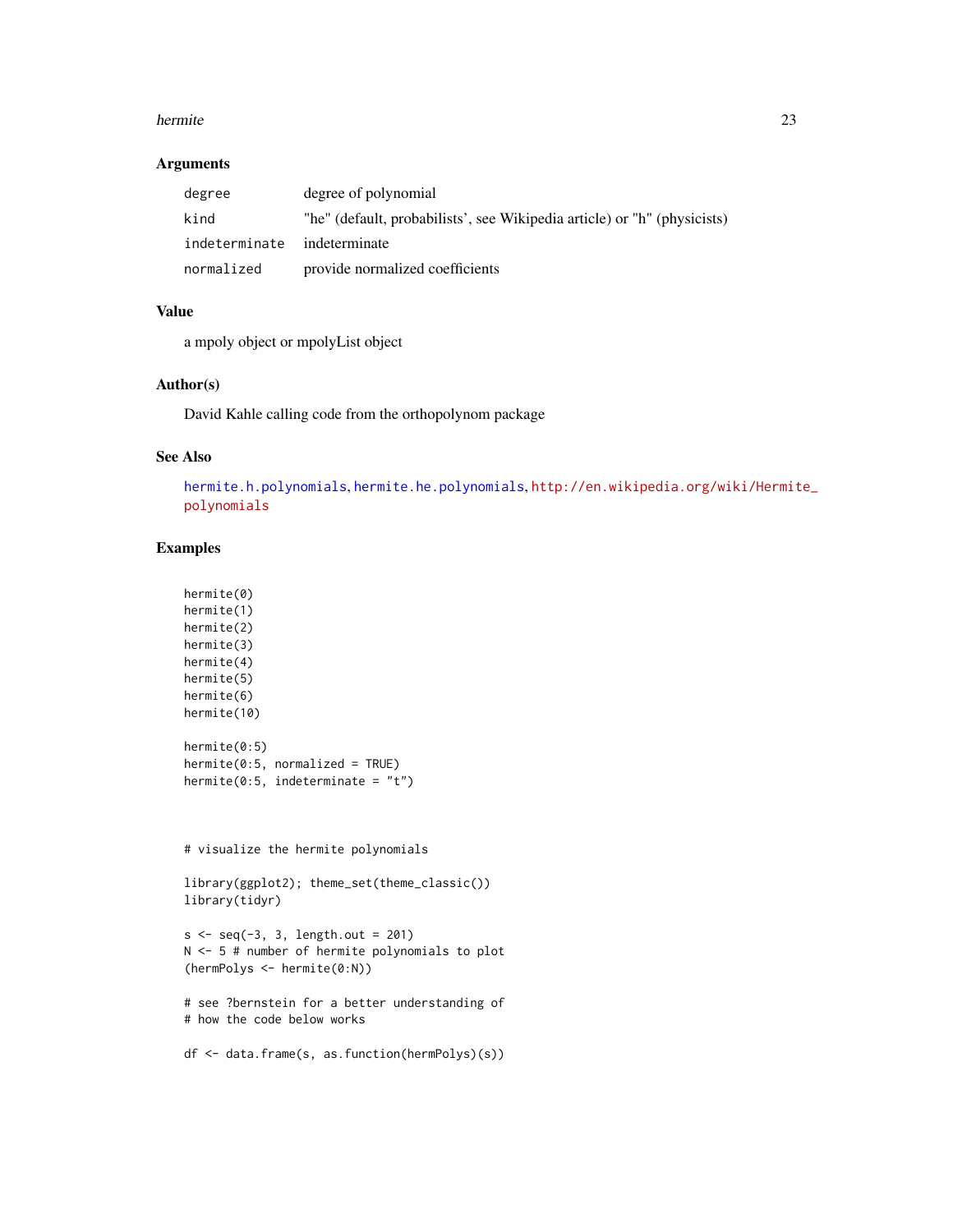```
names(df) \leq c("x", paste0("T_", 0:N))
mdf <- gather(df, degree, value, -x)
qplot(x, value, data = mdf, geom = "line", color = degree)
```
## homogenize *Homogenize a polynomial*

# Description

Homogenize a polynomial.

# Usage

```
homogenize(x, var = "t")
```
dehomogenize $(x, var = "t")$ 

is.homogeneous(x)

homogeneous\_components(x)

## Arguments

| X   | an mpoly object        |
|-----|------------------------|
| var | name of homogenization |

# Value

a (de/homogenized) mpoly or an mpolyList

```
x \le m p("x^4 + y + 2 x y^2 - 3 z")is.homogeneous(x)
(xh <- homogenize(x))
is.homogeneous(xh)
homogeneous_components(x)
homogenize(x, "o")
xh \le - \text{homogeneity}(x)dehomogenize(xh) # assumes var = "t"plug(xh, "t", 1) # same effect, but dehomogenize is faster
```
<span id="page-23-0"></span>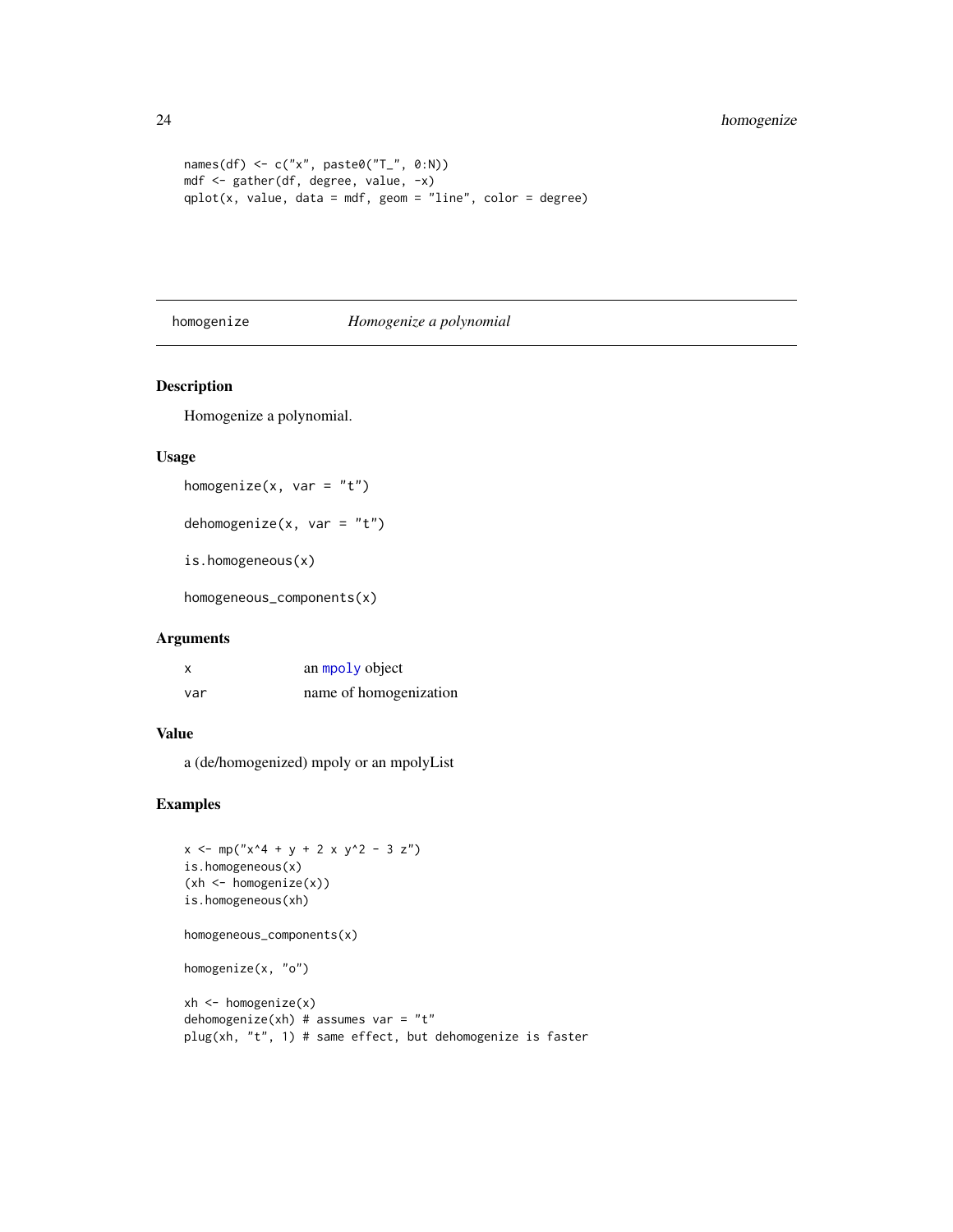#### <span id="page-24-0"></span>insert 25

```
# the functions are vectorized
(ps \leq mpc(C''x + y^2', 'x + y^3')))(psh <- homogenize(ps))
dehomogenize(psh)
# demonstrating a leading property of homogeneous polynomials
library(magrittr)
p \le -mp("x^2 + 2 x + 3")(ph <- homogenize(p, "y"))
lambda <- 3
(d <- totaldeg(p))
ph %>%
  plug("x", lambda*mp("x")) %>%
  plug("y", lambda*mp("y"))
lambda^d * ph
```
insert *Insert an element into a vector.*

# Description

Insert an element into a vector.

## Usage

insert(elem, slot, v)

# Arguments

| elem          | element to insert     |  |
|---------------|-----------------------|--|
| slot          | location of insert    |  |
| $\mathcal{U}$ | vector to insert into |  |

#### Value

vector with element inserted

```
insert(2, 1, 1)
insert(2, 2, 1)
insert('x', 5, letters)
```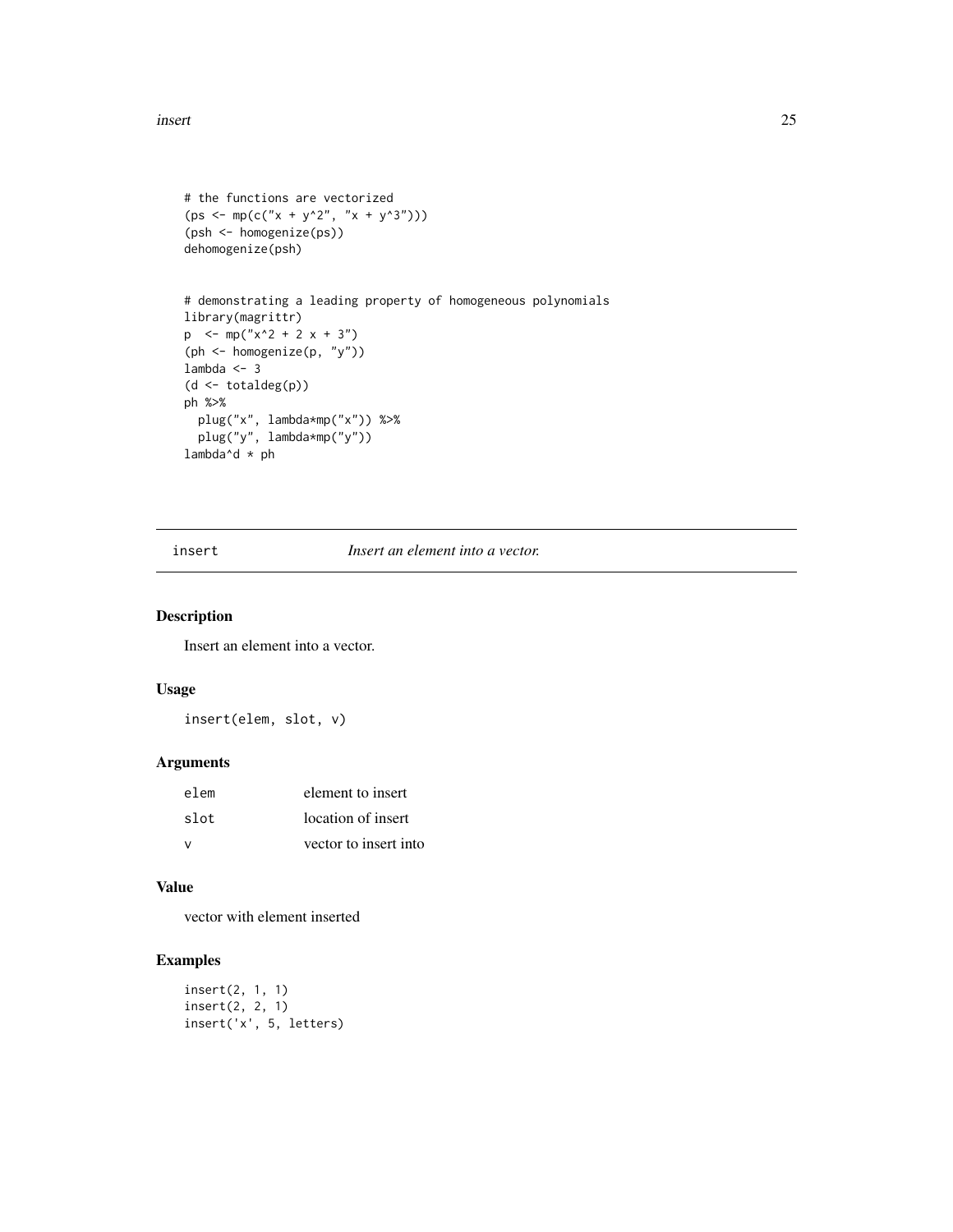<span id="page-25-0"></span>

# Description

Test whether an object is a whole number.

# Usage

is.wholenumber(x, tol = .Machine\$double.eps^0.5)

# Arguments

|     | object to be tested                                 |
|-----|-----------------------------------------------------|
| tol | tolerance within which a number is said to be whole |

# Value

Vector of logicals.

# Examples

is.wholenumber(seq(-3,3,.5))

| jacobi<br>Jacobi polynomials |
|------------------------------|
|------------------------------|

# Description

Jacobi polynomials as computed by orthopolynom.

## Usage

```
jacobi(degree, alpha = 1, beta = 1, kind = "p", indeterminate = "x",
 normalized = FALSE)
```
# Arguments

| degree        | degree of polynomial                |
|---------------|-------------------------------------|
| alpha         | the first parameter, also called p  |
| beta          | the second parameter, also called q |
| kind          | "g" or " $p$ "                      |
| indeterminate | indeterminate                       |
| normalized    | provide normalized coefficients     |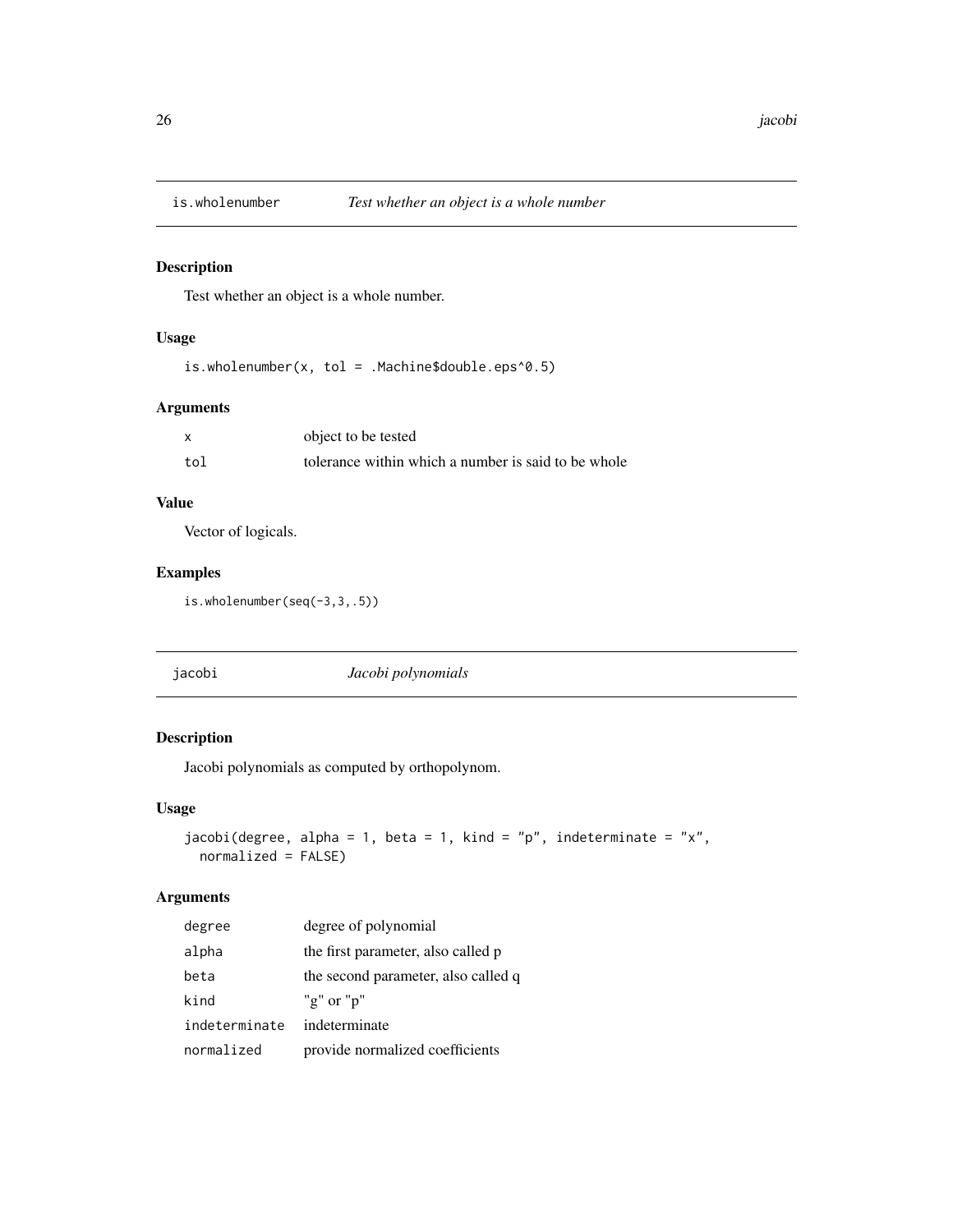#### <span id="page-26-0"></span>jacobi 27

# Value

a mpoly object or mpolyList object

# Author(s)

David Kahle calling code from the orthopolynom package

# See Also

[jacobi.g.polynomials](#page-0-0), [jacobi.p.polynomials](#page-0-0) [http://en.wikipedia.org/wiki/Jacobi\\_polynomials](http://en.wikipedia.org/wiki/Jacobi_polynomials)

```
jacobi(0)
jacobi(1)
jacobi(2)
jacobi(3)
jacobi(4)
jacobi(5)
jacobi(6)
jacobi(10, 2, 2, normalized = TRUE)jacobi(0:5)
jacobi(0:5, normalized = TRUE)jacobi(0:5, kind = "g")jacobi(0:5, indeterminate = "t")
```

```
# visualize the jacobi polynomials
```

```
library(ggplot2); theme_set(theme_classic())
library(tidyr)
```

```
s < -seq(-1, 1, length.out = 201)N <- 5 # number of jacobi polynomials to plot
(jacPolys <- jacobi(0:N, 2, 2))
```

```
df <- data.frame(s, as.function(jacPolys)(s))
names(df) <- c("x", paste0("P_", 0:N))
mdf <- gather(df, degree, value, -x)
qplot(x, value, data = mdf, geom = "line", color = degree)qplot(x, value, data = mdf, geom = "line", color = degree) +
```

```
coord\_cartesian(ylim = c(-30, 30))
```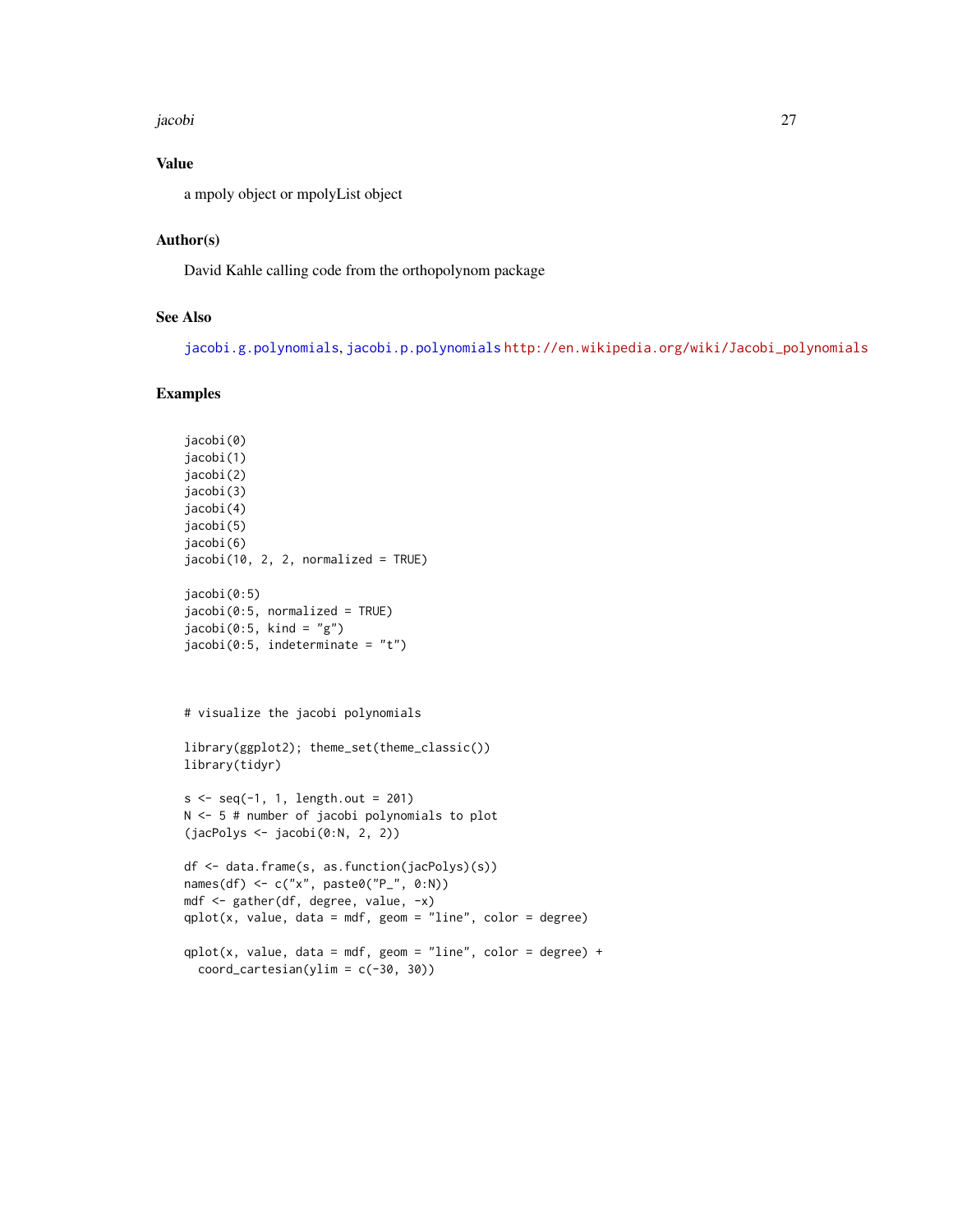<span id="page-27-0"></span>

# Description

Generalized Laguerre polynomials as computed by orthopolynom.

# Usage

```
laguerre(degree, alpha = 0, indeterminate = "x", normalized = FALSE)
```
# Arguments

| degree        | degree of polynomial            |
|---------------|---------------------------------|
| alpha         | generalization constant         |
| indeterminate | indeterminate                   |
| normalized    | provide normalized coefficients |

## Value

a mpoly object or mpolyList object

## Author(s)

David Kahle calling code from the orthopolynom package

# See Also

[glaguerre.polynomials](#page-0-0), [http://en.wikipedia.org/wiki/Laguerre\\_polynomials](http://en.wikipedia.org/wiki/Laguerre_polynomials)

```
laguerre(0)
laguerre(1)
laguerre(2)
laguerre(3)
laguerre(4)
laguerre(5)
laguerre(6)
laguerre(2)
laguerre(2, normalized = TRUE)
laguerre(0:5)
laguerre(0:5, normalized = TRUE)
laguerre(0:5, indeterminate = "t")
```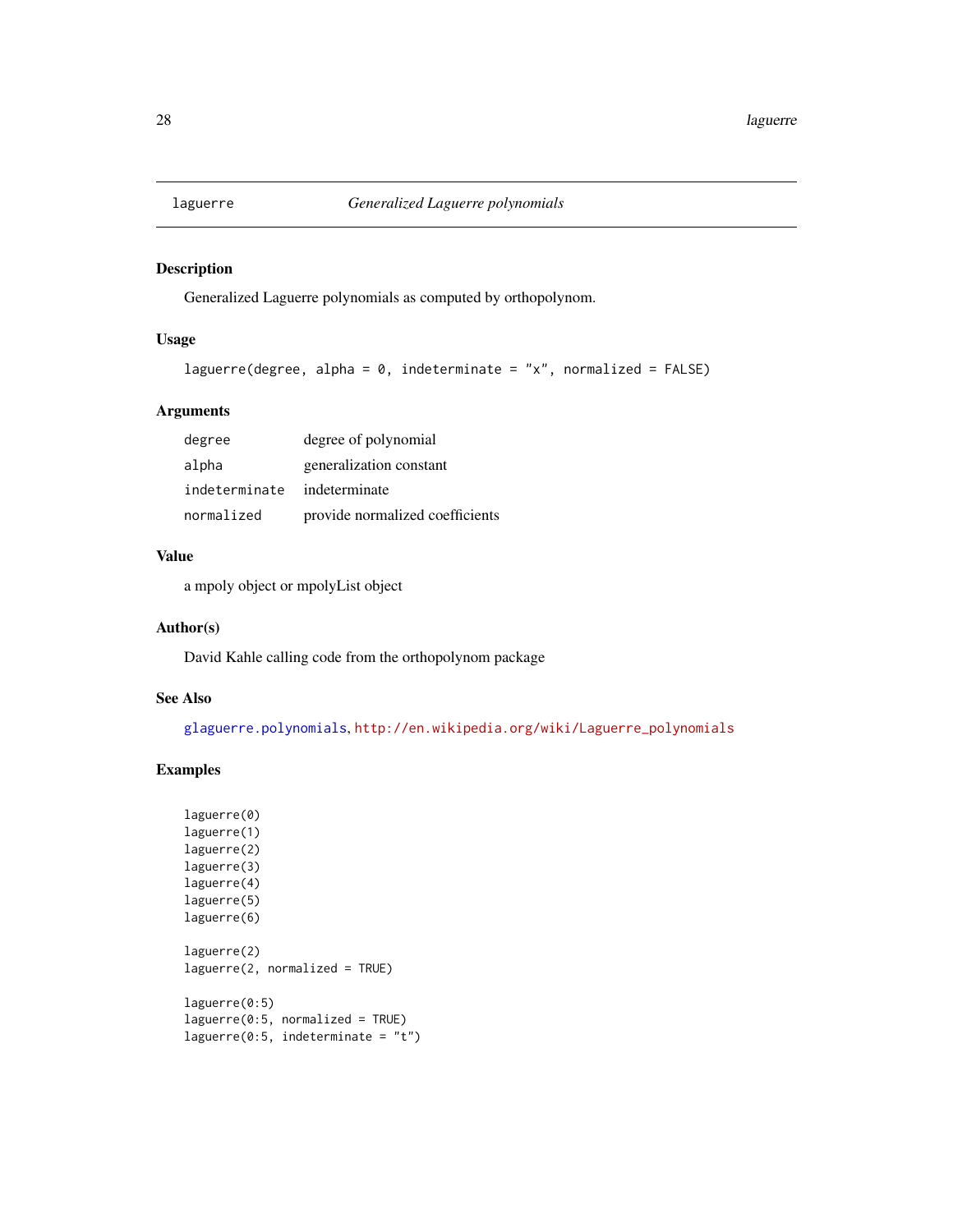```
# visualize the laguerre polynomials
library(ggplot2); theme_set(theme_classic())
library(tidyr)
s < -seq(-5, 20, length.out = 201)N <- 5 # number of laguerre polynomials to plot
(lagPolys <- laguerre(0:N))
# see ?bernstein for a better understanding of
# how the code below works
df <- data.frame(s, as.function(lagPolys)(s))
names(df) <- c("x", paste0("L_", 0:N))
mdf <- gather(df, degree, value, -x)
qplot(x, value, data = mdf, geom = "line", color = degree)qplot(x, value, data = mdf, geom = "line", color = degree) +coord\_cartesian(ylim = c(-25, 25))
```
LCM *Compute the least common multiple of two numbers.*

# Description

A simple algorithm to compute the least common multiple of two numbers

## Usage

 $LCM(x, y)$ 

## Arguments

| $\boldsymbol{\mathsf{x}}$ | an object of class numeric |
|---------------------------|----------------------------|
|                           | an object of class numeric |

## Value

The least common multiple of x and y.

```
LCM(5,7)
LCM(5,8)
LCM(5,9)
LCM(5,10)
Reduce(LCM, 1:10) # -> 2520
```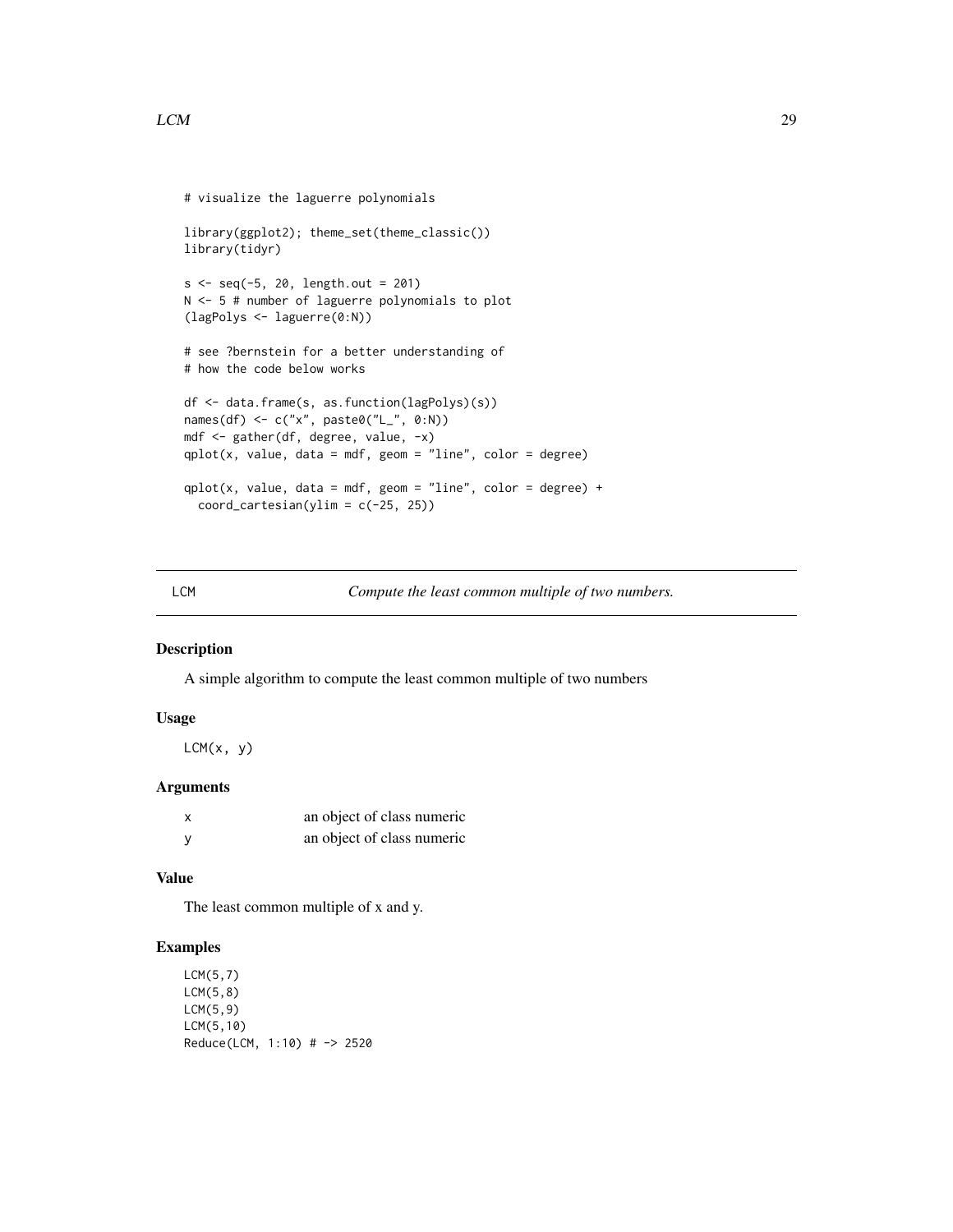<span id="page-29-0"></span>

# Description

Legendre polynomials as computed by orthopolynom.

# Usage

```
legendre(degree, indeterminate = "x", normalized = FALSE)
```
# Arguments

| degree        | degree of polynomial            |
|---------------|---------------------------------|
| indeterminate | indeterminate                   |
| normalized    | provide normalized coefficients |

# Value

a mpoly object or mpolyList object

## Author(s)

David Kahle calling code from the orthopolynom package

# See Also

[legendre.polynomials](#page-0-0), [http://en.wikipedia.org/wiki/Legendre\\_polynomials](http://en.wikipedia.org/wiki/Legendre_polynomials)

```
legendre(0)
legendre(1)
legendre(2)
legendre(3)
legendre(4)
legendre(5)
legendre(6)
legendre(2)
legendre(2, normalized = TRUE)
legendre(0:5)
legendre(0:5, normalized = TRUE)
legendre(0:5, indeterminate = "t")
```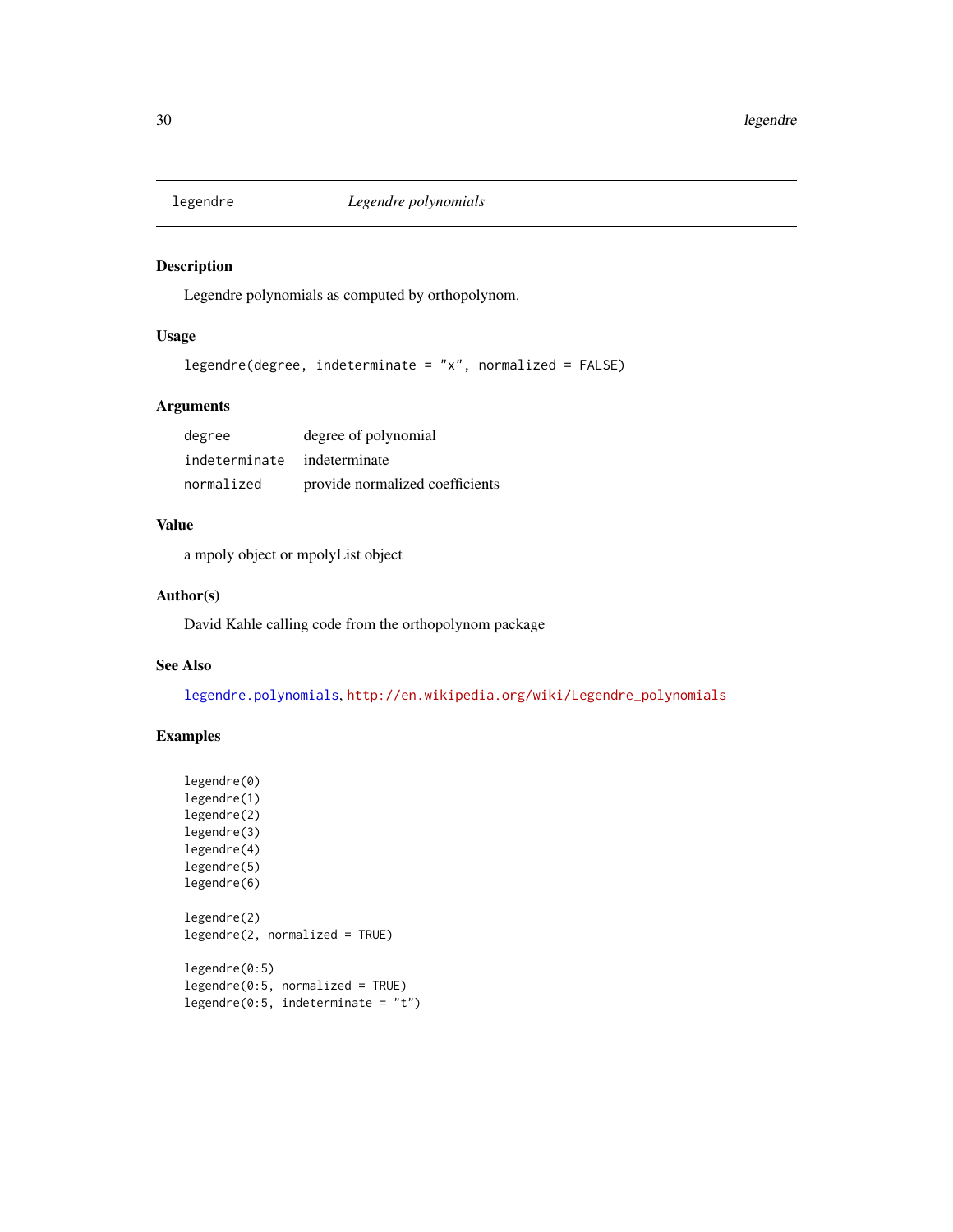```
# visualize the legendre polynomials
library(ggplot2); theme_set(theme_classic())
library(tidyr)
s < -seq(-1, 1, length.out = 201)N <- 5 # number of legendre polynomials to plot
(legPolys <- legendre(0:N))
# see ?bernstein for a better understanding of
# how the code below works
df <- data.frame(s, as.function(legPolys)(s))
names(df) <- c("x", paste0("P_", 0:N))
mdf <- gather(df, degree, value, -x)
qplot(x, value, data = mdf, geom = "line", color = degree)
```
## <span id="page-30-1"></span>mp *Define a multivariate polynomial.*

## Description

mp is a smart function which attempts to create a formal mpoly object from a character string containing the usual representation of a multivariate polynomial.

## Usage

mp(string, varorder)

## Arguments

| string   | a character string containing a polynomial, see examples |
|----------|----------------------------------------------------------|
| varorder | (optional) order of variables in string                  |

## Value

An object of class mpoly.

# Author(s)

David Kahle <david.kahle@gmail.com>

# See Also

[mpoly](#page-31-1)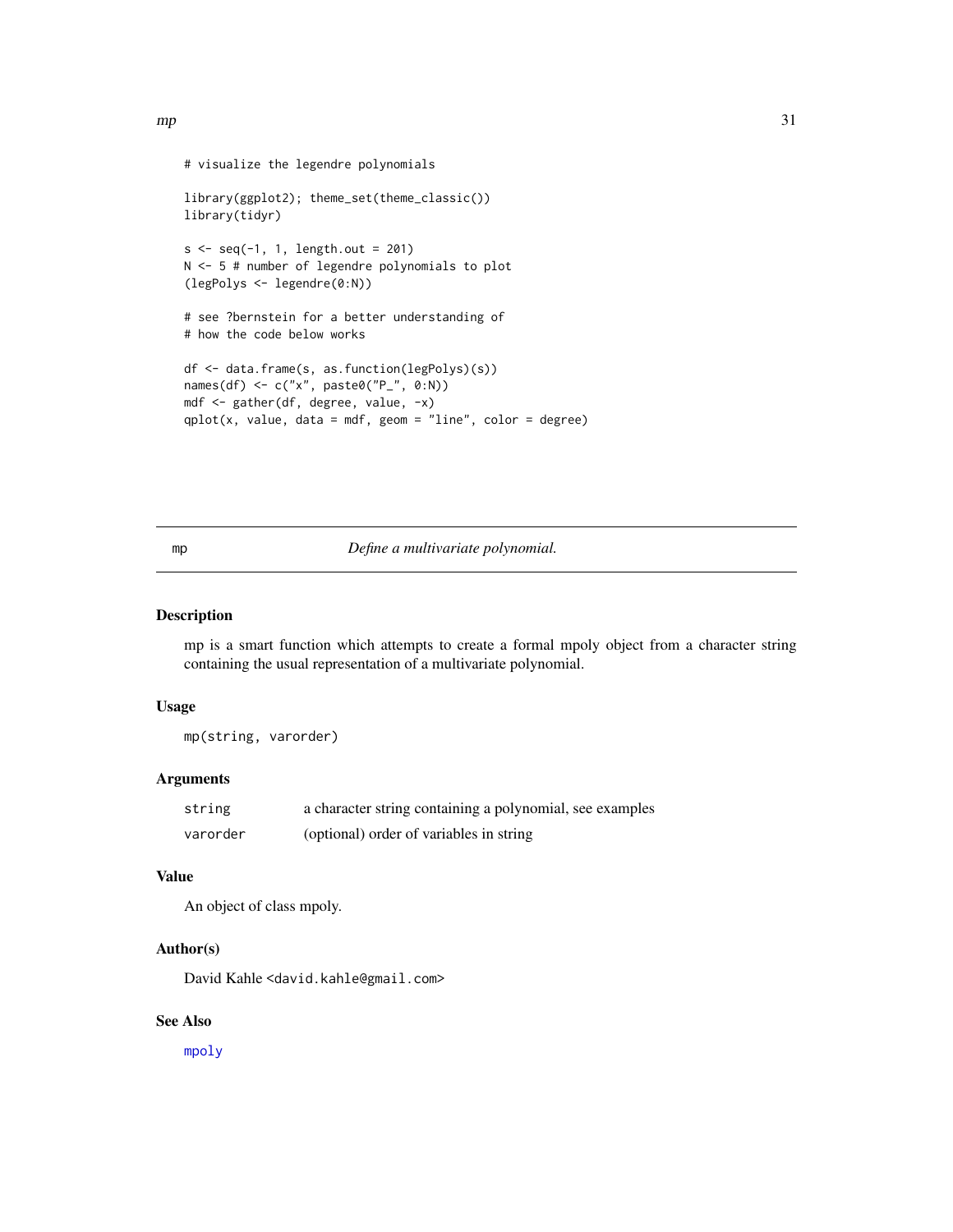# Examples

```
(m < - mp("x + y + x y")is.mpoly( m )
unclass(m)
mp("x + 2 y + x^2 y + x y z")mp("x + 2 y + x^2 y + x y z", varorder = c("y", "z", "x"))
# mp("x + 2 y + x^2 y", varorder = c("q", "p")) # -> error
(ms < - mp(c("x + y", "2 x")) )is.mpolyList(ms)
gradient( mp("x + 2 y + x^2 y + x y z"))
gradient( mp(" (x + y)^10") )# mp and the print methods are kinds of inverses of each other
( polys \le mp(c("x + y", "x - y")) )
strings <- print(polys, silent = TRUE)
strings
mp(strings)
```
<span id="page-31-1"></span>mpoly *Multivariate polynomials in R.*

## Description

A package for symbolic computation and more with multivariate polynomials

mpoly is the most basic function used to create objects of class mpoly. However, it is not a general purpose function; for that see mp.

# Usage

mpoly(list, varorder)

# Arguments

| list     | a list from which to construct an mpoly object                                       |
|----------|--------------------------------------------------------------------------------------|
| varorder | (optional) a character vector setting the intrinsic variable order of the polynomial |

<span id="page-31-0"></span>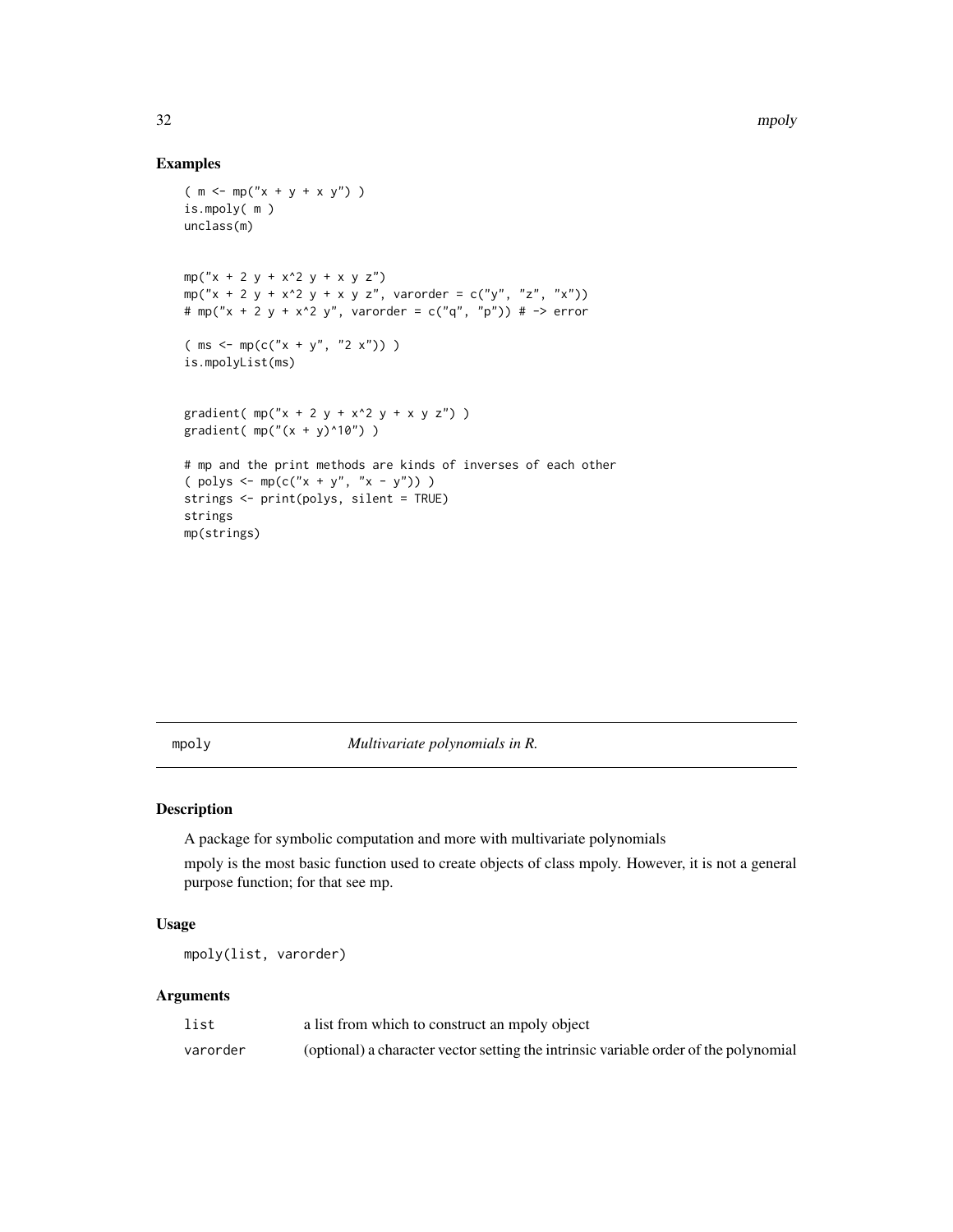# <span id="page-32-0"></span>mpolyArithmetic 33

# Value

Object of class mpoly.

## Author(s)

David Kahle<br/><david.kahle@gmail.com>

## See Also

[mp](#page-30-1)

## Examples

```
list <- list(
  c(x = 1, \text{ coef} = 1, y = 0),c(x = 0, y = 1, coef = 2),c(y = 1, coef = -6),c(z = 1, coef = -3, x = 2),c(x = 1, \text{ coef} = 0, x = 3),c(t = 1, coef = 4, t = 2, y = 4),
  c(x = 1),
  c(x = 1),c(coef = 5),
  c(coef = 5),
  c(coef = -5)\mathcal{L}mpoly(list) # 3 x - 4 y - 3 x^2 z + 4 y^4 t^3 + 5
mpoly(list, varorder = c("y", "z", "t", "x"))
list \le list( c(x = 5, x = 2, \text{coef} = 5, \text{coef} = 6, y = 0) )
mpoly(list)
```
mpolyArithmetic *Arithmetic with multivariate polynomials*

## Description

Arithmetic with multivariate polynomials

```
## S3 method for class 'mpoly'
e1 + e2
## S3 method for class 'mpoly'
e1 - e2
```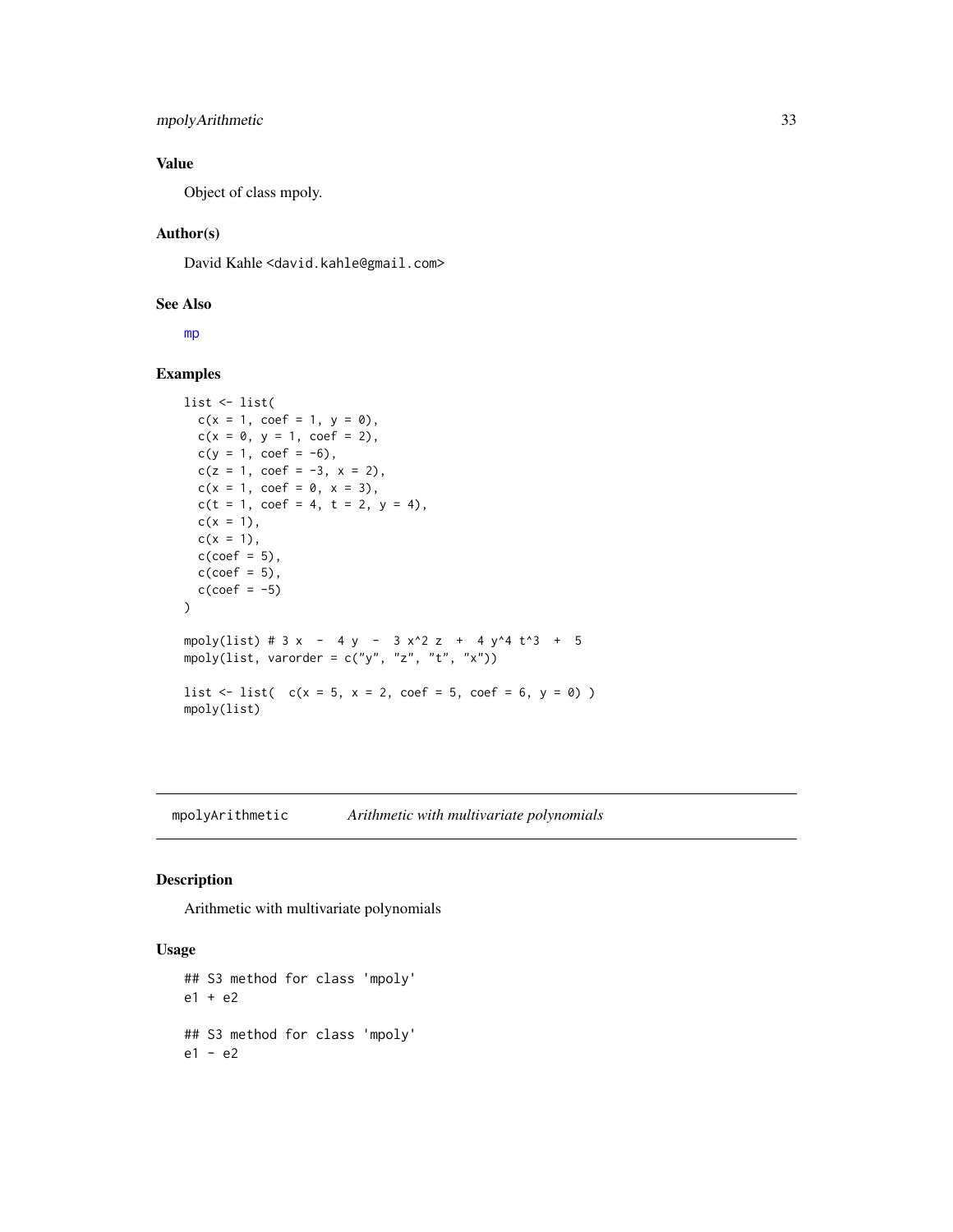<span id="page-33-0"></span>## S3 method for class 'mpoly' e1 \* e2 ## S3 method for class 'mpoly' e1 ^ e2

# Arguments

| e1             | an object of class mpoly |
|----------------|--------------------------|
| e <sub>2</sub> | an object of class mpoly |

# Value

object of class mpoly

# Examples

```
p \le m(p''x + y'')p + p
p - p
p * p
p^2
p^10
mp("(x+1)^10")
p + 1
2*p
```
mpolyEqual *Determine whether two multivariate polynomials are equal.*

# Description

Determine whether two multivariate polynomials are equal.

## Usage

## S3 method for class 'mpoly'  $e1 == e2$ 

# Arguments

| e1 | an object of class mpoly |
|----|--------------------------|
| e2 | an object of class mpoly |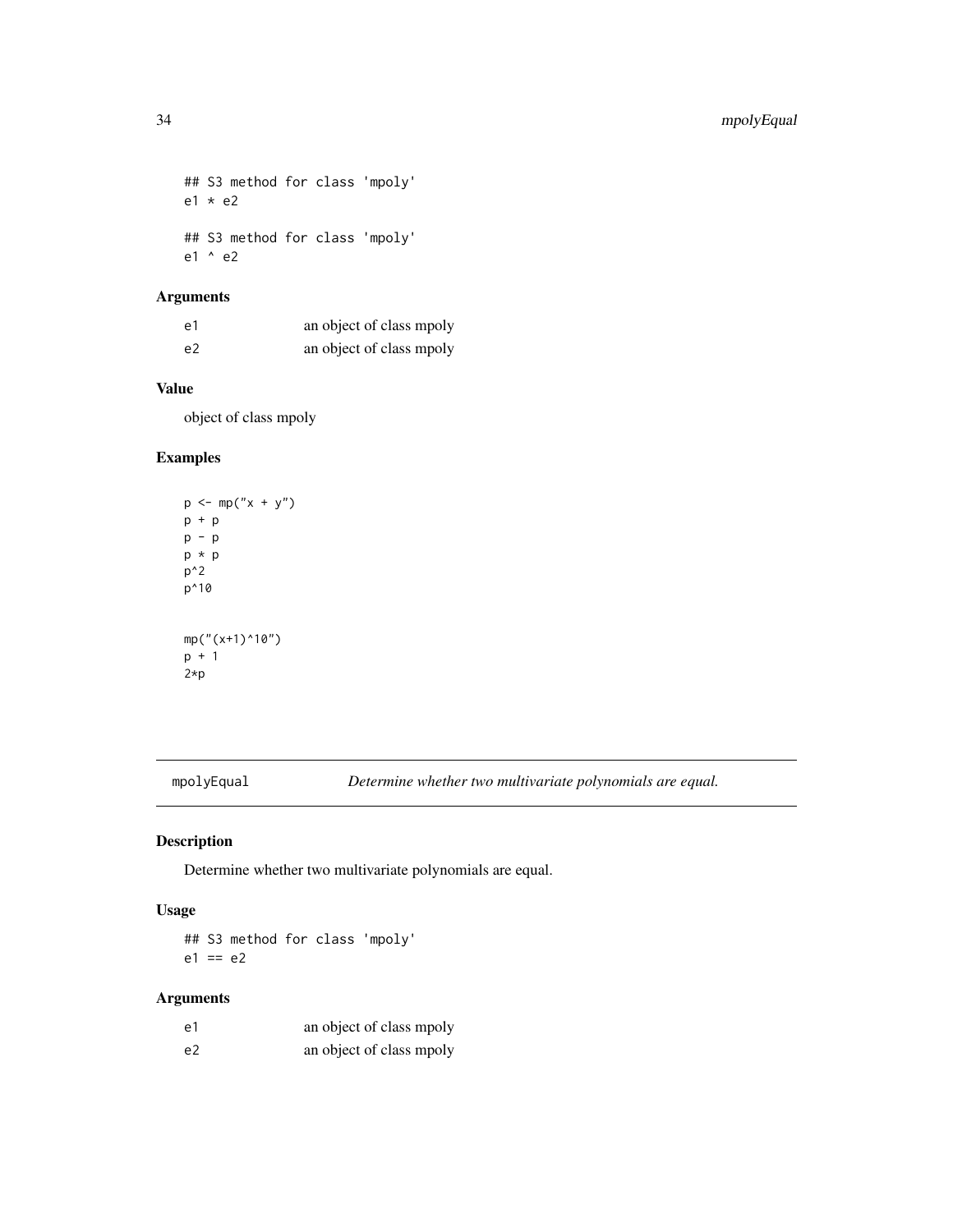# <span id="page-34-0"></span>mpolyList 35

# Value

A logical value.

# Examples

```
p1 \le m p("x + y + 2 z")p1 == p1p2 \leq reorder(p1, order = "lex", varorder = c("z", "y", "x"))
p1 == p2p2 <- reorder(p1, order = "lex", varorder = c("z","w","y","x"))
p1 == p2p1 == (2 * p2)p1 \leq -mp('x + 1")p2 \le - mp("x + 1")identical(p1, p2)
p1 == p2mp("x + 1") == mp("y + 1")mp("2") == mp("1")mp("1") == mp("1")mp("0") == mp("0")
```
mpolyList *Define a collection of multivariate polynomials.*

## Description

Combine a series of mpoly objects into a mpolyList.

## Usage

mpolyList(...)

## Arguments

... a series of mpoly objects.

# Value

An object of class mpolyList.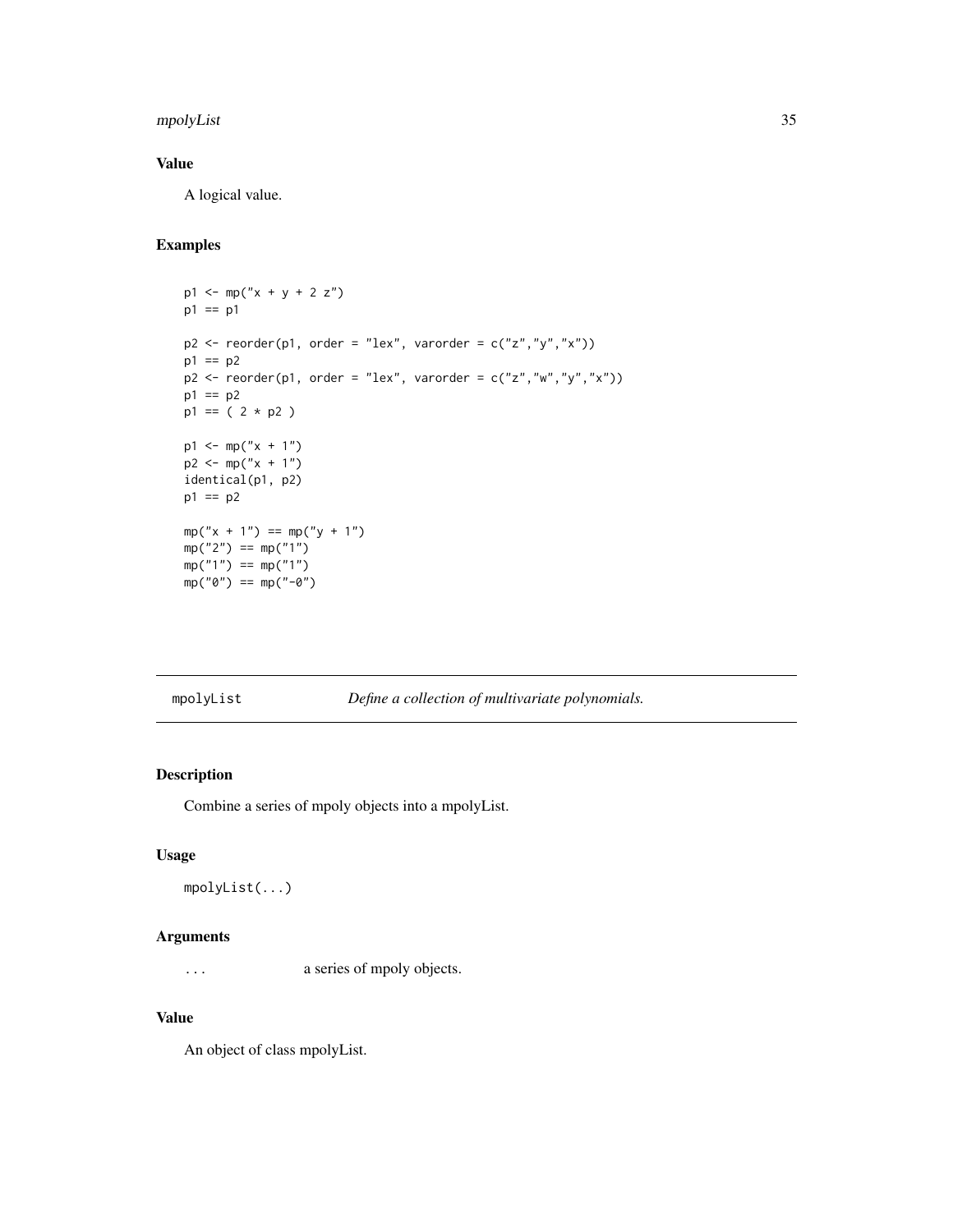# Examples

```
(p1 \le m p("t^4 - x") )(p2 < - mp("t^3 - y") )(p3 \le mp("t^2 - z") )( ms <- mpolyList(p1, p2, p3) )
is.mpolyList( ms )
mpolyList(mp("x + 1"))
p \le m p("x + 1")mpolyList(p)
ps <- mp(c("x + 1", "y + 2"))is.mpolyList(ps)
f \leftarrow function()a \leq m(p''1'')mpolyList(a)
}
f()
```
mpolyListArithmetic *Element-wise arithmetic with vectors of multivariate polynomials.*

# Description

Element-wise arithmetic with vectors of multivariate polynomials.

# Usage

```
## S3 method for class 'mpolyList'
e1 + e2
## S3 method for class 'mpolyList'
e1 - e2
## S3 method for class 'mpolyList'
e1 * e2
```
## Arguments

| e1 | an object of class mpolyList |  |
|----|------------------------------|--|
| e2 | an object of class mpolyList |  |

# Value

An object of class mpolyList.

<span id="page-35-0"></span>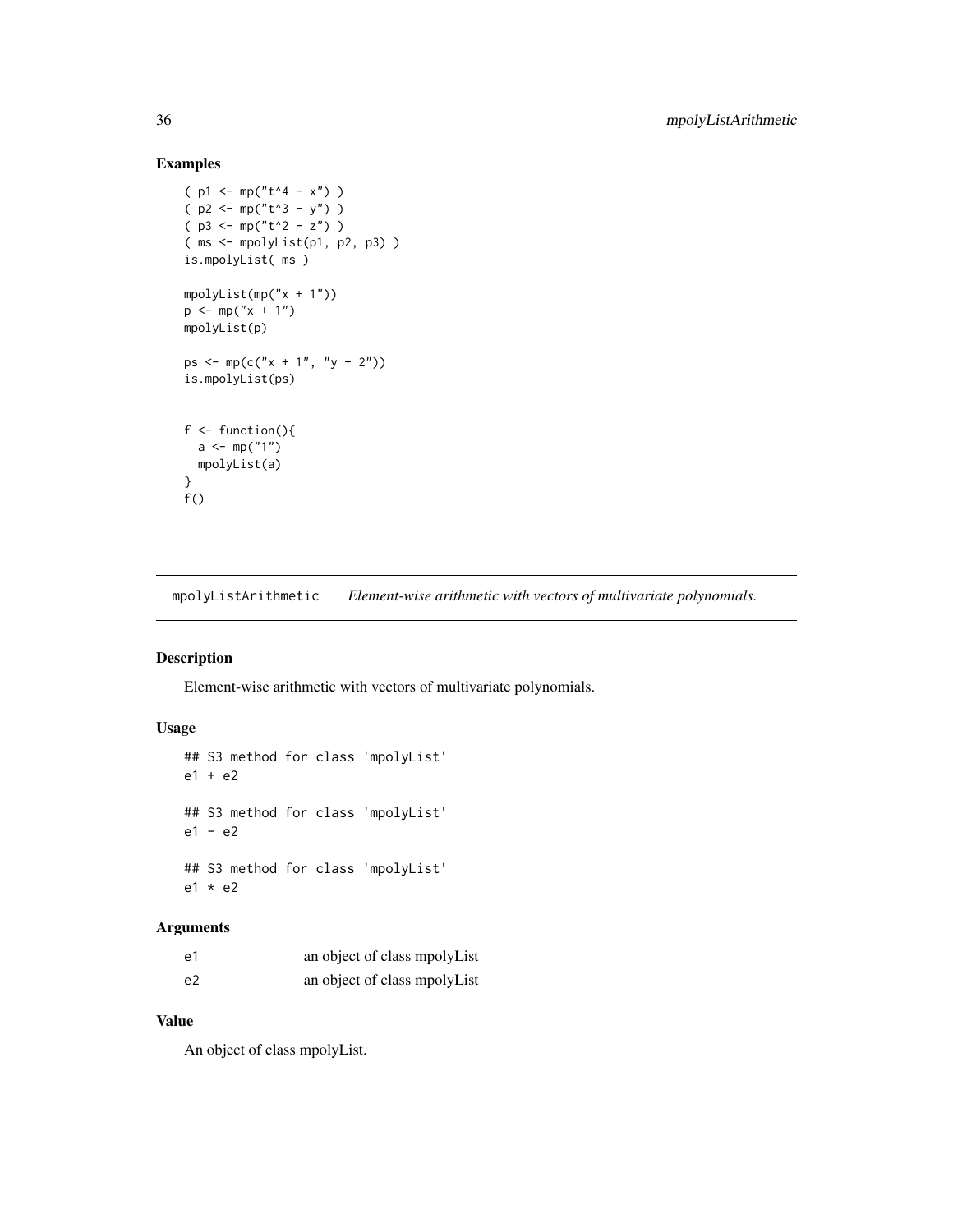#### <span id="page-36-0"></span>partitions 37

# Examples

```
(ms1 \leq mp(c('x + 1', 'x + 2')))( ms2 <- mp( c('x + 1', 'y + 2') ) )
ms1 + ms2ms1 - ms2ms1 * ms2
```
# partitions *Enumerate the partitions of an integer*

# Description

Determine all unrestricted partitions of an integer. This function is equivalent to the function parts in the partitions package.

## Usage

partitions(n)

## Arguments

n an integer

#### Value

a matrix whose rows are the n-tuples

## Author(s)

Robin K. S. Hankin, from package partitions

```
partitions(5)
str(partitions(5))
```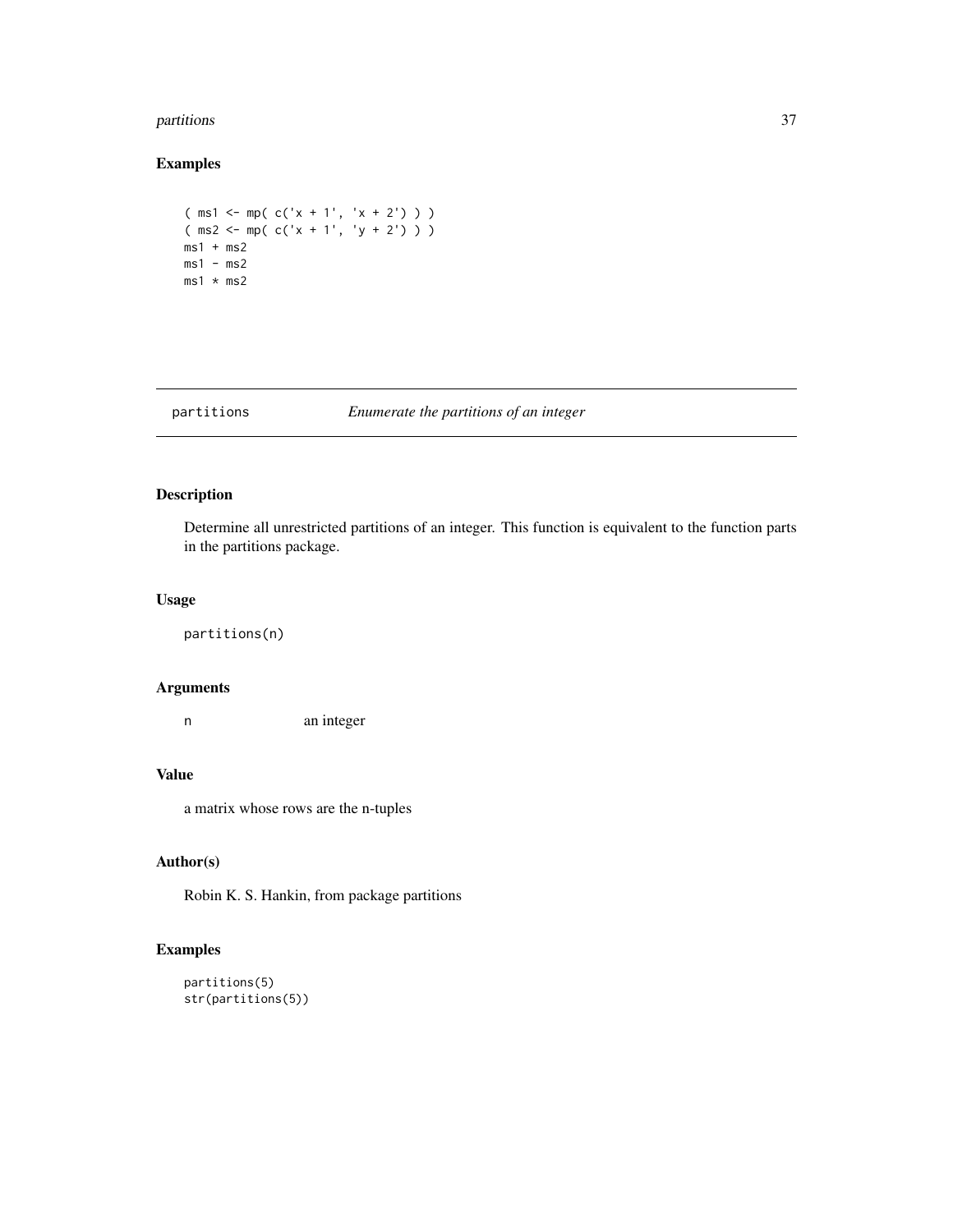<span id="page-37-0"></span>

# Description

An implementation of the Steinhaus-Johnson-Trotter permutation algorithm.

## Usage

```
permutations(set)
```
# Arguments

set a set

# Value

a matrix whose rows are the permutations of set

# Examples

```
permutations(1:3)
permutations(c('first','second','third'))
permutations(c(1,1,3))
apply(permutations(letters[1:6]), 1, paste, collapse = '')
```
## <span id="page-37-1"></span>plug *Switch indeterminates in a polynomial*

# Description

Switch indeterminates in a polynomial

## Usage

plug(p, indeterminate, value)

# Arguments

| p             | a polynomial                                  |
|---------------|-----------------------------------------------|
| indeterminate | the indeterminate in the polynomial to switch |
| value         | the value/indeterminate to substitute         |

# Value

an mpoly object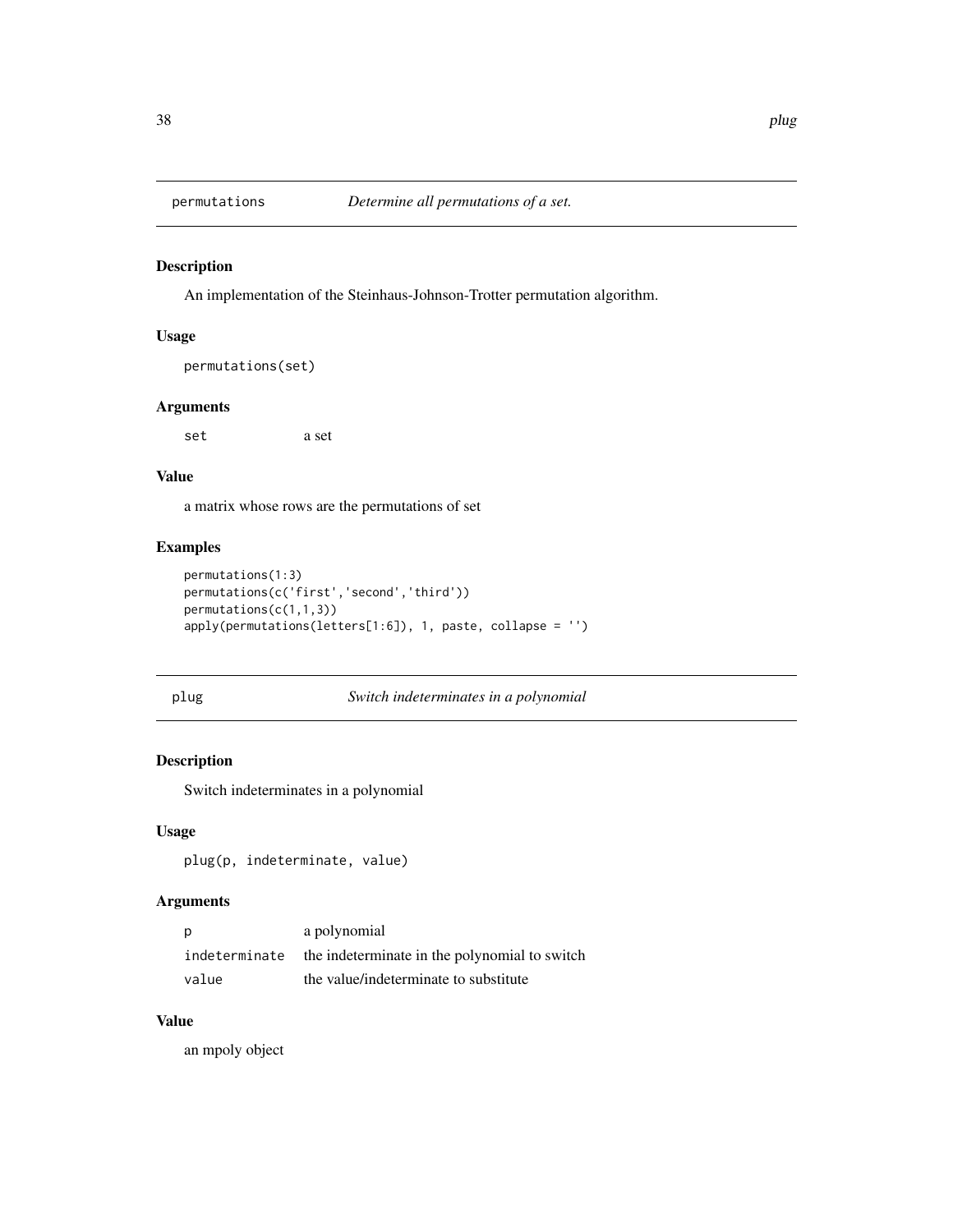#### <span id="page-38-0"></span>predicates 39

# Examples

```
(p <- mp("(x+y)^3"))
plug(p, "x", 5)
plug(p, "x", "t")
plug(p, "x", "y")
plug(p, "x", mp("2y"))
plug(p, "x", mp("x + y"))
mp("((x+y)+y)^3")
```
# predicates *mpoly predicate functions*

# Description

Various functions to deal with mpoly and mpolyList objects.

# Usage

```
is.constant(x)
```
is.mpoly(x)

is.bernstein(x)

is.bezier(x)

is.chebyshev(x)

is.mpolyList(x)

is.linear(x)

# Arguments

x object to be tested

# Value

Vector of logicals.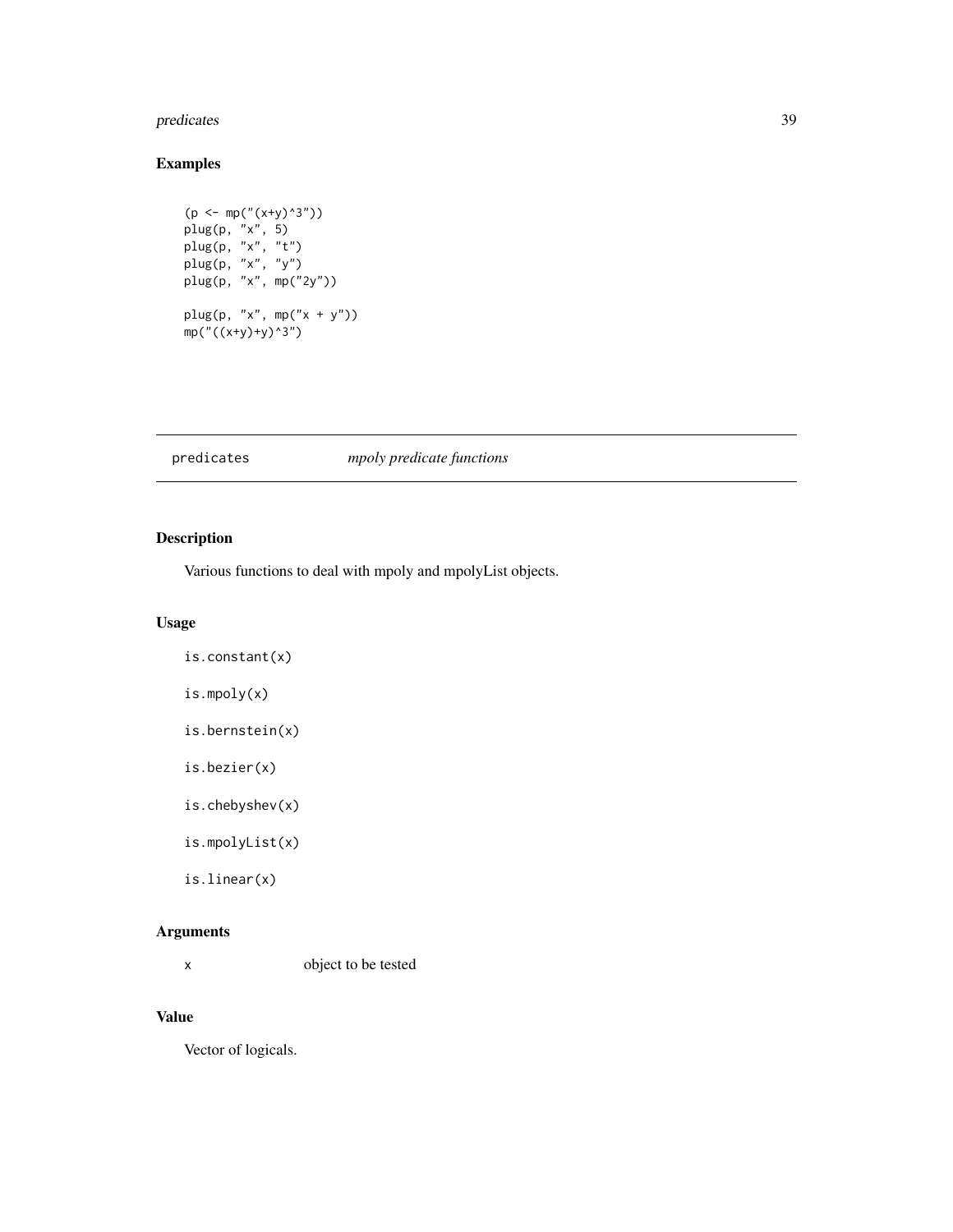# Examples

```
p \leq -mp("5")is.mpoly(p)
is.constant(p)
is.constant(mp(c("x + 1", "7", "y - 2")))
p \le m(p''x + y'')is.mpoly(p)
is.mpolyList(mp(c("x + 1", "y - 1")))
is.linear(mp("0"))
is.linear(mp("x + 1"))
is.linear(mp("x + y"))
is.linear(mp(c("0", "x + y")))
is.linear(mp("x + x y"))
is.linear(mp(c("x + x y", "x")))
(p \le -\text{benstein}(2, 5))is.mpoly(p)
is.bernstein(p)
(p <- chebyshev(5))
is.mpoly(p)
is.chebyshev(p)
str(p)
```
<span id="page-39-1"></span>print.mpoly *Pretty printing of multivariate polynomials.*

# Description

This is the major function used to view multivariate polynomials.

```
## S3 method for class 'mpoly'
print(x, varorder, order, stars = FALSE,
 silent = FALSE, ...)
```
<span id="page-39-0"></span>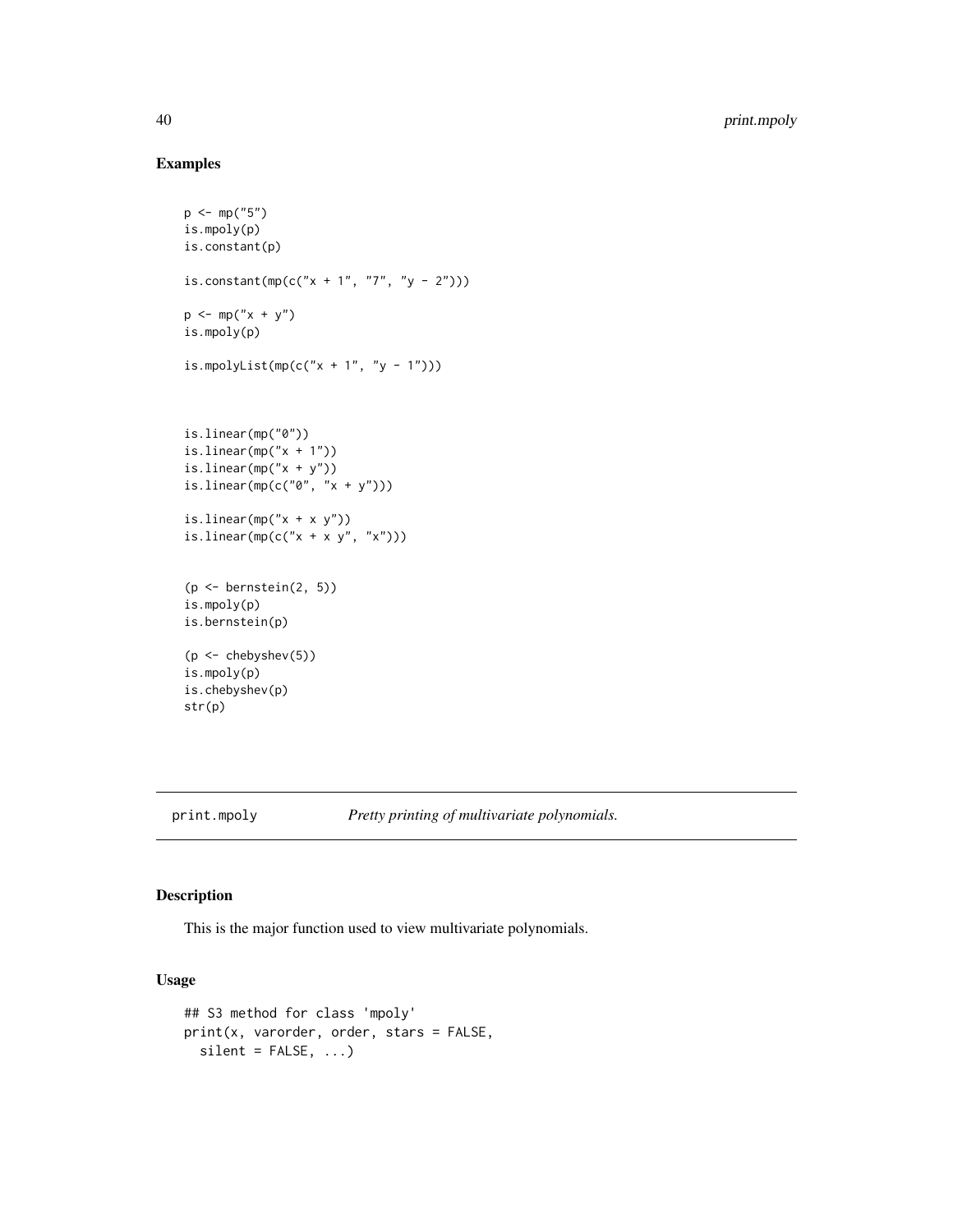# <span id="page-40-0"></span>print.mpolyList 41

# Arguments

| $\mathsf{x}$ | an object of class mpoly                                                                               |
|--------------|--------------------------------------------------------------------------------------------------------|
| varorder     | the order of the variables                                                                             |
| order        | a total order used to order the monomials in the printing                                              |
| stars        | print the multivariate polynomial in the more computer-friendly asterisk nota-<br>tion (default FALSE) |
| silent       | logical; if TRUE, suppresses output                                                                    |
| $\cdots$     | additional parameters to go to cat                                                                     |

# Value

Invisible string of the printed object.

# Examples

```
p \le m p("2 x^5 - 3 y^2 + x y^3")p
print(p) # same
print(p, silent = TRUE)
s <- print(p, silent = TRUE)
s
print(p, order = "lex") # \rightarrow 2 x^5 + x y^3 - 3 y^2
print(p, order = "lex", varorder = c("y","x")) # -> y^3 x - 3 y^2 + 2 x^5
print(p, varorder = c("y","x")) # -> 2 x^5 - 3 y^2 + y^3 x
print(p, stars = TRUE)
```
print.mpolyList *Pretty printing of a list of multivariate polynomials.*

# Description

This function iterates print.mpoly on an object of class mpolyList.

```
## S3 method for class 'mpolyList'
print(x, varorder = vars(x), order,silent = FALSE, ...)
```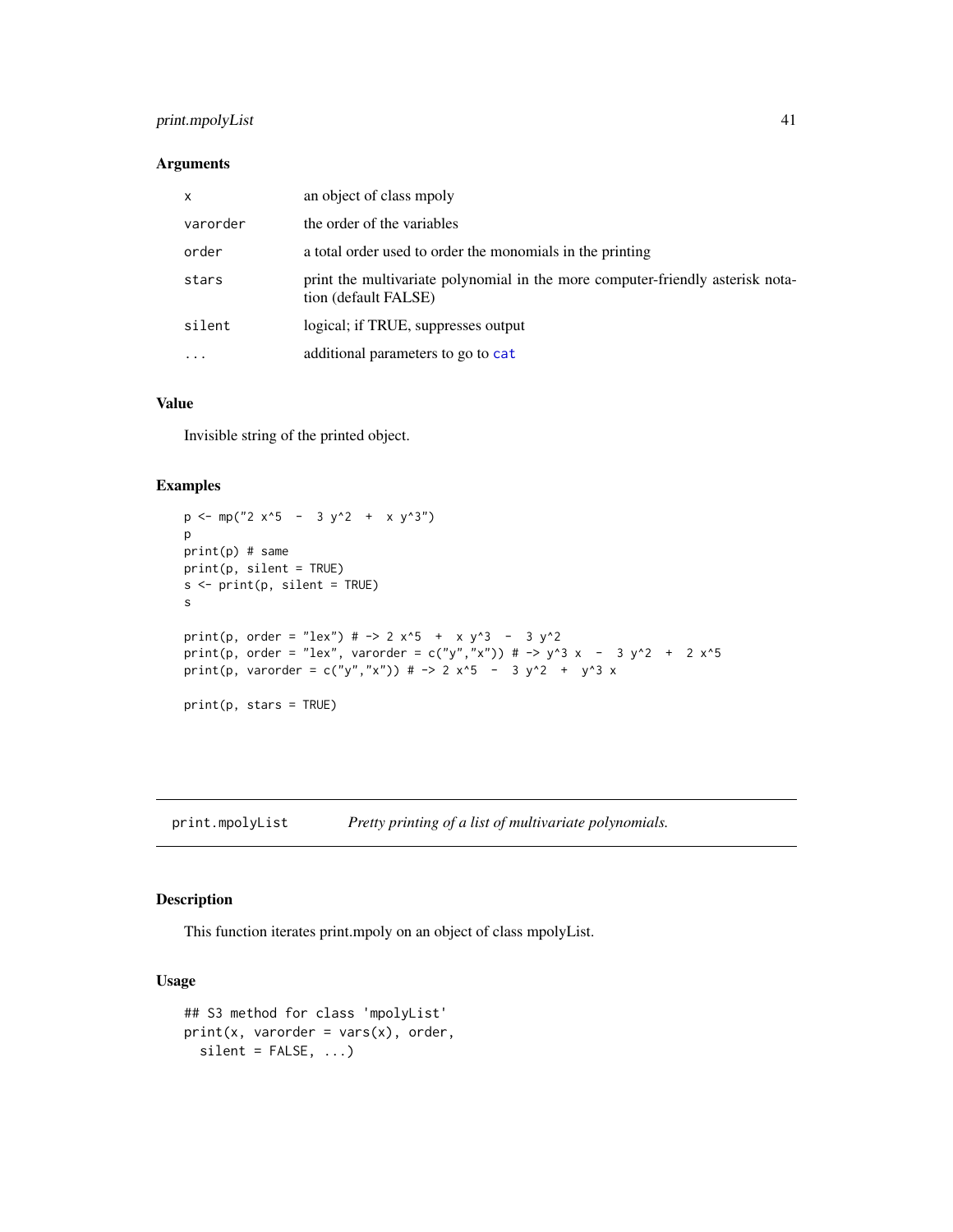# <span id="page-41-0"></span>Arguments

| x        | an object of class mpolyList                              |
|----------|-----------------------------------------------------------|
| varorder | the order of the variables                                |
| order    | a total order used to order the monomials in the printing |
| silent   | logical; if TRUE, suppresses output                       |
|          | arguments to pass to print. mpoly                         |

## Value

Invisible character vector of the printed objects.

# Examples

```
mL <- mp(c('x + 1', 'y - 1', 'x y^2 z + x^2 z^2 + z^2 + x^3'))
mL
ps <- print(mL, silent = TRUE)
ps
print(mL, order = 'lex')
print(mL, order = 'glex')
print(mL, order = 'grlex')
print(mL, order = 'glex', varorder = c('z', 'y', 'x'))print(mL, order = 'grlex', varorder = c('z', 'y', 'x'))print(mL, varorder = c('z','y','x'))
s \le print(mL, varorder = c('z','y','x'))
str(s)
```
reorder.mpoly *Reorder a multivariate polynomial.*

# Description

This function is used to set the intrinsic order of a multivariate polynomial. It is used for both the in-term variables and the terms.

```
## S3 method for class 'mpoly'
reorder(x, varorder = vars(x), order, ...)
```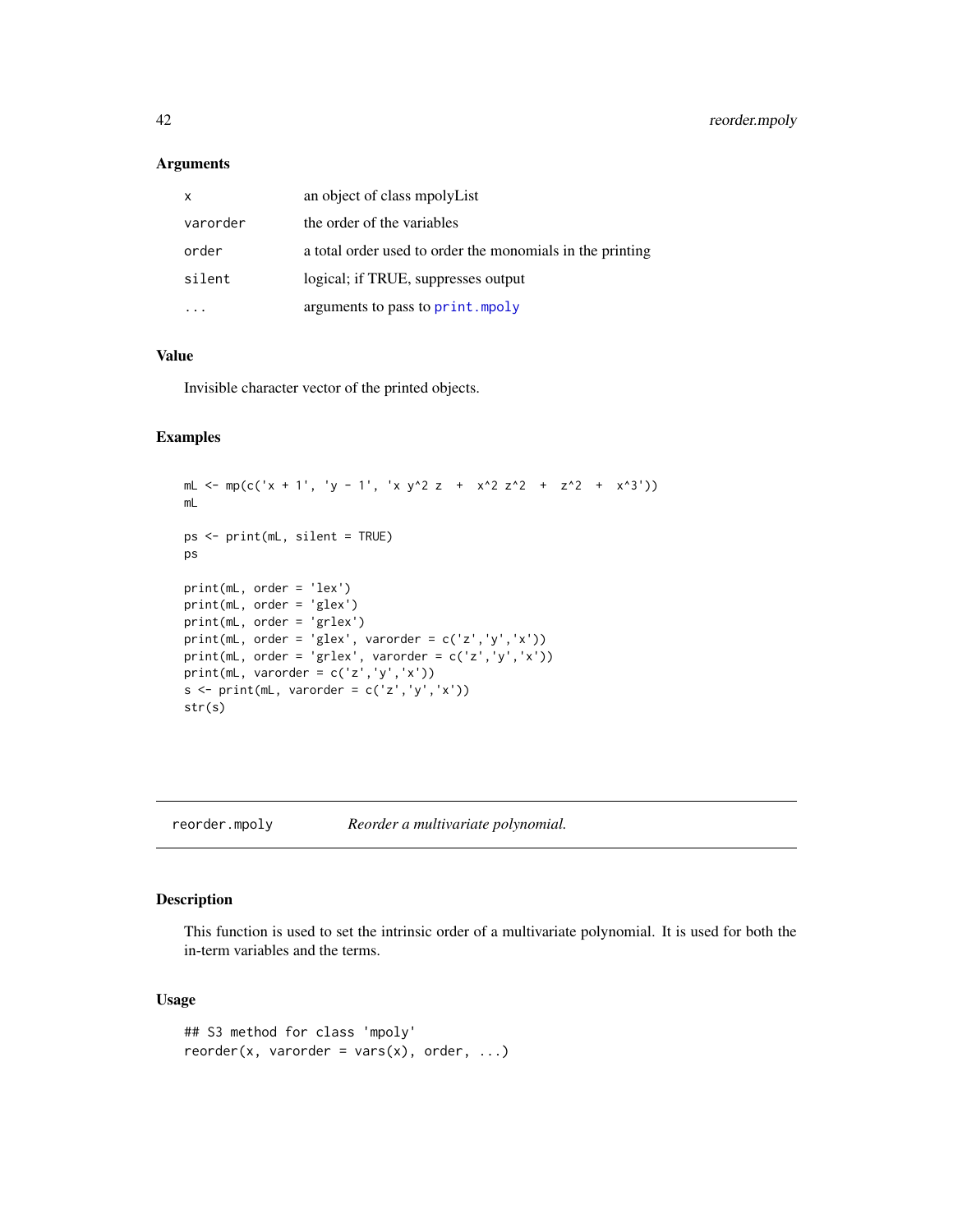# <span id="page-42-0"></span>round.mpoly 43

## **Arguments**

| x        | an object of class mpoly              |
|----------|---------------------------------------|
| varorder | the order of the variables            |
| order    | a total order used to order the terms |
|          | additional arguments                  |

## Value

An object of class mpoly.

## Examples

```
list <- list(
  c(x = 1, y = 2, z = 1, coef = 1),c(x = 2, y = 0, z = 2, coef = 1),c(x = 0, y = 0, z = 2, coef = 1),c(x = 3, y = 0, z = 0, coef = 1)\mathcal{L}(p \leftarrow \text{mpoly}(list)) # -> x y^2 z + x^2 z^2 + z^2 + x^3
reorder(p) # -> x y^2 z + x^2 z^2 + z^2 + x^3
reorder(p, varorder = c("x", "y", "z"), order = "lex")
    # -> x^3 + x^2 z^2 + x y^2 z + z^2
reorder(p, varorder = c("x", "y", "z"), order = "glex")
   # -> x^2 z^2 + x y^2 z + x^3 + z^2
reorder(p, varorder = c("x", "y", "z"), order = "grlex")# -> x y^2 z + x^2 z^2 + x^3 + z^2
reorder(mp("x + 1"), varorder = c("y", "x", "z"), order = "lex")
reorder(mp("x + y"), varorder = c("y","x","z"), order = "lex")
reorder(mp("x y + y + 2 x y z^2"), varorder = c("y","x","z"))
reorder(mp("x^2 + y x + y"), order = "lex")
```
round.mpoly *Round the coefficients of a polynomial*

## Description

Round the coefficients of an mpoly object.

```
## S3 method for class 'mpoly'
round(x, digits = 3)
```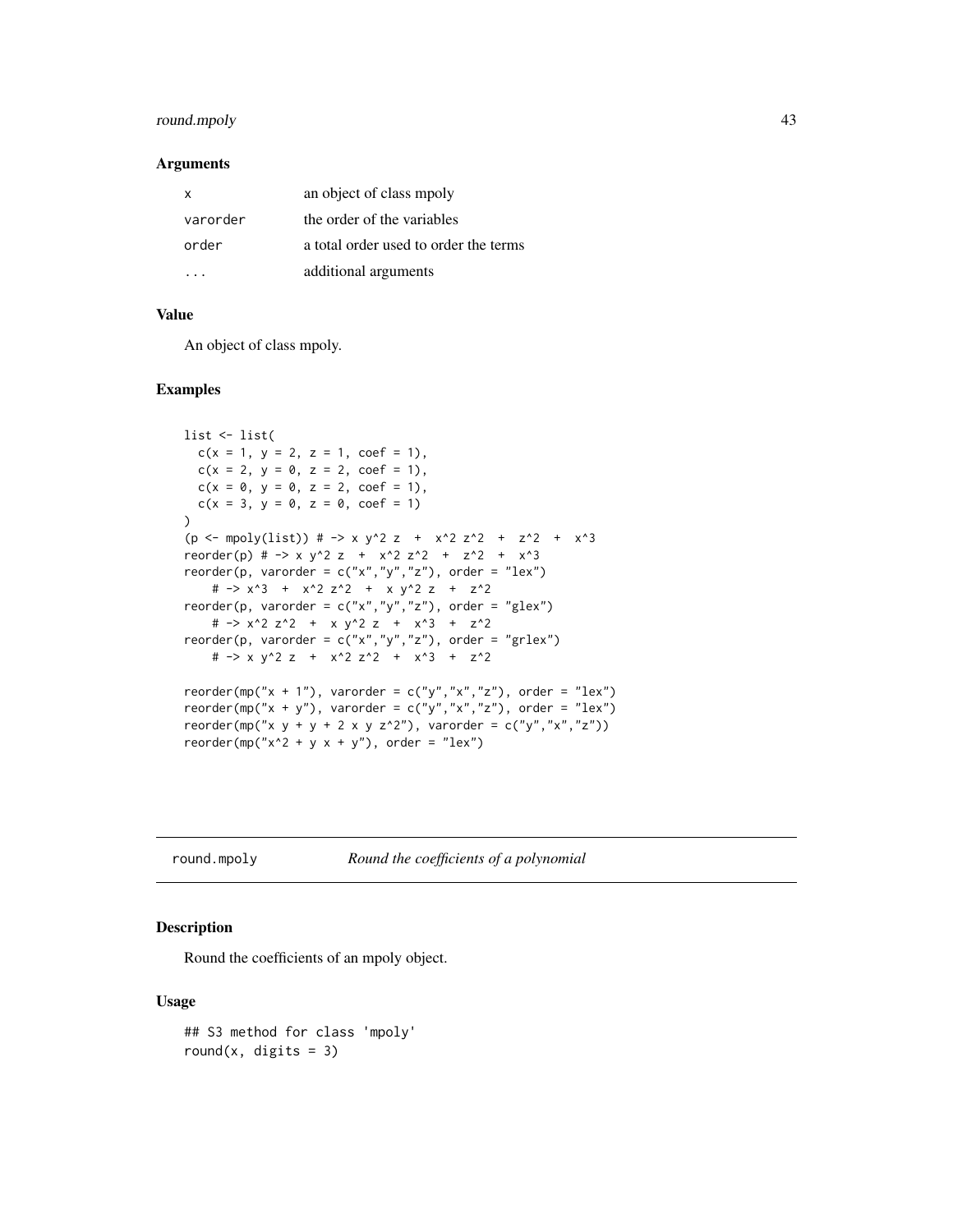# <span id="page-43-0"></span>44 round.mpoly

## Arguments

| X      | an mpoly object              |
|--------|------------------------------|
| digits | number of digits to round to |

# Value

the rounded mpoly object

## Author(s)

David Kahle<br/><br/>d.kahle@gmail.com>

## See Also

[mp](#page-30-1)

# Examples

```
p \leftarrow mp("x + 3.14159265")^4p
round(p)
round(p, 0)
## Not run:
library(plyr)
library(ggplot2)
library(stringr)
n < -101s \leq seq(-5, 5, length.out = n)# one dimensional case
df \leftarrow data-frame(x = s)df <- mutate(df, y = -x^2 + 2*x - 3 + \text{norm}(n, 0, 2))
qplot(x, y, data = df)mod \leq lm(y \sim x + I(x^2), data = df)
p <- as.mpoly(mod)
qplot(x, y, data = df) +stat_function(fun = as.function(p), colour = 'red')
p
round(p, 1)
qplot(x, y, data = df) +stat_function(fun = as.function(p), colour = 'red') +
  stat_function(fun = as.function(round(p,1)), colour = 'blue')
```
## End(Not run)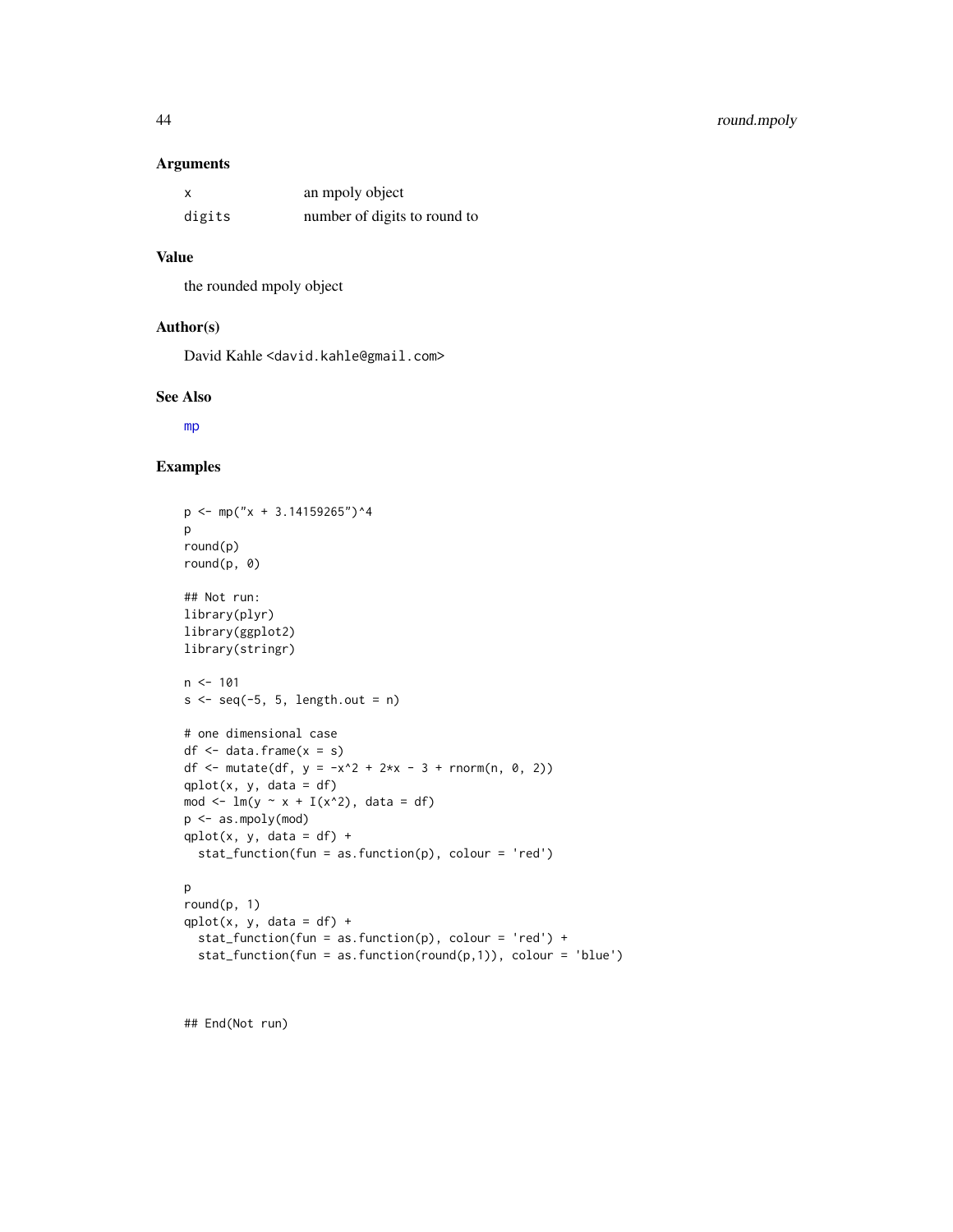<span id="page-44-0"></span>

# Description

Swap polynomial indeterminates

# Usage

swap(p, variable, replacement)

# Arguments

| p           | polynomial                                |
|-------------|-------------------------------------------|
| variable    | the variable in the polynomial to replace |
| replacement | the replacement variable                  |

# Value

a mpoly object

# Author(s)

David Kahle

```
(p \le m p(" (x + y)^2")swap(p, "x", "t")
## the meta data is retained
(p \leftarrow bernstein(3, 5)(p2 \le - \text{swap}(p, "x", "t"))is.bernstein(p2)
(p <- chebyshev(3))
(p2 <- swap(p, "x", "t"))
```
is.chebyshev(p2)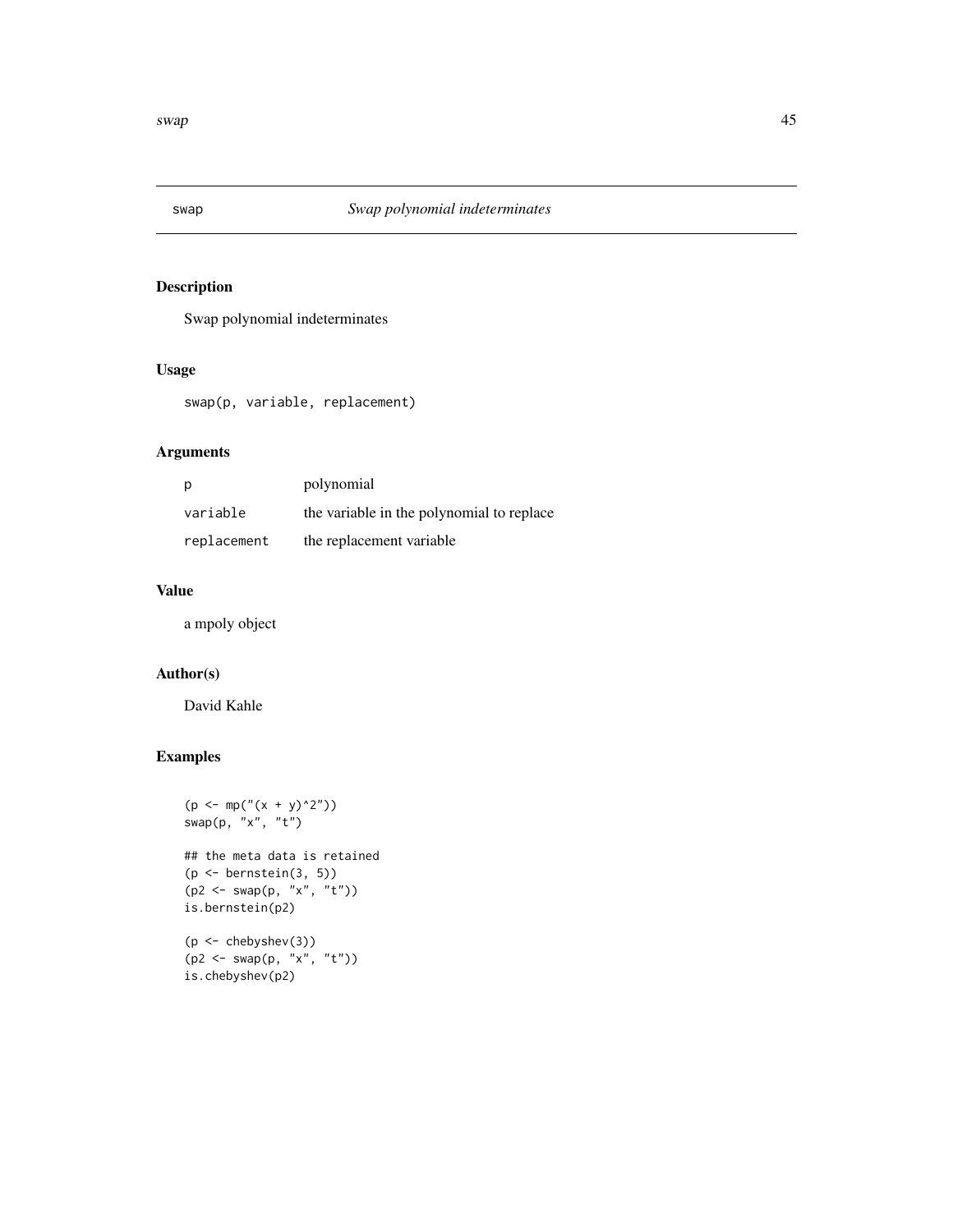<span id="page-45-0"></span>

## Description

Compute the terms of an mpoly object as a mpolyList.

# Usage

## S3 method for class 'mpoly'  $terms(x, \ldots)$ 

## Arguments

| x        | an object of class mpoly |
|----------|--------------------------|
| $\cdots$ | additional parameters    |

# Value

An object of class mpolyList.

## Examples

## Not run: .Deprecated issues a warning

```
x \le m p("x^2 - y + x y z")terms(x)
monomials(x)
```
## End(Not run)

tuples *Determine all n-tuples using the elements of a set.*

# Description

Determine all n-tuples using the elements of a set. This is really just a simple wrapper for expand.grid, so it is not optimized.

```
tuples(set, n = length(set), repeats = FALSE, list = FALSE)
```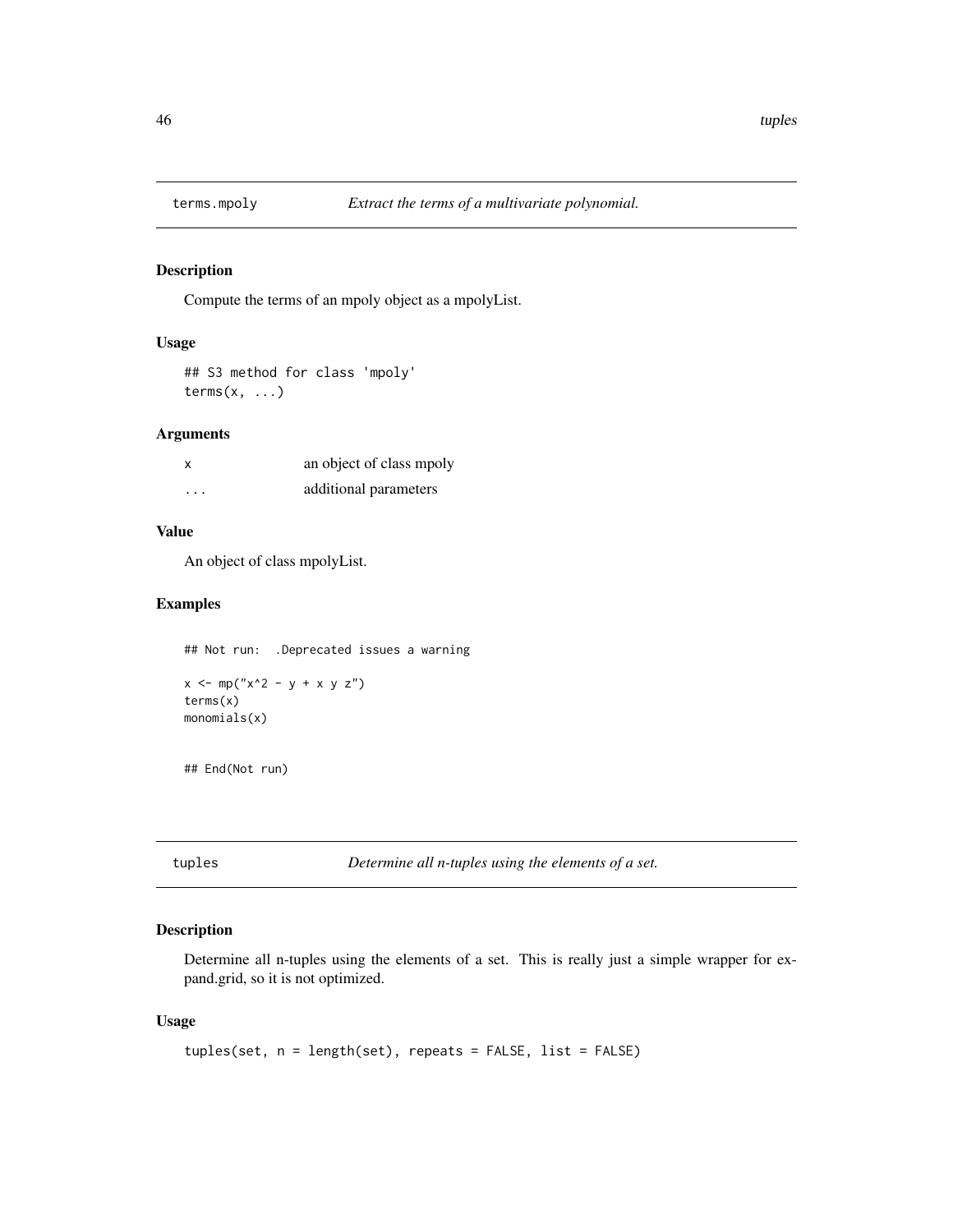#### <span id="page-46-0"></span>vars and the contract of the contract of the contract of the contract of the contract of the contract of the contract of the contract of the contract of the contract of the contract of the contract of the contract of the c

## Arguments

| set     | a set                                          |
|---------|------------------------------------------------|
| n       | length of each tuple                           |
| repeats | if set contains duplicates, should the result? |
| list    | tuples as list?                                |

# Value

a matrix whose rows are the n-tuples

## Examples

```
tuples(1:2, 5)
tuples(1:2, 5, list = TRUE)apply(tuples(c("x", "y", "z"), 3), 1, paste, collapse = "")# multinomial coefficients
r <- 2 # number of variables, e.g. x, y
n <- 2 # power, e.g. (x+y)^2
apply(burst(n,r), 1, function(v) factorial(n)/ prod(factorial(v))) # x, y, xy
mp("x + y")^n
r <- 2 # number of variables, e.g. x, y
n \le -3 # power, e.g. (x+y)^3apply(burst(n,r), 1, function(v) factorial(n)/ prod(factorial(v))) # x, y, xy
mp("x + y")^n
r <- 3 # number of variables, e.g. x, y, z
n \leq 2 # power, e.g. (x+y+z)^2apply(burst(n,r), 1, function(v) factorial(n)/ prod(factorial(v))) # x, y, z, xy, xz, yz
mp("x + y + z")<sup>n</sup>n
```
s *Determine the variables in a mpoly object.* 

## Description

Determine the variables in a mpoly object.

# Usage

vars(mpoly)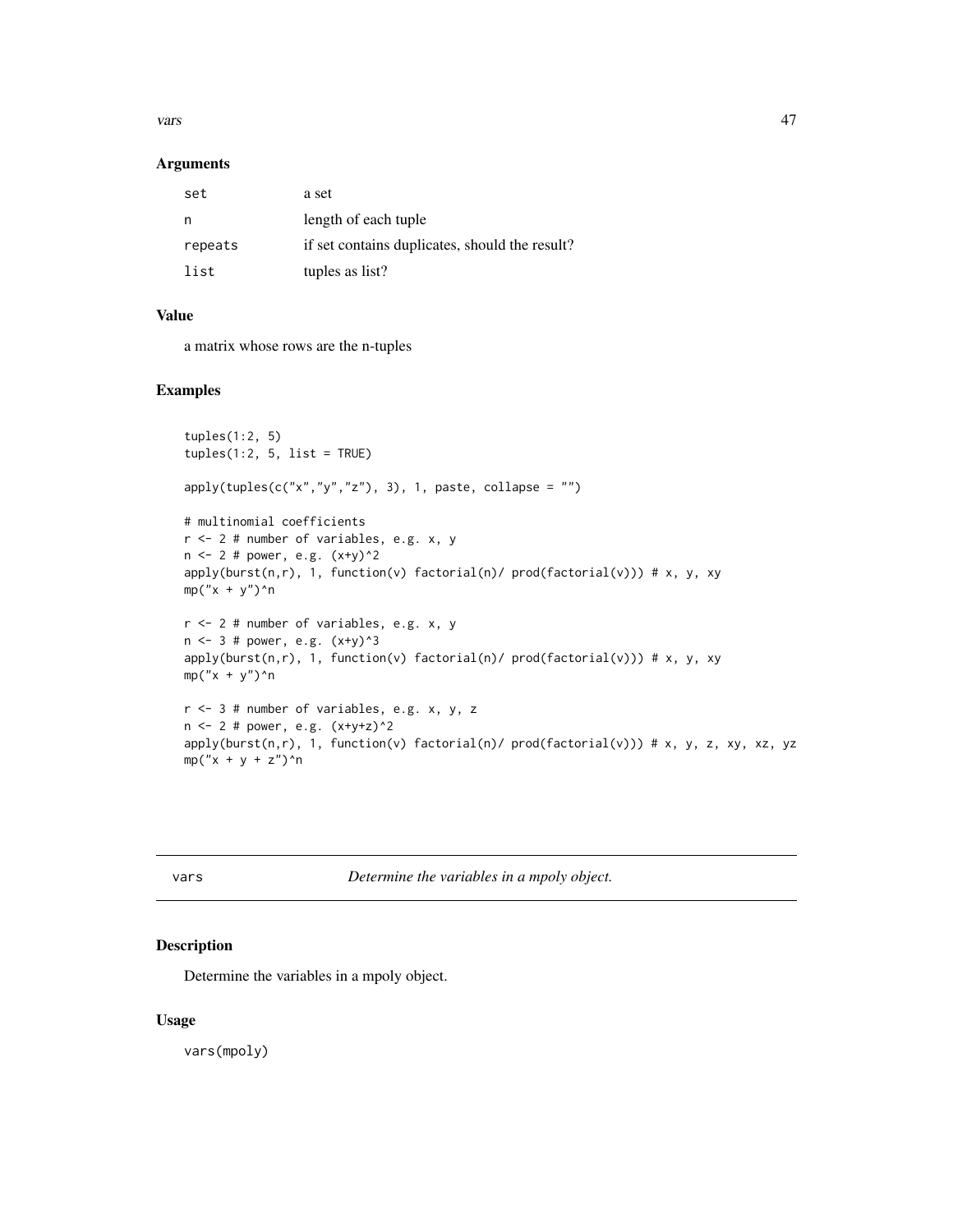# Arguments

mpoly an object of class mpoly

# Value

A character vector of the variable names.

```
list <- list(
  c(x = 5, coef = 2),c(y = 2, coef = -3),c(x = 1, y = 3, coef = 1)\overline{\phantom{a}}p <- mpoly(list)
vars(p)
```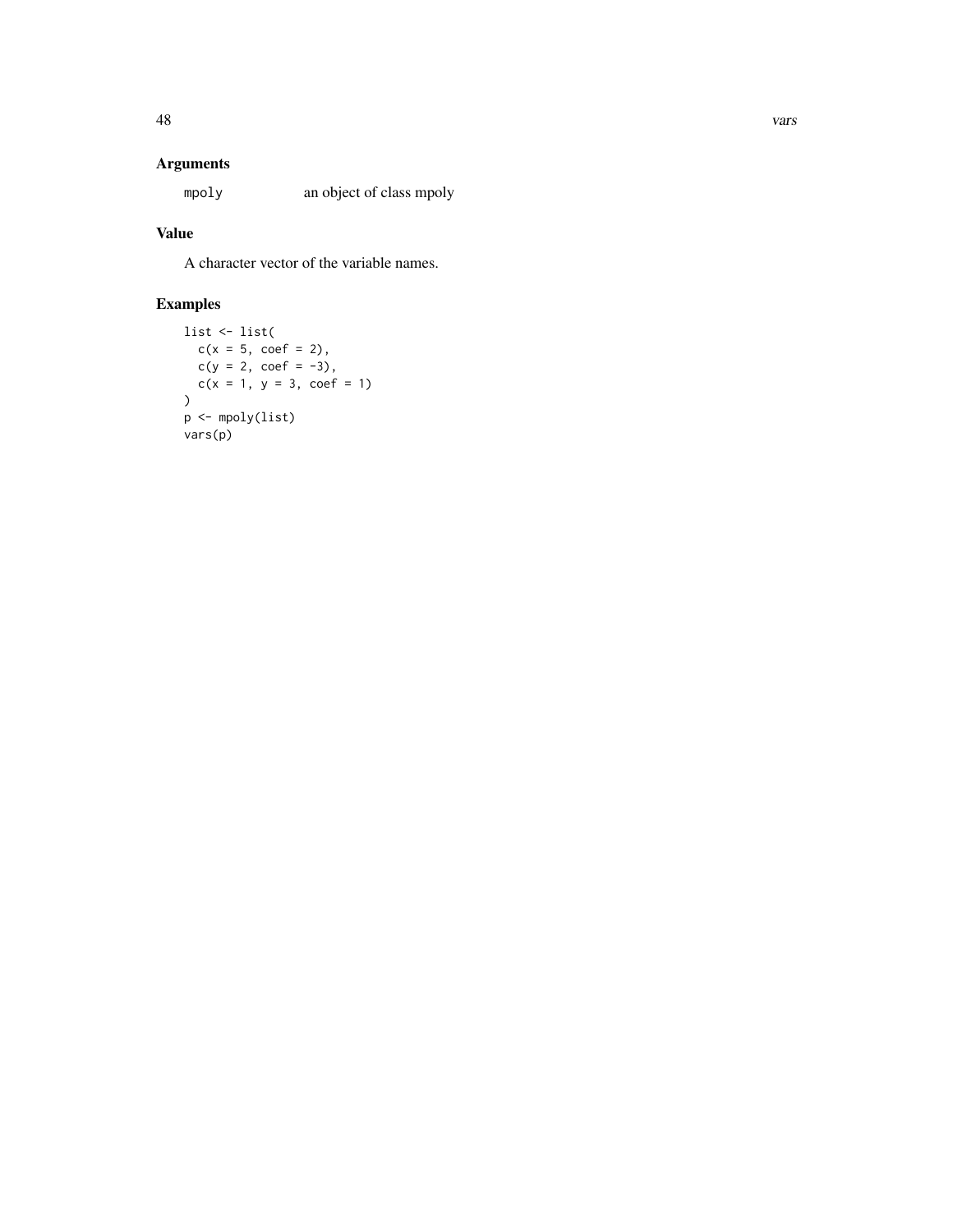# <span id="page-48-0"></span>**Index**

```
*.mpoly (mpolyArithmetic), 33
*.mpolyList (mpolyListArithmetic), 36
+.mpoly (mpolyArithmetic), 33
+.mpolyList (mpolyListArithmetic), 36
-.mpoly (mpolyArithmetic), 33
-.mpolyList (mpolyListArithmetic), 36
== (mpolyEqual), 34
[.mpoly (components), 17
^.mpoly (mpolyArithmetic), 33
```

```
as.function, 10
as.function.bezier
        (as.function.mpolyList), 3
as.function.mpoly, 2
as.function.mpolyList, 3
as.mpoly, 5
```
bernstein, [7](#page-6-0) bernsteinApprox, [8](#page-7-0) bezier, [10,](#page-9-0) *[14](#page-13-0)* bezierFunction, *[11](#page-10-0)*, [13](#page-12-0) burst, [15](#page-14-0)

# cat, *[41](#page-40-0)*

chebyshev, [16](#page-15-0) chebyshev.c.polynomials, *[16](#page-15-0)* chebyshev.s.polynomials, *[16](#page-15-0)* chebyshev.t.polynomials, *[16](#page-15-0)* chebyshev.u.polynomials, *[16](#page-15-0)* components, [17](#page-16-0)

dehomogenize *(*homogenize*)*, [24](#page-23-0) deriv.mpoly, [19,](#page-18-0) *[20](#page-19-0)*

exponents *(*components*)*, [17](#page-16-0)

glaguerre.polynomials, *[28](#page-27-0)* gradient, [20](#page-19-0) grobner, [21](#page-20-0)

hermite, [22](#page-21-0)

hermite.h.polynomials, *[23](#page-22-0)* hermite.he.polynomials, *[23](#page-22-0)* homogeneous\_components *(*homogenize*)*, [24](#page-23-0) homogenize, [24](#page-23-0)

## insert, [25](#page-24-0)

is.bernstein *(*predicates*)*, [39](#page-38-0) is.bezier *(*predicates*)*, [39](#page-38-0) is.chebyshev *(*predicates*)*, [39](#page-38-0) is.constant *(*predicates*)*, [39](#page-38-0) is.homogeneous *(*homogenize*)*, [24](#page-23-0) is.linear *(*predicates*)*, [39](#page-38-0) is.mpoly *(*predicates*)*, [39](#page-38-0) is.mpolyList *(*predicates*)*, [39](#page-38-0) is.wholenumber, [26](#page-25-0)

jacobi, [26](#page-25-0) jacobi.g.polynomials, *[27](#page-26-0)* jacobi.p.polynomials, *[27](#page-26-0)*

laguerre, [28](#page-27-0) LC *(*components*)*, [17](#page-16-0) LCM, [29](#page-28-0) legendre, [30](#page-29-0) legendre.polynomials, *[30](#page-29-0)* LM *(*components*)*, [17](#page-16-0) LT *(*components*)*, [17](#page-16-0)

```
monomials (components), 17
mp, 6, 31, 33, 44
mpoly, 24, 31, 32
mpoly-package (mpoly), 32
mpolyArithmetic, 33
mpolyEqual, 34
mpolyList, 35
mpolyListArithmetic, 36
multideg (components), 17
```
package-mpoly *(*mpoly*)*, [32](#page-31-0) partitions, [37](#page-36-0) permutations, [38](#page-37-0)